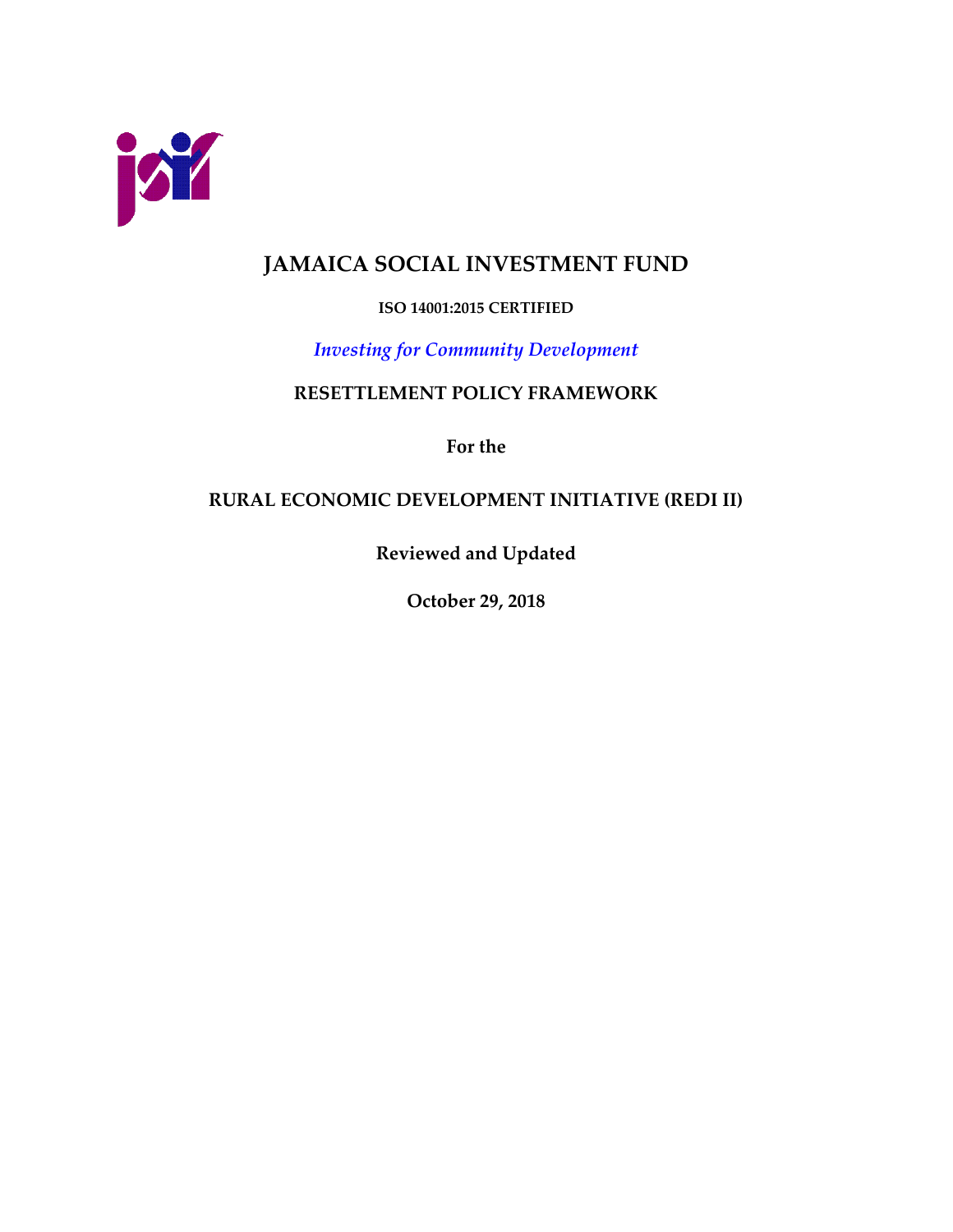#### **How to use this Document**

This Resettlement Policy (RPF) has been prepared to guide implementation of subprojects by the JSIF. The RPF reflects the latest update to reflect the newly incorporated project i.e. Jamaica Rural Economic Development Initiative II (REDI II) This RPF will serve as guidance to all project stakeholders including: Beneficiaries, Implementing Agencies (IAs), Project Implementation Units (PIU) and relevant line and central Ministries and agencies on implementation of the project investments while identifying and mitigating environmental and social impacts and risks. This RPF will also inform the JSIF project operational manual (POM), and other safeguard instruments necessary in the implementation of investment sub-projects implemented by JSIF. Its implementation will be with reference to the relevant national laws and regulations of the Government of Jamaica and to relevant World Bank and Operational Policies and requirements of financiers.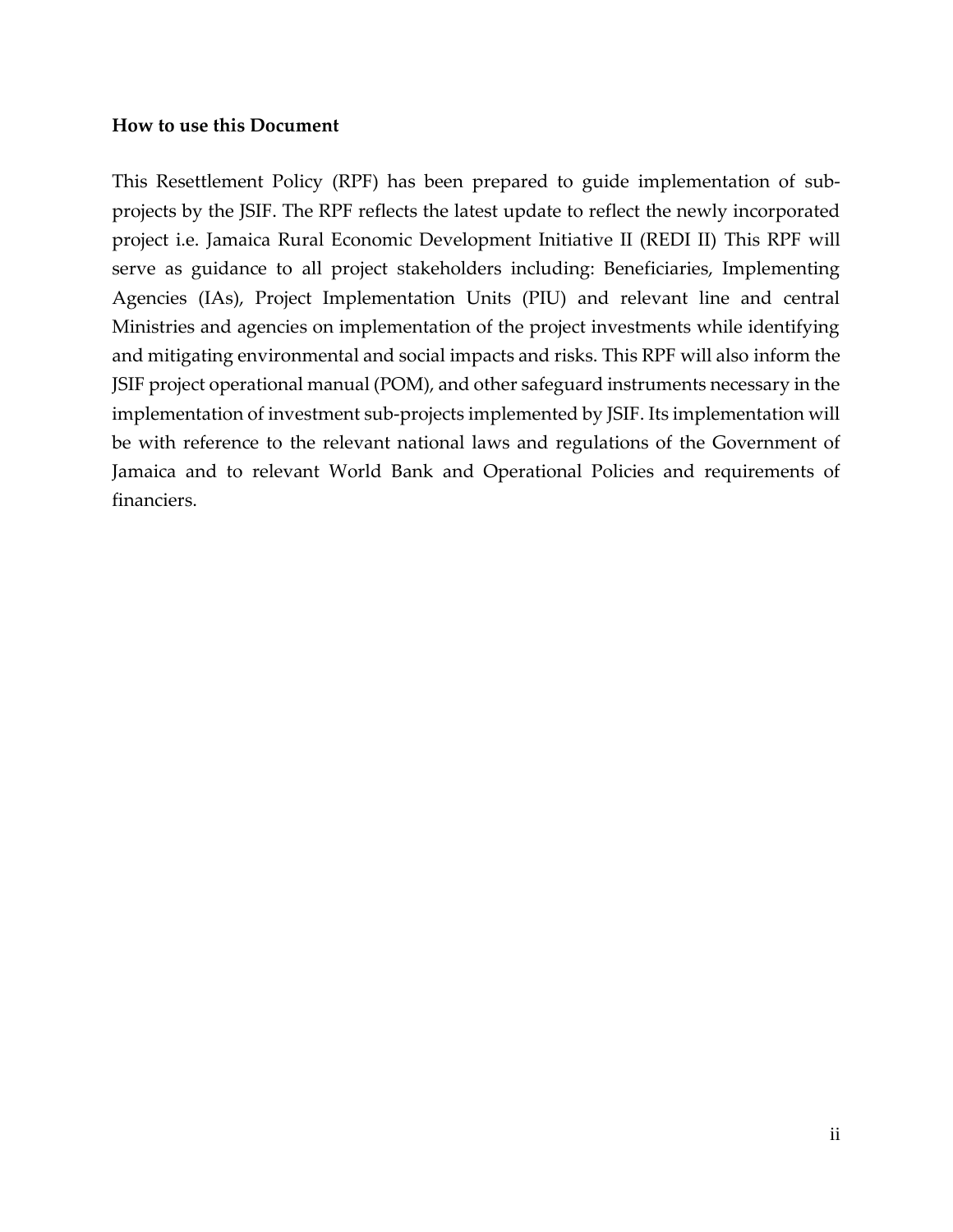## **ABBREVIATIONS AND ACRONYMS**

| <b>ARAP</b>  | Abbreviated Resettlement Action Plan                      |
|--------------|-----------------------------------------------------------|
| <b>CERC</b>  | Contingency Emergency Response Component                  |
| <b>CTE</b>   | <b>Community Tourism Enterprises</b>                      |
| DA           | Designated Account                                        |
| <b>DBJ</b>   | Development Bank of Jamaica                               |
| <b>DCFS</b>  | Department of Cooperatives and Friendly Societies         |
| <b>ESMF</b>  | Environmental and Social Management Framework             |
| FAO          | Food and Agricultural Organization of the United Nations  |
| <b>GDP</b>   | <b>Gross Domestic Product</b>                             |
| <b>GHG</b>   | <b>Green House Gas</b>                                    |
| GOJ          | Government of Jamaica                                     |
| <b>IBRD</b>  | International Bank for Reconstruction and Development     |
| <b>JBF</b>   | <b>Jamaican Business Fund</b>                             |
| <b>IFR</b>   | Interim Financial Report (Unaudited)                      |
| <b>JAS</b>   | Jamaica Agricultural Society                              |
| <b>JSIF</b>  | Jamaica Social Investment Fund                            |
| M&E          | Monitoring and Evaluation                                 |
| MOF&PS       | Ministry of Finance and Public Service                    |
| <b>MICAF</b> | Ministry of Industry, Commerce, Agriculture and Fisheries |
| <b>MIS</b>   | Management and Information System                         |
| <b>MOT</b>   | Ministry of Tourism                                       |
| <b>NGO</b>   | Non-Governmental Organization                             |
| PDO          | Project Development Objective                             |
| PIOJ         | Planning Institute of Jamaica                             |
| <b>PMT</b>   | Project Management Team                                   |
| PO           | Producers Organization                                    |
| POM          | <b>Project Operational Manual</b>                         |
| PP           | Procurement Plan                                          |
| <b>PPSD</b>  | Project Procurement Strategy for Development              |
| <b>RADA</b>  | Rural Agricultural Development Authority                  |
| <b>RAP</b>   | <b>Resettlement Action Plan</b>                           |
| <b>REDI</b>  | Rural Economic Development Initiative                     |
| RF           | <b>Results Framework</b>                                  |
| <b>RPF</b>   | <b>Resettlement Policy Framework</b>                      |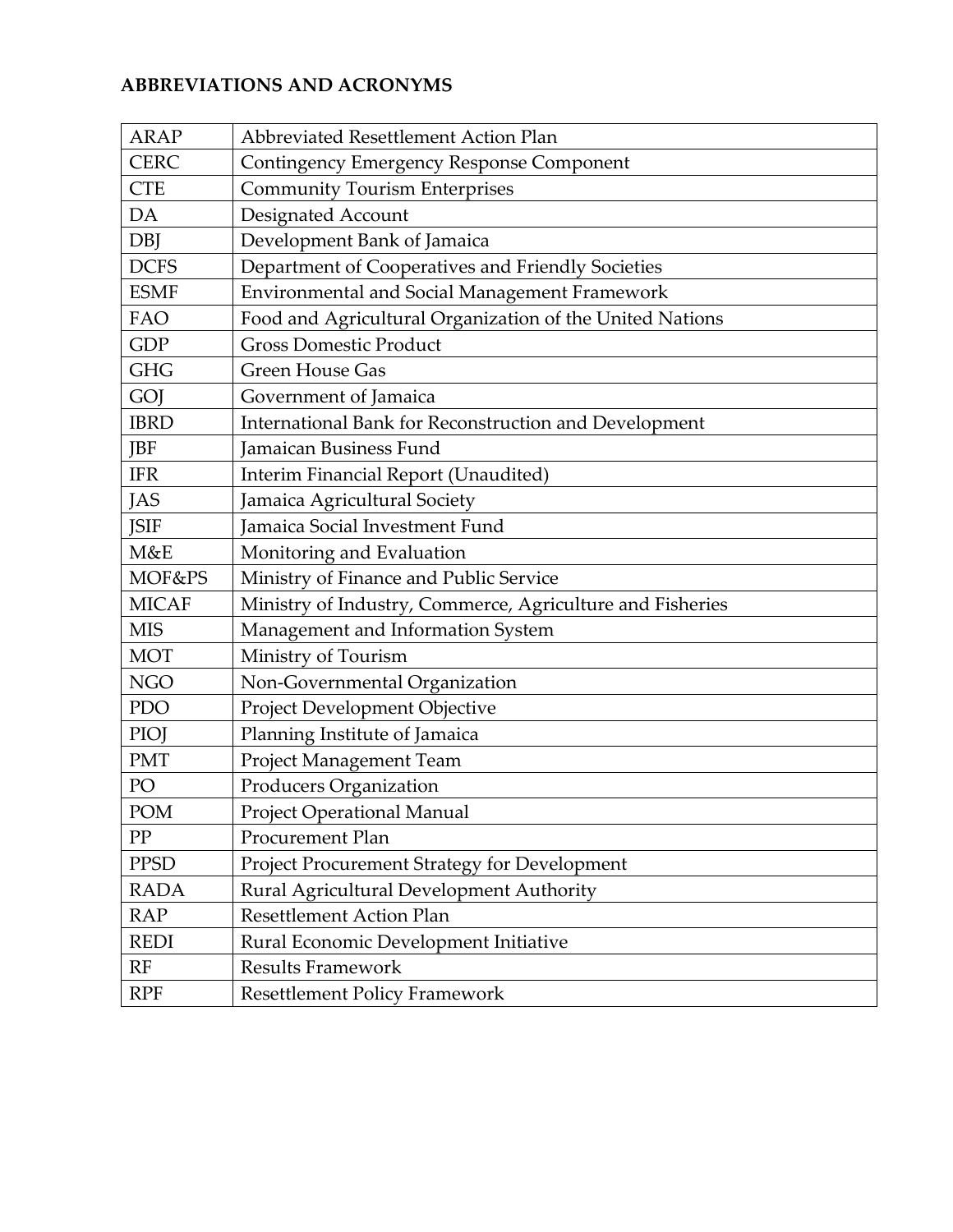## **I. Introduction**

1. The Jamaica Social Investment Fund (JSIF) was established in 1996 under the Government of Jamaica's National Poverty Eradication Program as an autonomous Government sponsored institution to manage the financing of small community-based development projects in urban and rural areas aimed at reducing poverty and building social capital. JSIF is a limited liability company conforming to the definition of a Government Company within the Financial Administration and Audit Act.

2. The JSIF implements several projects funded by Government of Jamaica and donors. The Second Rural Economic Development Initiative (REDI II) is a project funded by the World Bank to support agriculture and tourism development, particularly in the rural areas of Jamaica.

3. *The bulk of sub projects undertaken by JSIF are classified as a Category B project, meaning that environmental and social impacts for the type of work anticipated under the project are expected to be moderate in nature* and can be managed through the application of appropriate engineering and social and environmental management measures. Given that the project is demand driven the specific locations of the sub-projects to be implemented under the REDI II are unknown at this point, this RPF will serve as a general guide for implementation of the sub-projects activities to be identified during implementation.

4. The RPF provides the approach to identifying and managing social concerns which may be encountered during sub-project execution related to land acquisition, involuntary land take and compensation for lost assets as a result of proposed project investments. The RPF will serve as a screening tool for work activities and subprojects designed to identify potential social impacts, provide standardized mitigation measures in the form of an abbreviated resettlement action plan, if required (ARAP) and identify works requiring additional assessment during project execution.

5. Because the footprint is not yet known a Resettlement Policy Framework is being prepared. The CDD works are mostly with small scale civil works, limited footprint with reversible impacts. Some subprojects, however, involving public infrastructure for larger civil works may introduce the possibility of land take and involuntary resettlement. Some of the activities for example road rehabilitation may require only temporary land donation for storage of construction material or project generated waste. It may be necessary to remove land-affixed assets (e.g. crops, trees, informal-structures used by traders) that could not be identified during the design phase. The acquisition of land for the sub-projects may also result in the loss of livelihoods for incumbents, which must be addressed.

6. While the specific locations of the sub-projects are unknown, generally the works aspect of REDI II will include investment in rural infrastructure such as road rehabilitation, construction of large cold storage and agro-processing facilities, tourism enterprises, sanitation amenities, greenhouses, animal rearing facilities, drains and bridges. Considering the uncertainty of the locations of the specific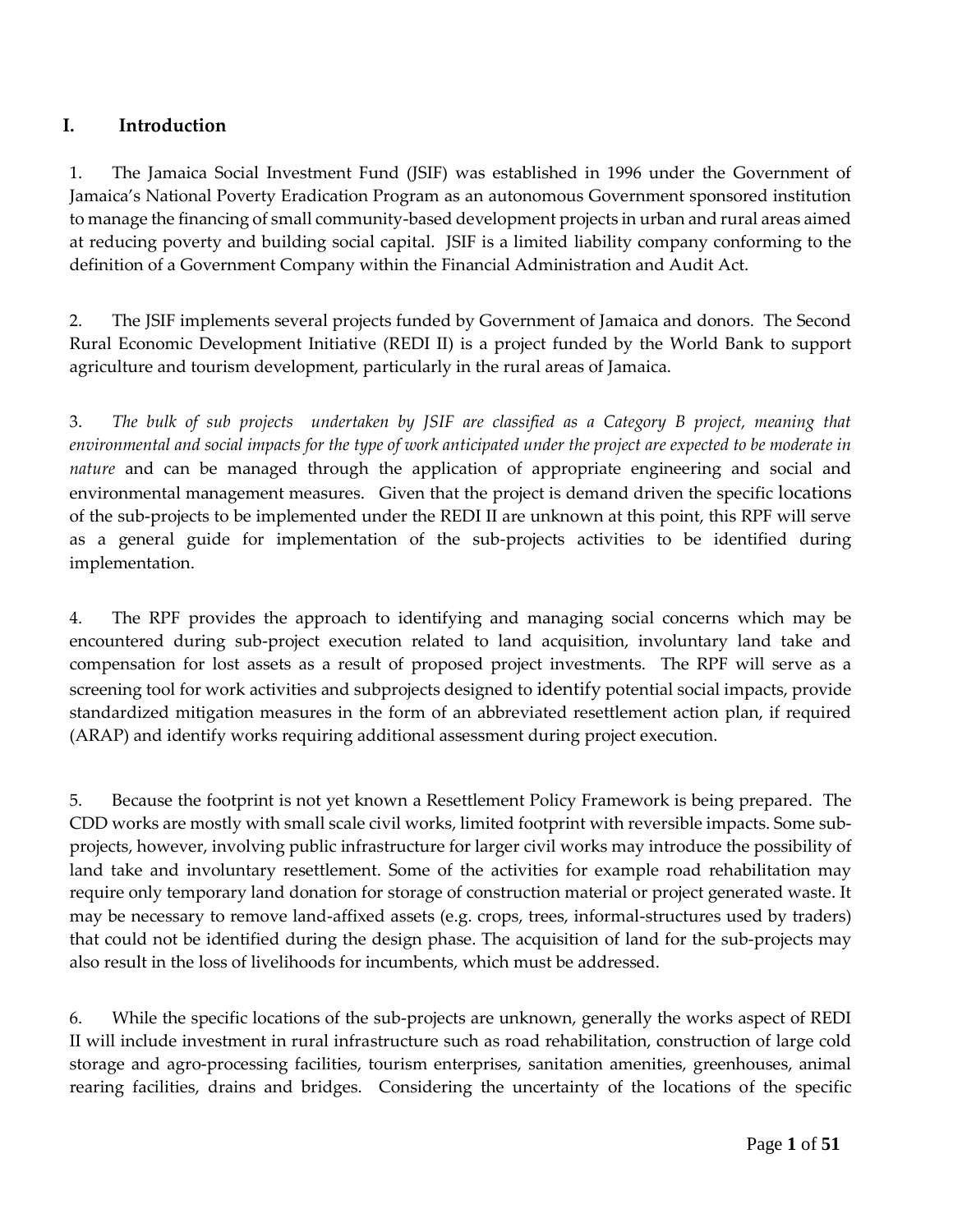subprojects to be implemented under REDI II as a result of the demand driven nature of project, it is prudent to trigger the World Bank Operational Policy OP/BP 4.12 Involuntary Resettlement l Policies - Land Acquisition, Restriction on Land Use and Involuntary Resettlement Policy.

7. *Global experience indicates that involuntary resettlement under development projects, if unmitigated, often gives rise to severe economic, social, and environmental risks:* production systems are dismantled; people face impoverishment when their productive assets or income sources are lost; people are relocated to environments where their productive skills may be less applicable and the competition for resources greater; community institutions and social networks are weakened; kin groups are dispersed; and cultural identity, traditional authority, and the potential for mutual help are diminished or lost. This policy includes safeguards to address and mitigate these impoverishment risks.

8. *This Land Acquisition and Resettlement Policy Framework applies to the sub-projects implemented by JSIF, including the second Rural Economic Development Initiative (REDI II).* This Policy Framework will supplement existing Jamaican Laws pertaining to land acquisition and resettlement by introducing additional measures to achieve equitable compensation for project affected persons (PAPs). The framework serves as a guide for implementing sub-projects without causing undue and unnecessary strain on persons whose livelihood and/or survival is dependent on the proposed sub-project location. It outlines procedures for screening and obtaining information to make informed decisions on voluntary land donations, consultation arrangements and preparation of resettlement plans to minimize land acquisition impacts and implementation of action plans at replacement costs satisfactory to the PAPs. The Policy Framework will form part of JSIF's Operational Manual for community projects (and disaster vulnerability reduction projects).

9. *The RPF lays out guidance on the principles and requirement for undertaking involuntary resettlement,* including: (a) identifying the direct economic and social impacts that could result from the involuntary taking of land and or restriction to legally designated parks; (b) eligibility for benefits; (c) required compensation and resettlement instruments or measures to mitigate potential impacts, (d) roles and responsibilities of key actors; and (e) budget and costs for mitigation. The RPF will guide the preparation of site-specific Abbreviated Resettlement Plans (ARAPs 1 ).

## **II. Typology of Sub-projects undertaken by JSIF**

10. JSIF funded community projects comprise a menu of eligible infrastructure investments including:<sup>2</sup>

 $\overline{a}$ <sup>1</sup> Where impacts on the entire displaced population are minor,<sup>26</sup> or fewer than 200 people are displaced, an abbreviated resettlement plan may be agreed with the borrower.

<sup>2</sup> A "negative list" of ineligible projects is included in JSIF's Environmental Management Framework, including CDD projects that require involuntary resettlement under REDI II.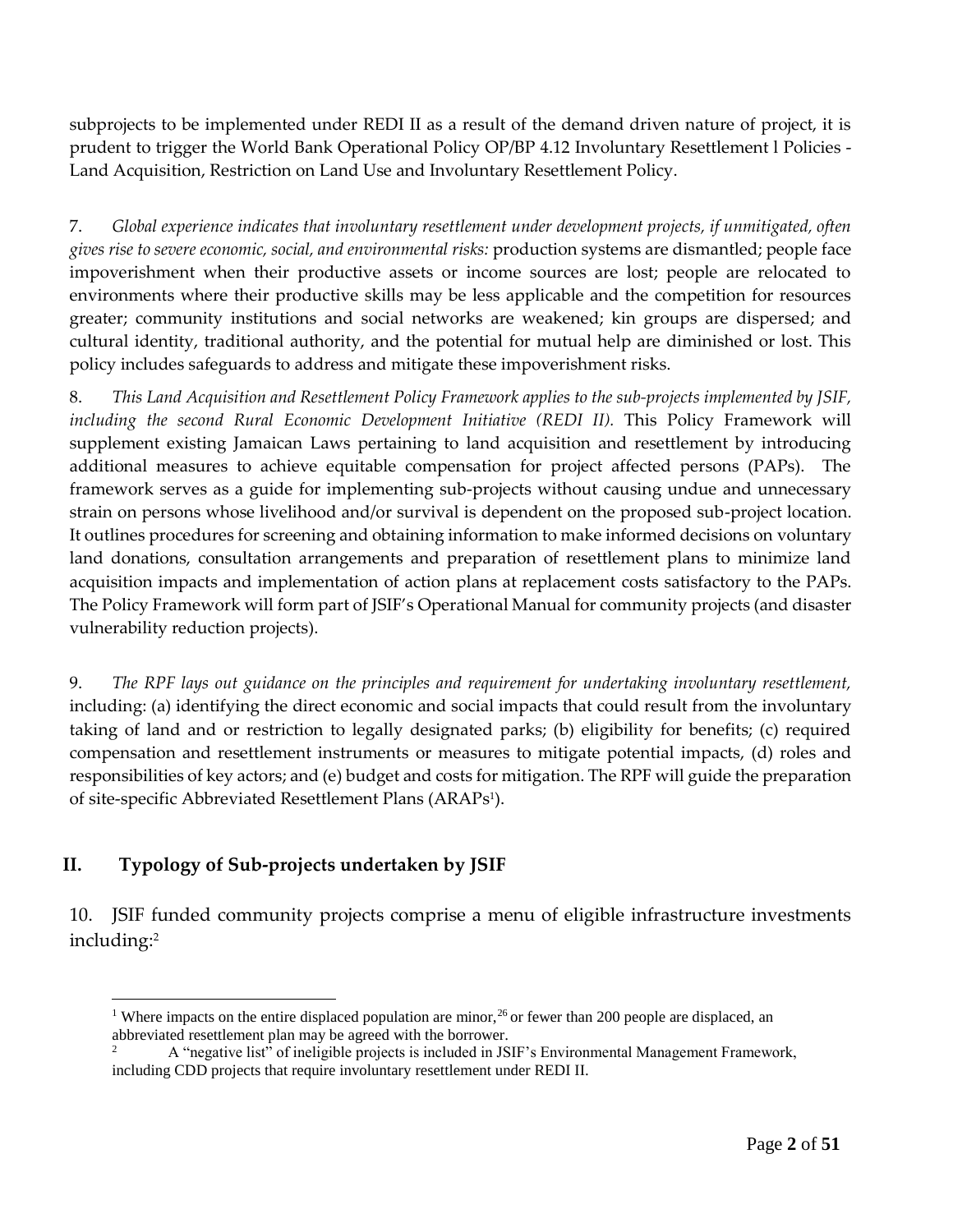## **Table 1: Indicative Sub-projects, Investments, Impacts and Proposed Mitigation Measures Under REDI II. <sup>3</sup>**

|                                                                                        | <b>REDI II Component Indicative Type of Investments</b>                                                                                                                                                                                                                      | Potential Socio-Environmental Impacts                                                                                                                                                                                                                                                                                                                                                                                                                                                                                                                                                                                                                                                                                                                                                                                                                                                                                                                                                                                                                                                                                                                                             | <b>Policy Instrument</b>                                                                                                             |
|----------------------------------------------------------------------------------------|------------------------------------------------------------------------------------------------------------------------------------------------------------------------------------------------------------------------------------------------------------------------------|-----------------------------------------------------------------------------------------------------------------------------------------------------------------------------------------------------------------------------------------------------------------------------------------------------------------------------------------------------------------------------------------------------------------------------------------------------------------------------------------------------------------------------------------------------------------------------------------------------------------------------------------------------------------------------------------------------------------------------------------------------------------------------------------------------------------------------------------------------------------------------------------------------------------------------------------------------------------------------------------------------------------------------------------------------------------------------------------------------------------------------------------------------------------------------------|--------------------------------------------------------------------------------------------------------------------------------------|
| Productive<br>Subprojects in:<br>1A) Agro-industry<br>✓<br>Livestock<br>Fisheries<br>✓ | · Distribution of seeds, planting<br>fertilizers<br>materials,<br>and<br>pesticides,<br>$\checkmark$ Agriculture • construction of greenhouses<br>• installation of drip irrigation<br>ginger shade houses;<br>· construction and equipping of<br>agro-processing incubators | • Land clearing/expansion<br>Environmental and<br>• Change of land use<br>Social Management<br>• Poor agricultural/industry practise<br>Plan (ESMP) with<br>• Irrigation: Soil erosion and water screening checklist<br>logging<br>ensure<br>to<br>• Reuse<br>with involuntary<br>of<br>waste<br>water<br>resettlement due to<br>contaminants<br>• Conflicts over water sources/over  land take.<br>pumping of ground water<br>• Impact on tenant crops/livelihoods<br>Compensation<br>• Livestock. Overgrazing<br>through<br>• Use of fertilizer for pastures, pest and<br>compensation note<br>disease control<br>in ESMF<br>• Encroachment<br>dryland<br>onto<br>agriculture<br>Voluntary<br>· Fisheries: Overexploitation<br>Donation<br>• Accidental damage to coral reefs<br>• Impact of land use changes<br>in Guidelines in ESMF<br>watershed<br>to address risk as<br>• Water demand for fish processing<br>per the relevant the<br>• Reduction of fish for local consumption relevant<br>• Improper fish pond management<br>Guidelines.<br>· Disposal of solid wastes<br>· Typical environmental; impacts of<br>small civil works (dust, noise, traffic<br>disturbance) |                                                                                                                                      |
| Productive<br>Subprojects in:                                                          | • construction of public bathrooms,<br>• collection and out-of-view disposal                                                                                                                                                                                                 | • Worker's health and safety<br>• Typical environmental; impacts of small Resettlement Policy<br>civil works (air emissions, dust, noise, Framework                                                                                                                                                                                                                                                                                                                                                                                                                                                                                                                                                                                                                                                                                                                                                                                                                                                                                                                                                                                                                               |                                                                                                                                      |
| 1B) Tourism                                                                            | of solid waste,<br>simple<br>$\bullet$ construction of<br>markets<br>• equipment<br>for<br>satellite-based<br>internet access<br>• landscaping<br>and<br>trail<br>development,                                                                                               | traffic disturbance)<br>craft • Worker's health and safety<br>• Trails may transition<br>• Poor facility siting                                                                                                                                                                                                                                                                                                                                                                                                                                                                                                                                                                                                                                                                                                                                                                                                                                                                                                                                                                                                                                                                   | <b>ESMF</b><br>including<br>adherence<br>to<br>international<br>industry Standards<br><b>EHS</b> guidelines<br><b>VLD</b> Guidelines |

 $3$  The other types of sub-projects supported by JSIF under the DVRP and ICDP portfolios and their associated impacts and mitigations are outlined in detail in the ESMF.

 $\overline{a}$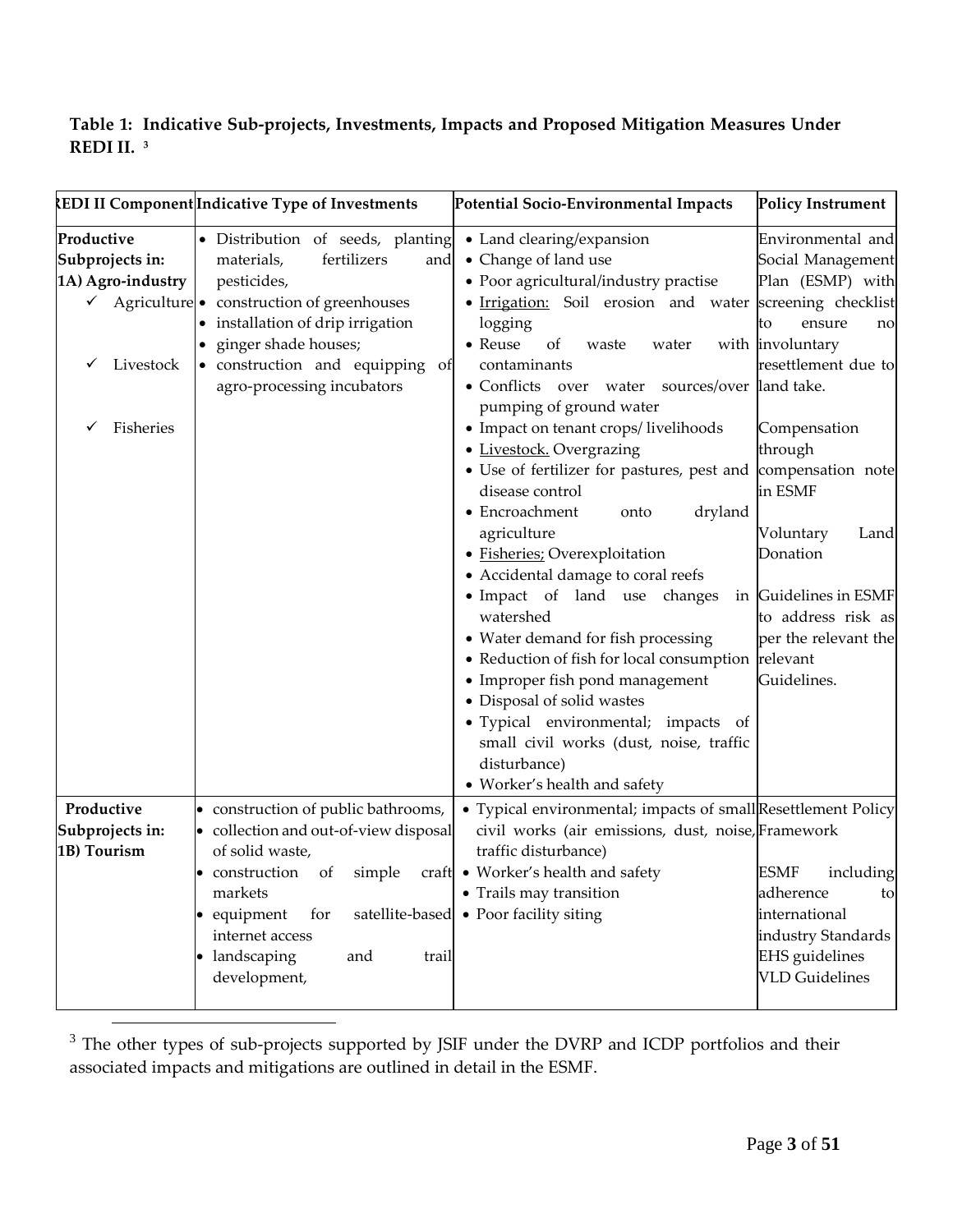|                                                              | · signage, and rehabilitation of or<br>safety enhancements to public<br>attractions (e.g., repair building of<br>hiking<br>trails, waterfalls<br>and<br>mineral baths).                                                                                                                                                                                                                                                                                                                                                                                                                                            |                                                                                                                                                                                                                                                                                                                                                                                                                                                                                                                                                                                      | <b>ESMF</b>                                                                                                                           |
|--------------------------------------------------------------|--------------------------------------------------------------------------------------------------------------------------------------------------------------------------------------------------------------------------------------------------------------------------------------------------------------------------------------------------------------------------------------------------------------------------------------------------------------------------------------------------------------------------------------------------------------------------------------------------------------------|--------------------------------------------------------------------------------------------------------------------------------------------------------------------------------------------------------------------------------------------------------------------------------------------------------------------------------------------------------------------------------------------------------------------------------------------------------------------------------------------------------------------------------------------------------------------------------------|---------------------------------------------------------------------------------------------------------------------------------------|
| Support to Critical <sup>o</sup><br>Public<br>Infrastructure | investments aimed at improving<br>the efficiency of priority value • Land<br>chains for selected products.<br>infrastructural<br>improvements<br>related to agriculture<br>(e.g.,<br>storage facilities, cold chain<br>(including at airports/ports),<br>fresh products grading, clearing<br>hubs,<br>agricultural<br>and<br>research<br>development,<br>production<br>and<br>activities)<br>Examples of infrastructure in the<br>tourism sector may include:<br>of<br>Construction<br>public<br>bathrooms, Collection and out-<br>of-view disposal of solid waste,<br>construction<br>of<br>community<br>markets; | small to medium scale public • Economic displacement due to land Environmental and<br>acquisition<br>acquisition/Involuntary Framework<br>resettlement<br>medium<br>for<br>infrastructure public goods to enhance<br>value chain production and access to Resettlement Policy<br>markets<br>supply infrastructure equipment • Destruction of vegetation and soil, to prepare ARAPs.<br>borrow pits sites, waste dumps and<br>equipment yards<br>· Threat to historic, cultural or aesthetic<br>features<br>seeds/seedling • Air pollution/dust<br>certification • Waste water stream | Social Management<br>public (ESMF)<br>Framework (RPF)                                                                                 |
| Technical<br>Assistance<br>and<br><b>Capacity Building</b>   | · Strengthening agricultural rural<br>enterprises, agricultural research<br>agricultural extension<br>support<br>services<br>product<br>through<br>development<br>and<br>marketing<br>strategies, market studies and<br>competitive analysis.                                                                                                                                                                                                                                                                                                                                                                      | Not anticipated                                                                                                                                                                                                                                                                                                                                                                                                                                                                                                                                                                      | N/A                                                                                                                                   |
| Project<br>Management                                        | • Finance<br>project<br>management,<br>technical expertise (tourism and Not anticipated.<br>agricultural specialist, enterprise<br>development, staff training etc.)                                                                                                                                                                                                                                                                                                                                                                                                                                               |                                                                                                                                                                                                                                                                                                                                                                                                                                                                                                                                                                                      | N/A                                                                                                                                   |
| Emergency<br>Response                                        | • Emergency<br>reallocation<br>of<br>uncommitted funds from otherTBD<br>components into this component.                                                                                                                                                                                                                                                                                                                                                                                                                                                                                                            |                                                                                                                                                                                                                                                                                                                                                                                                                                                                                                                                                                                      | Paragraph 12 of OP<br>10.00 - on "Projects<br>in Situations of<br><b>Urgent Need of</b><br>Assistance or<br>Capacity<br>Constraints". |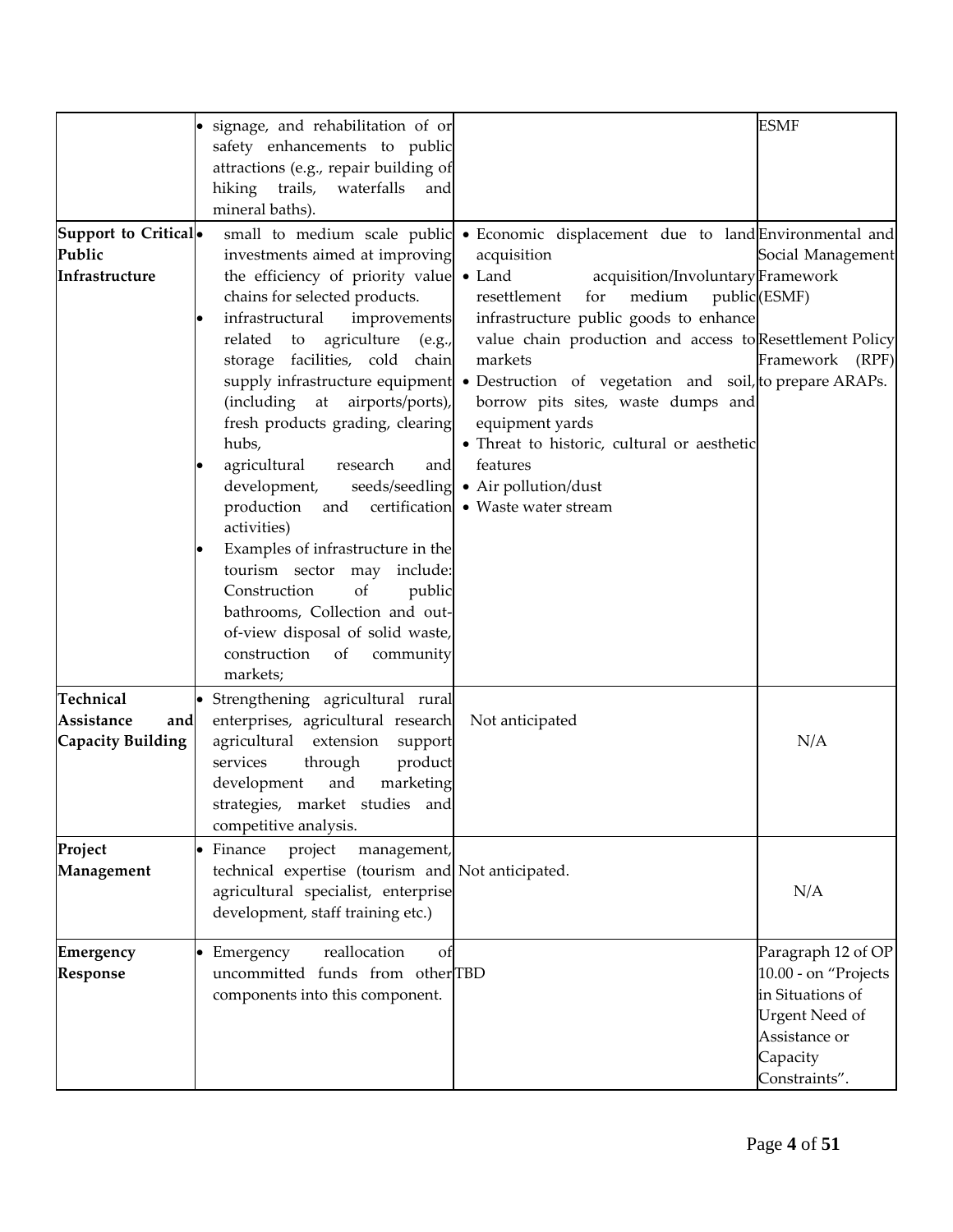#### **III. Legal Framework**

11. There are several Government agencies that have environmental management and regulatory responsibilities as indicated in the **Table 1** below. The National Environment and Planning Agency (NEPA), is the body primarily responsible for environmental regulations. NEPA operates under the auspices of the National Resources Conservation Act (NRCA). Some of the infrastructure types proposed to be implemented under REDI II will require an environmental permit from NEPA. The permit will include the necessary terms and conditions for implementation of the projects. Depending on the environmental sensitivity or vulnerability of contiguous ecosystems, as well as the scale of the project, NEPA may require the preparation of a full Environmental Impact Assessment (EIA) prior to granting the environmental permit. NEPA also grants license to facilities that discharge effluents into the atmosphere, ground, and/or surface water. Considering that construction and operation of agroprocessing facilities is included in the list of proposed activities under REDI II, effluent discharge is likely and therefore any required permit will be obtained to ensure compliance with the Law.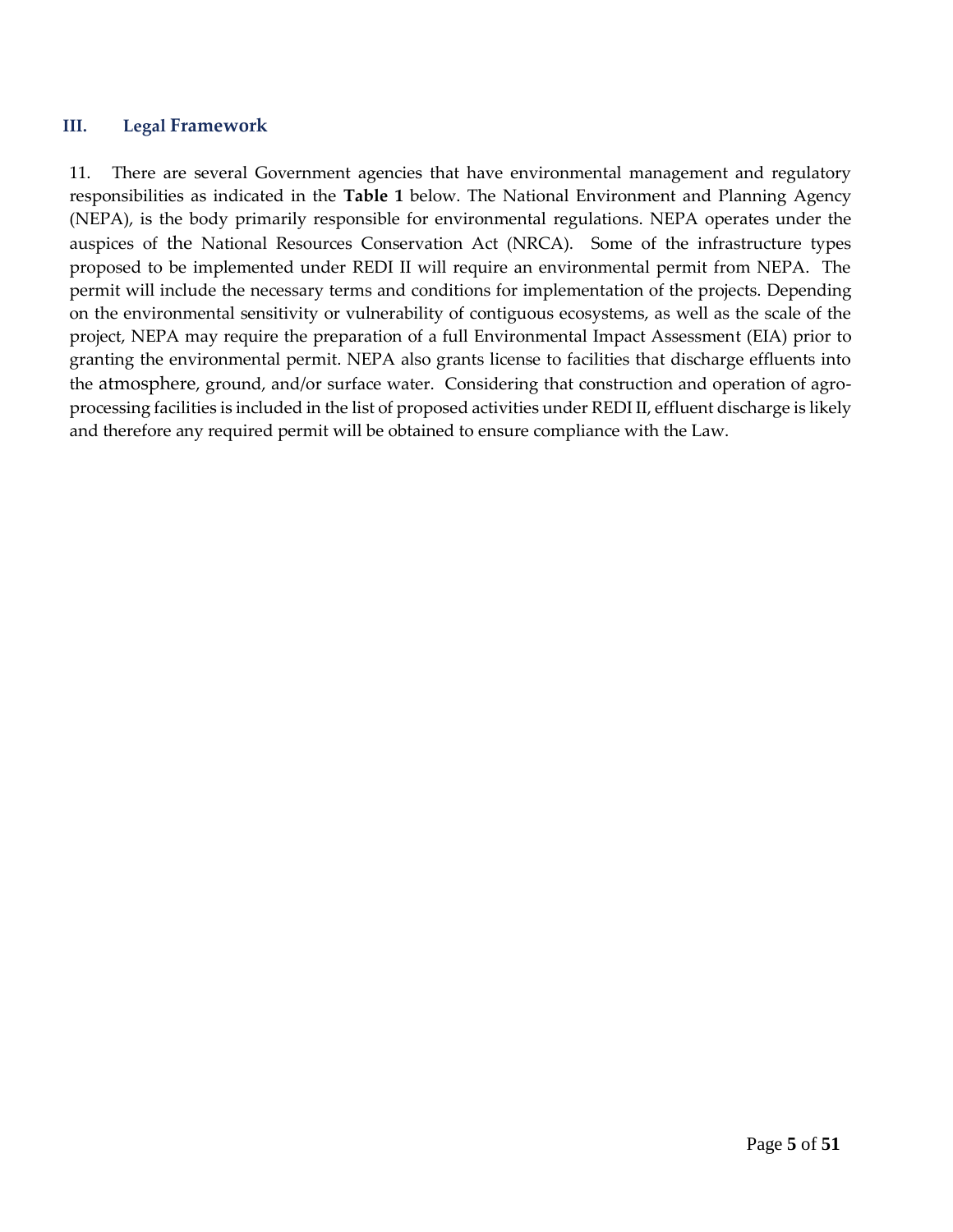|  |  |  |  | Table 2: Agencies with Environmental Regulatory and Management Responsibilities |
|--|--|--|--|---------------------------------------------------------------------------------|
|--|--|--|--|---------------------------------------------------------------------------------|

| <b>AGENCY</b>                                             | <b>REPONSIBILITY</b>                                                                                                                                                                                                                                                                                                                                                                                                                                                                                                                                                                                                                                  | <b>ACT/LEGISL</b><br><b>ATION</b>                                                         |
|-----------------------------------------------------------|-------------------------------------------------------------------------------------------------------------------------------------------------------------------------------------------------------------------------------------------------------------------------------------------------------------------------------------------------------------------------------------------------------------------------------------------------------------------------------------------------------------------------------------------------------------------------------------------------------------------------------------------------------|-------------------------------------------------------------------------------------------|
| The<br>(NEPA),                                            | National The National Environment and Planning Agency (NEPA), the body<br>Environment and primarily responsible for environmental regulations, administers a<br>Planning Agency Permit and License System (P&L) to which construction and<br>operation of all Jamaican Facilities and development projects are<br>subscribed                                                                                                                                                                                                                                                                                                                          |                                                                                           |
| Preparedness<br>and<br>Emergency<br>Management<br>(ODPEM) | Office of Disaster The Act gives ODPEM the authority to coordinate national disaster<br>response activities and gives limited power to the Prime Minister in<br>making disaster declarations. The limited power can be exercised by<br>the Prime Minister during disaster events or an impending threat<br>based on the advice of ODPEM. The revised Disaster Management<br>Act will provide guidelines for the declaration of disaster areas, and<br>evacuation orders. It will also give power to ODPEM to create<br>regulations in disaster management and gives legal standing to<br>authorities and documents pertaining to disaster management. | <b>Disaster</b><br>Preparedness and<br>Emergency<br>Management<br>(DPEM)<br>Act<br>(1993) |
| Government and<br>Community<br>Development<br>(MLGCD)     | Ministry of Local The MLGCD through the Parish Councils enforces the requirements<br>or guidelines for land use based on legal instruments known as<br>Development Orders which covers most of the urban and coastal<br>areas of Jamaica. "Development Orders are to control both rural and<br>urban development, ensure proper<br>sanitary conveniences,<br>coordinate building of roads and other public services, and protect<br>public amenities (conservation areas, wetlands, mangroves)". The<br>Act outlines specific standards for land use, density and zoning in<br>reducing disaster related risks.                                       | The Town and<br>Country<br>Planning<br>Act<br>(1958)                                      |
| National<br>Waste<br>Management<br>Authority<br>(NSWMA)   | Solid The Act governs the actions, procedures and operations of the<br>National Solid Waste Management Authority (NSWMA) as it relates<br>to the collection and disposal of waste in safeguarding public health.<br>The Act also highlights operational guidelines for hazardous waste<br>as a transboundary hazard. Sanctions are incorporated into the Act<br>enforcement<br>responsibility<br>the<br>various<br>and<br>is<br>of<br>organizations/agencies. The NSWMA is the chief regulatory<br>Agency for the enforcing provisions under this Act.                                                                                                | The<br>National<br>Solid Waste<br>Management Act<br>(2002)                                |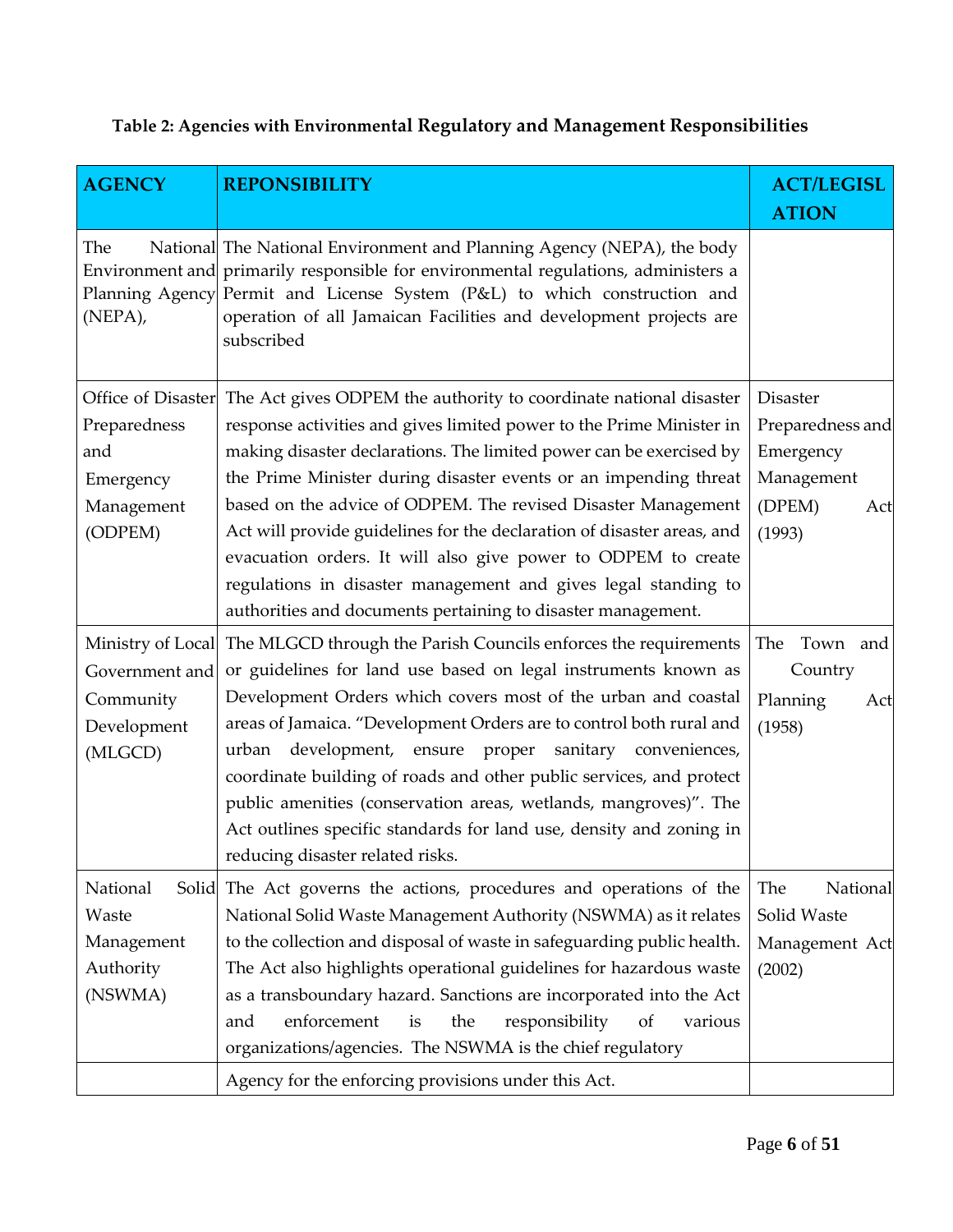| <b>NEPA</b>            | The Act was established to protect and manage Jamaica's natural         | The<br>National     |
|------------------------|-------------------------------------------------------------------------|---------------------|
|                        | resources and control pollution. The guidelines provided by this Act    | Resources           |
|                        | cover monitoring and enforcement of environmental laws and              | Conservation        |
|                        | regulations with regards to watershed protection and beach control      | Authority           |
|                        | among other issues.                                                     | (NRCA)<br>Act       |
|                        | "The Environmental Management Unit of the Ministry of Health and        | (1991)              |
|                        | local planning authorities monitor construction work to ensure that     |                     |
|                        | all development restrictions and requirements are properly adhered      |                     |
|                        | to"13. Sanctions and penalties can be assigned to particular offences   |                     |
|                        | based on breaches of the Act.                                           |                     |
| <b>MLGCD</b>           | The Building Act 2018 has been passed by both houses of Parliament      | <b>Building Act</b> |
|                        | and will be enacted into law. The Local Authorities or Municipal        |                     |
|                        | Councils under the auspices of the Ministry of Local Government         |                     |
|                        | and Community Development (MLGCD) are responsible for                   |                     |
|                        | enforcing the building regulations under the Act.                       |                     |
| <b>MLGCD</b>           | The Parish Building Regulation and Development Orders outline           | The<br>Parish       |
|                        | and guide the development process in Jamaica. The Parish Building       | Building            |
|                        | Regulations provide guidelines to developers based on the existing      | Regulation<br>and   |
|                        | building codes. The Parish Development Orders are used to ensure        | Development         |
|                        | that premises in areas of the parish are not used contrary to the       | Orders              |
|                        | purpose provided by developers and residents. Other regulatory and      |                     |
|                        | related instruments pertaining to DRR include but are not limited to    |                     |
|                        | the Severe Weather Orders, Draft National Building Codes, and           |                     |
|                        | international legislative considerations and guidelines.                |                     |
| <b>Water Resources</b> | The Act gives the WRA authority regulatory power over the               | The<br>Water        |
| Authority              | country's water resources. The WRA is responsible for planning,         | Resources Act       |
| (WRA)                  | development and equitable allocation of water resources. The Act        | (1995)              |
|                        | gives power to the Minister of Water Land Environment and Climate       |                     |
|                        | Change to guarantee loans to the WRA where needed. Provisions for       |                     |
|                        | the abstraction and use of water, control of water quality, control and |                     |
|                        | protection of underground water are all outlined (WRA 1995). The        |                     |
|                        | Act allows for punishment of polluters of water resources.              |                     |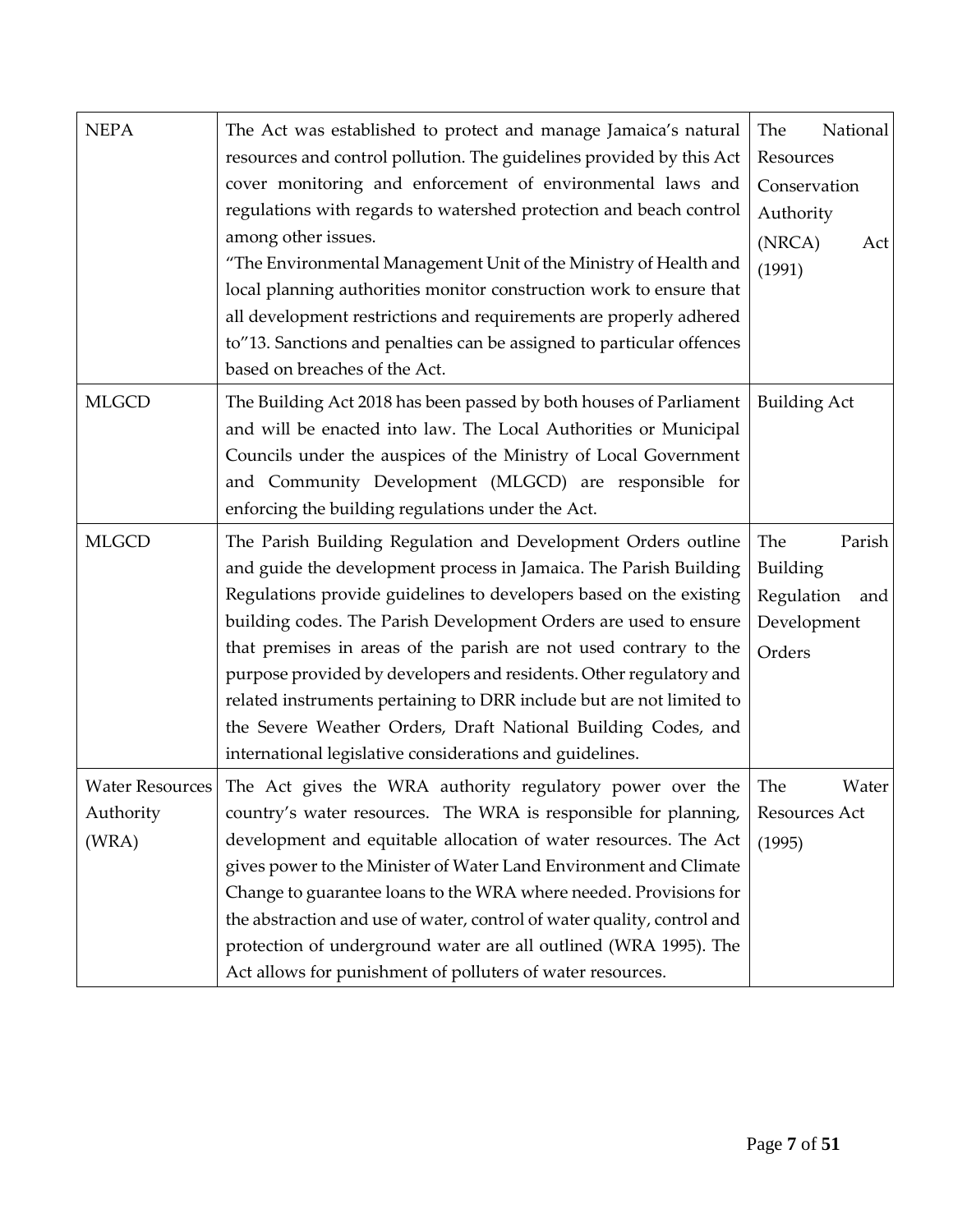| Ministry<br>of             | Health | The Public Health Act (1974) outlines the provisions and                                                                                                                                                                                                                                                    | The Public Health |
|----------------------------|--------|-------------------------------------------------------------------------------------------------------------------------------------------------------------------------------------------------------------------------------------------------------------------------------------------------------------|-------------------|
| (MOH)                      |        | guidelines for the establishment of the Central Health                                                                                                                                                                                                                                                      | Act (1974)        |
|                            |        | Committee and Local Boards to contain and treat various                                                                                                                                                                                                                                                     |                   |
|                            |        | diseases. The MOH regulates the immunization of children,                                                                                                                                                                                                                                                   |                   |
|                            |        | assembly of persons, and closure of public places for health                                                                                                                                                                                                                                                |                   |
|                            |        | reasons. In 1985, the Act was amended to include monitoring                                                                                                                                                                                                                                                 |                   |
|                            |        | of imported food, food preparation and distribution.                                                                                                                                                                                                                                                        |                   |
|                            |        | Hazard Analysis Critical Control Point (HACCP) system is a                                                                                                                                                                                                                                                  |                   |
|                            |        | procedure utilized by the Ministry of Health to ensure safe                                                                                                                                                                                                                                                 |                   |
|                            |        | food production. Penalties can be applied where provisions                                                                                                                                                                                                                                                  |                   |
|                            |        | and guidelines are not adhered to.                                                                                                                                                                                                                                                                          |                   |
| <b>Forestry Department</b> |        | The Act provide for the protection and management of The Forest Act<br>designated forest reserves. It empowers designated persons<br>premises in forest<br>Reserves,<br>Forest<br>enter<br>to<br>management/protected Area or lands which need to be<br>declared; and to ensure compliance with the Act and | (1996)            |
|                            |        | Regulations.                                                                                                                                                                                                                                                                                                |                   |

12. The **1962 Constitution of Jamaica** contains a chapter dealing with the Protection of the Fundamental Rights and Freedoms of the individual. Section 18 of Chapter III determines that no property shall be compulsorily taken into possession and no interest in or right over property shall be compulsorily acquired, except under a law that: (i) prescribes the principles and manner in which compensation is determined and given and (ii) provides right of access to a court to determine questions of rights, entitlement and compensation

13. The **Land Acquisition Act of 1947 as amended**, vests authority in the Commissioner of Lands to acquire all land required by the Government for public purposes. The term "public purpose" is not defined. The Commissioner is empowered to acquire land either by way of private treaty or compulsory acquisition following a gazetted declaration of intent. Rights of appeal relate only to the quantum and apportionment of compensation. The matrix below outlines the land acquisition procedure as defined by the Land Acquisition Act of 1947 and the measures in this Policy Framework to fill gaps in the Act:

### **Table 3: Laws related to land Acquisition**

| Land Acquisition Act of 1947:                        | Gap-filling measures in |
|------------------------------------------------------|-------------------------|
| Summary of land acquisition procedure and principles | <b>Policy Framework</b> |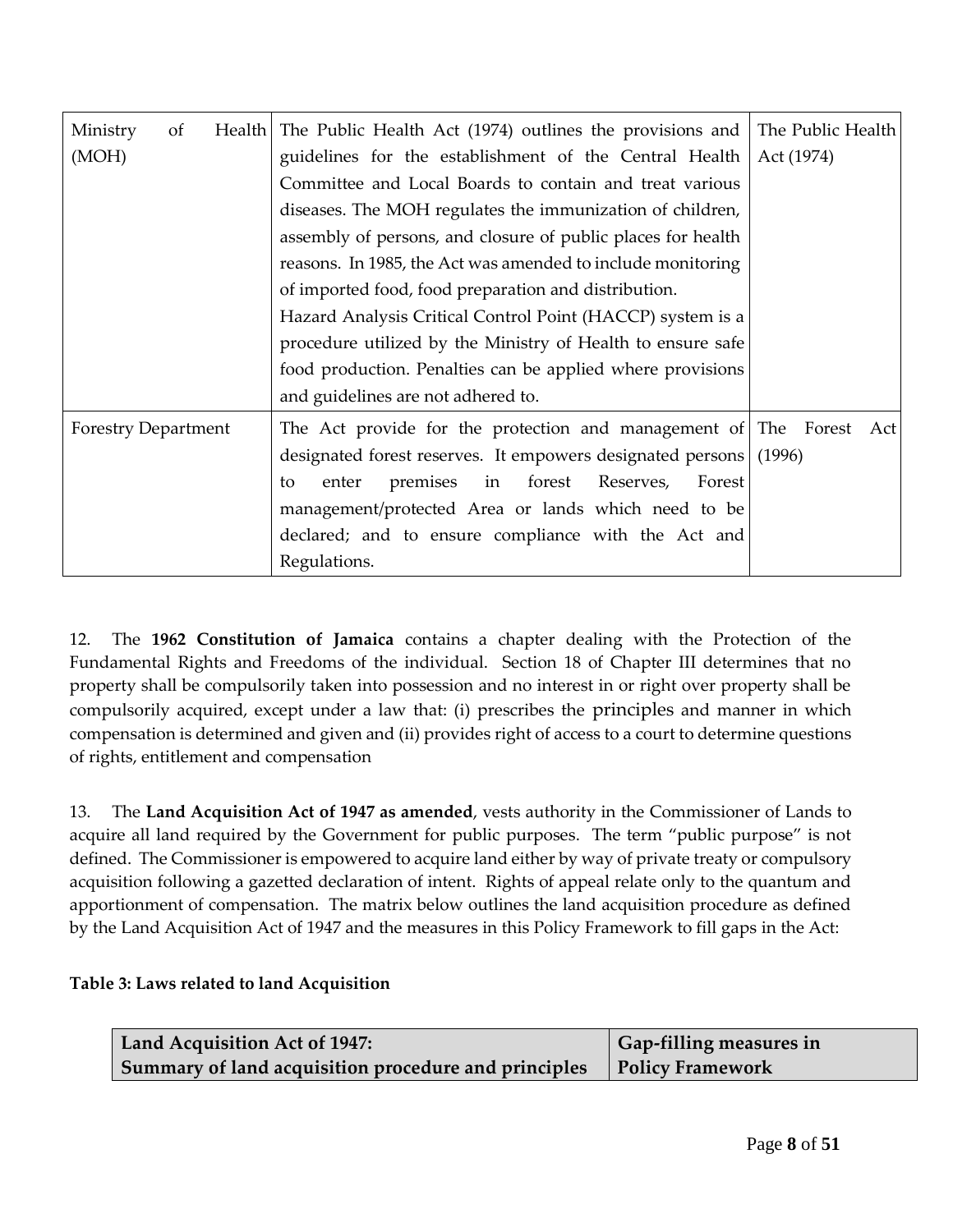| Part $II.3(1)$  | Whenever it appears to the Minister (responsible      | Project<br>preparation<br>involves        |
|-----------------|-------------------------------------------------------|-------------------------------------------|
|                 | for Crown lands) that land in any locality is needed  | consultation with project beneficiaries   |
|                 | for any public purpose, a notification to that effect | and persons potentially affected by       |
|                 | shall be published in the Gazette and a copy          | land acquisition on both the type of      |
|                 | thereof served upon the owner of such land and        | activities that may require land          |
|                 | the Commissioner of Lands shall cause public          | acquisition and on measures to avoid      |
|                 | notification to be given at a convenient place in     | or limit the need for land (Section VII). |
|                 | such locality.                                        |                                           |
| Part II.5 $(4)$ | Any such declaration shall be conclusive evidence     |                                           |
|                 | that the land is needed for a public purpose.         |                                           |
| Part II.6       | Whenever any land has been so declared to be          |                                           |
|                 | needed for a public purpose, the Minister shall       | Same as above                             |
|                 | direct the Commissioner to take proceedings for       |                                           |
|                 | the acquisition of the land.                          |                                           |
| Part II.7       | The Commissioner shall thereupon cause the land       | Assessment<br>of<br>land<br>acquisition   |
|                 | to be surveyed, unless such land has already been     | impacts includes a census of those        |
|                 | marked out.                                           | affected with socio-economic data         |
|                 |                                                       | (Annex 11), and an inventory of losses    |
|                 |                                                       | (Annex 12).                               |
| Part II.8       | The Commissioner shall then cause the land to be      | An inventory of losses (Annex 12).        |
|                 | valued and shall enter into negotiations for the      | And entitlement matrix will be            |
|                 | purchase by private treaty, of the land.              | prepared.                                 |
| Part $II.9(1)$  | Where no agreement by private treaty has been         | If negotiations fail funds will be placed |
| and $(2)$       | reached for the purchase of land needed, the          | into an escrow account before the start   |
|                 | Commissioner shall post notices at convenient         | of civil works.                           |
|                 | places on or near the land that claims to             |                                           |
|                 | compensation may be made to him at a specified        |                                           |
|                 | time at least 21 days after the posting of notices.   |                                           |
| Part $II.10(1)$ | The Commissioner may also require any person          | Entitlement to compensation and           |
|                 | interested to deliver to him the name of any other    | rehabilitation assistance applies not     |
|                 | person possessing any interest in the land or any     | only to legal owners (or persons with a   |
|                 | part thereof as co-owner, mortgage, lessee, tenant,   | contractual relation to the owner         |
|                 | or otherwise, and of the rents and profits, if any,   | deriving a profit from the land/asset),   |
|                 | received or receivable on account thereof of three    | but also to tenants/ lease-holders who    |
|                 | years preceding the date of the statement.            | use a land/house as residence and         |
|                 |                                                       | squatters without title or lease (who     |
|                 |                                                       | were occupants at the time of the survey) |
|                 |                                                       | (Section X).                              |
| Part II.11(1)   | day specified in the notice,<br>the<br>the<br>On      | A RAP will be prepared and discussed      |
|                 | Commissioner shall make an award as to the true       | with affected parties and disclosed.      |
|                 | area of the land to be acquired, the compensation     |                                           |
|                 | amount, and the apportionment of this amount          |                                           |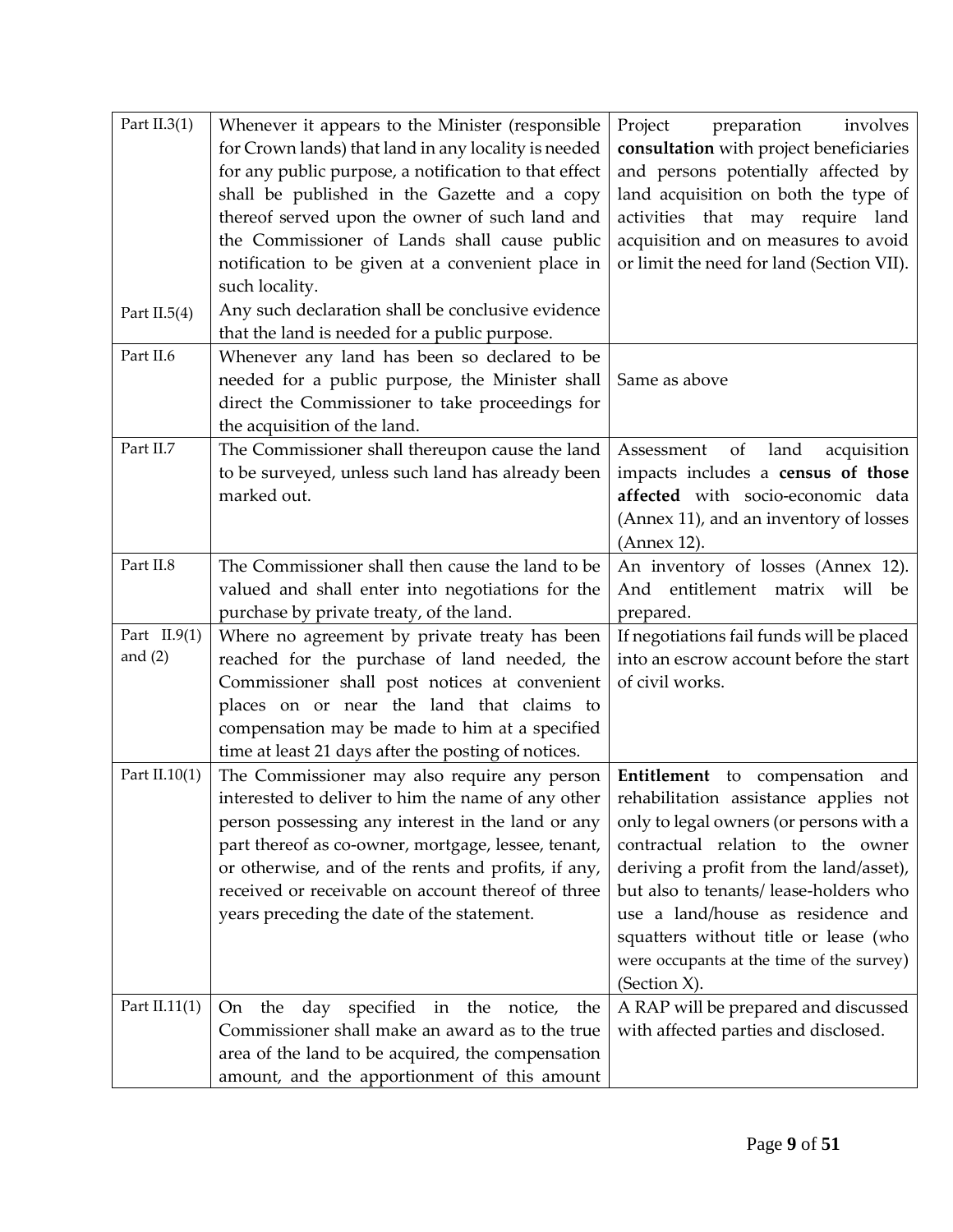|                      | among the persons known or believed to be<br>interested in the land.                                                                                                                                                                                                                          |                                                                                                                                                                                                                                 |
|----------------------|-----------------------------------------------------------------------------------------------------------------------------------------------------------------------------------------------------------------------------------------------------------------------------------------------|---------------------------------------------------------------------------------------------------------------------------------------------------------------------------------------------------------------------------------|
| Part II.11(2)        | If any dispute arises as to the apportionment of the<br>compensation or any part thereof, or as to the<br>persons to whom compensation is payable, the<br>Commissioner may refer such dispute for the<br>decision of the Court.                                                               | Grievance redress is pursued at<br>different levels before the matter is<br>taken to the Court (Section IX).                                                                                                                    |
| Part<br>II.14<br>(1) | In determining the amount of compensation to be<br>awarded for land acquired under the Act, the<br>following and no other matters shall be taken into<br>consideration:                                                                                                                       | Compensation for lost assets is at<br>Replacement Costs (to Parish Council<br>standards in respect of buildings)<br>which entails valuation of assets to                                                                        |
| 14(1)(a)             | The market value at the date of the service of<br>notice,<br>The damage, if any, sustained by any person<br>٠                                                                                                                                                                                 | determine the amounts sufficient to<br>replace the lost assets and cover<br>transaction costs.                                                                                                                                  |
| 14(1)(c)             | interested at the time of taking possession by<br>the Commissioner by reason of the acquisition<br>injuriously affecting the actual earnings of such<br>person,                                                                                                                               |                                                                                                                                                                                                                                 |
| 14(1)(d)             | The reasonable expenses, if any, incidental to<br>any change of residence or place of business of<br>any person interested which is necessary in<br>consequence of the acquisition.                                                                                                           |                                                                                                                                                                                                                                 |
| Part<br>II.15<br>(1) | In case of urgency, the Commissioner may, if the<br>Minister so directs, at such time subsequently to<br>the publication of the notice (Part II, $9(1)$ ) as the<br>Minister may specify, take possession of any land<br>required for a public purpose.                                       | Compensation<br>shall be provided<br>before assets acquired under eminent<br>domain are taken into possession<br>(Section IV).                                                                                                  |
| II.15<br>Part<br>(2) | The Commissioner shall in such case offer to the<br>persons interested compensation for the loss of<br>standing crops and fruit.                                                                                                                                                              | Compensation will be paid for <b>crops</b><br>and trees (including non-fruit trees)<br>affected by permanent or temporary<br>land acquisition (Section X).                                                                      |
| Part III.36          | When the amount of compensation is not paid or<br>deposited on or before taking possession of the<br>land, the Commissioner shall pay the amount<br>awarded with interest thereon at the rate of 5 % per<br>annum from the time of taking possession until it<br>has been paid or deposited.  | Interest will be paid at market rate on<br>the amount awarded. (Section IV).                                                                                                                                                    |
| Part VII.44          | The provisions of the Act shall not be put in force<br>for the purpose of acquiring a part only of any<br>building which is reasonably required for the full<br>and unimpaired use of such building if any person<br>interested desires that the whole of such building<br>shall be acquired. | Applies to agricultural land as well if<br>more than 50 % is acquired or the<br>remaining<br>land<br>is<br>rendered<br>economically unviable (Section X).<br>Compensation will be provided for<br>full asset if it is unviable. |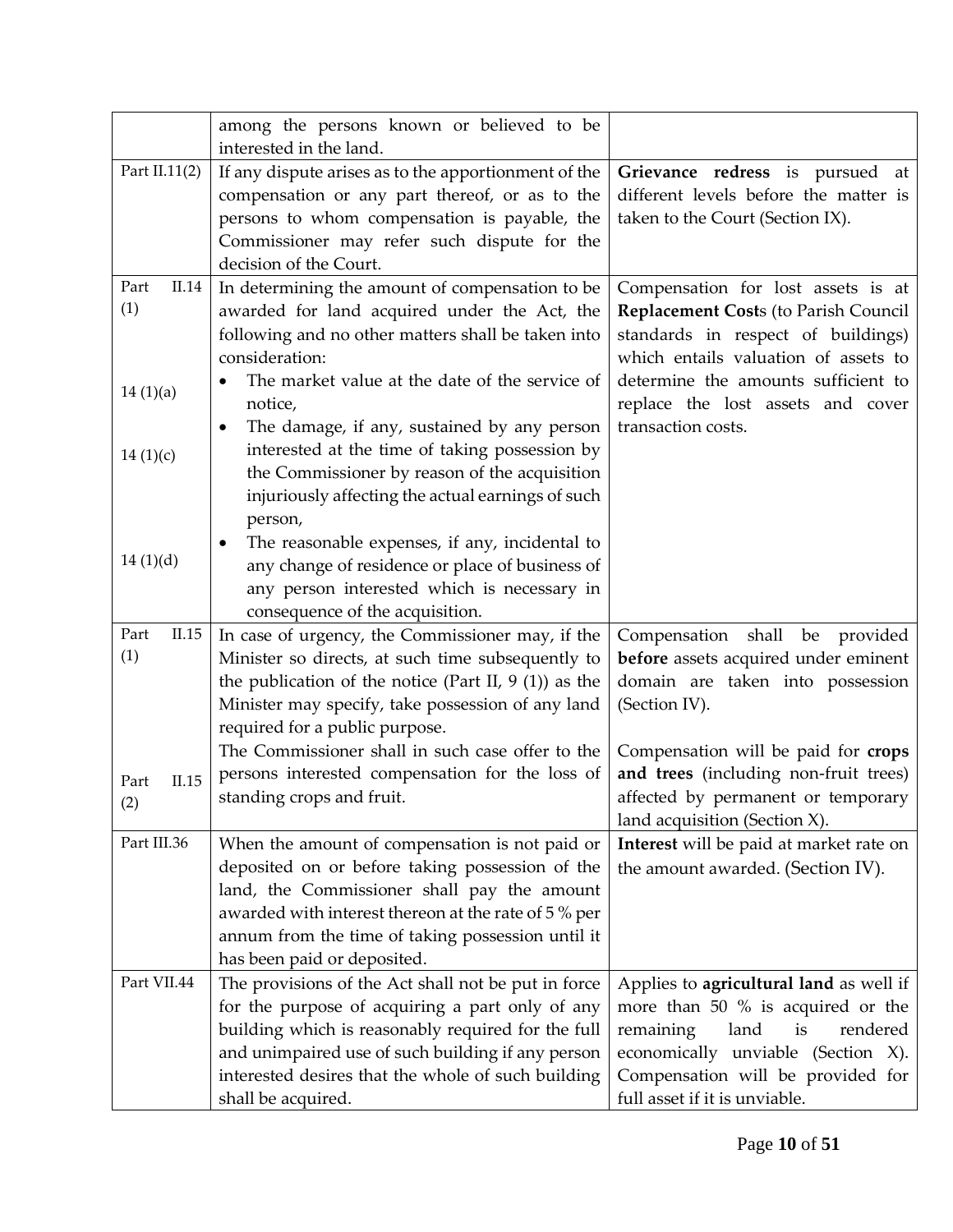14. In addition to the gaps described in the matrix above, this Land Acquisition and Involuntary Resettlement Policy Framework (Section VIII) also addresses the following areas not covered by the Land Acquisition Act:

- In case acquisition of either residential, business, or agricultural land causes displacement, land for land (or land of equal or similar value) compensation is the preferred option where feasible, if the affected person so desires.
- Assistance will be provided to tenants/lease holders and squatters to find alternative accommodation, if the affected person so desires.
- Income restoration assistance is provided if required.

## **IV. Rationale for Triggering Social Safeguards**

| <b>Approach to Involuntary Resettlement</b>                                                      | <b>Reason for Triggers</b>                   |
|--------------------------------------------------------------------------------------------------|----------------------------------------------|
| Involuntary resettlement covers not only physical Sub projects under Component II may            |                                              |
| relocation, but any loss of land or other assets                                                 | involve land take for construction purposes  |
| resulting in: (i) relocation or loss of shelter; (ii) loss                                       | including, for medium to larger scale public |
| of assets or access to assets; (iii) loss of income investments.                                 | include:<br>These<br>could                   |
| sources or means of livelihood, whether or not the greenhouses, animal rearing facilities, agro- |                                              |
| affected people must move to another processing and cold storage facilities,                     |                                              |
| location. This RPF also applies to the involuntary                                               | bridges; startup or<br>expansion<br>of       |
| restriction of access to legally designated parks                                                | conventional crop farms; and rehabilitation  |
| and protected areas resulting in adverse impacts                                                 | of roads and drainage systems which could    |
| on the livelihoods of the displaced persons.                                                     | require involuntary land acquisition.        |
|                                                                                                  |                                              |

15. *The RPF will guide JSIF's approach to Involuntary Resettlement through land acquisition resulting in economic and/or physical displacement.*Community projects undertaken under Component 1 will not undertake involuntary resettlement and any sub projects requiring involuntary resettlement will not be eligible for JSIF funding under Component 1. It is anticipated that any land acquisition impacts deriving from JSIF implemented projects will be minor and therefore the appropriate instrument to manage such impacts will be through the application of screening checklists and a compensation note for economic displacement as per guidance in the ESMF. Main project investments are typically on-farm and/or owner site specific. Most of land transactions will be on a willing buyer-willing seller basis. All investments will be on owner's land or will be provided voluntarily with no physical involuntary resettlement. For purpose of World Bank financed sub-projects the OP 4.12 Involuntary Resettlement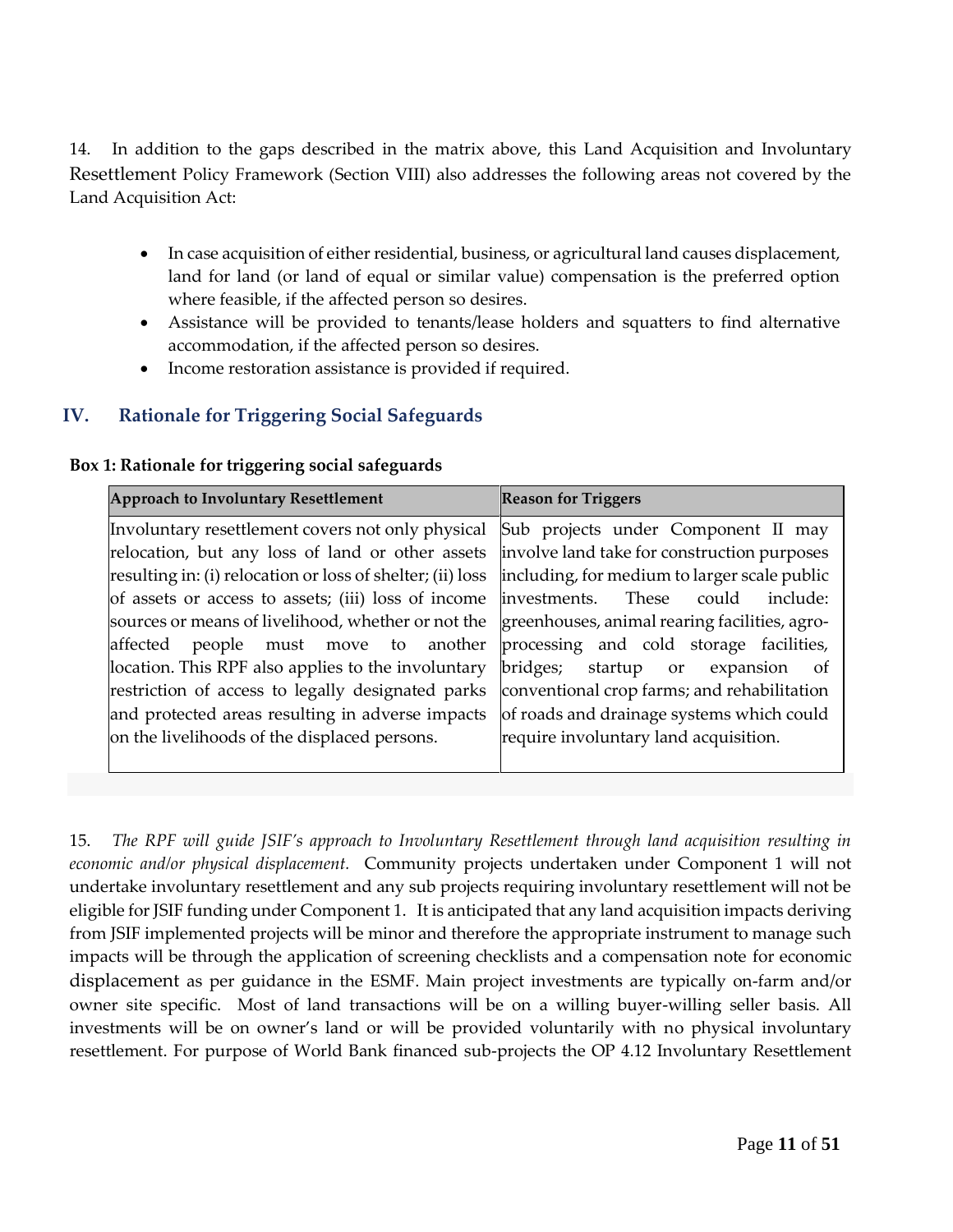Policy will apply<sup>4</sup> where there are gaps between the national framework and policy requirements of Involuntary Resettlement, OP 4.12 and/or the higher standard applies.

16. *The project has prepared and consulted upon a draft Resettlement Policy Framework (RPF) outlining potential negative impacts and measures to mitigate them JSIF financed community projects are usually demand driven, and the need for access to land together with the means to obtain such access including land acquisition based on eminent domain can only be identified during the development of specific community project proposals*. The development of a project proposal takes place through a community based participatory planning process. This process involves consideration of alternatives to avoid or minimize land acquisition and displacement. Given that the persons potentially affected by land acquisition and displacement are in most cases also project beneficiaries with a voice in decision making on both the type of investments and technical alternatives, there is a strong incentive to seek solutions that avoid or reduce adverse impacts from land acquisition. Technical alternatives for the siting of REDI II sub-projects will also be explored to avoid involuntary resettlement impacts.

17. There is no importation of labor and no therefore no significant labor influx issues are expected. JSIF has developed a worker's code of conduct to be used by contractors as part of the ESMF.

18. **Involuntary resettlement due to land take causing physical relocation will only be undertaken on an exception basis and after all options have been exhausted.** Under Component 2 the rehabilitation of larger facilities in support of selected value chains are being considered. These may include investments in cold storage at the regional level on public land, as well as in ports or airports, vegetable warehouses, packing facilities, processing equipment; expansion of tourism enterprises; animal rearing facilities; bridges and rehabilitation of roads and drainage systems. Every effort will be made to site investments so as to avoid involuntary resettlement. However, should it be found necessary to secure land through involuntary resettlement for critical public infrastructure and other larger investments an Abbreviated Resettlement Plan shall be prepared will be attached as an annex to the project proposal/plan agreed between the community and JSIF. If the land acquisition under a REDI II subproject causes displ1acement, the Abbreviated Resettlement Plan shall include economic rehabilitation measures.

## **V. Objectives and Principles**

 $\overline{a}$ 

19. The objective of this Resettlement Policy Framework is to ensure that where land acquisition is unavoidable, all project affected persons (PAPs) will be compensated for their lost assets at replacement costs, and in the event of resettlement be provided with assistance to help them improve, or at least restore, their livelihoods and standards of living to pre-displacement levels. To support this objective, the following principles will apply in the JSIF sub-projects:

20. During the community based and project preparation process, consideration of technical options shall involve a concurrent assessment of potential associated land acquisition impacts, so that, where feasible, design alternatives to minimize such impacts can be identified as early as possible.

<sup>4</sup> https://spappscsec.worldbank.org/sites/ppf3/PPFDocuments/Forms/DispPage.aspx?docid=1572&ver=current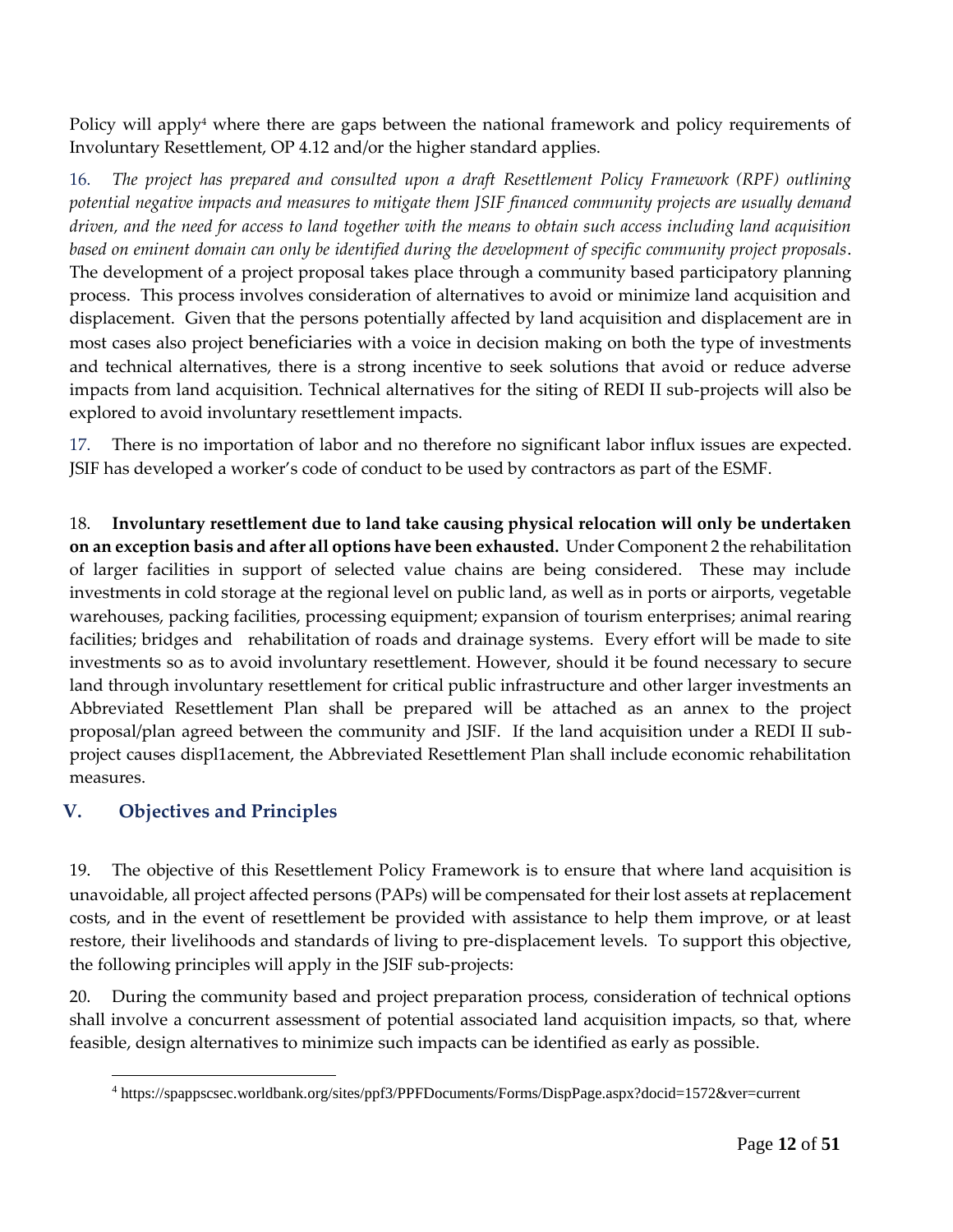21. Consultation arrangements during the community based and project preparation process shall be transparent and inclusive to ensure that all persons affected by involuntary land acquisition or resettlement agree on the mitigation measures.

22. Community and project proposals involving involuntary land acquisition or resettlement shall include the costs of compensation/rehabilitation.

23. Involuntary resettlement will be avoided at all costs and will be the exception and will be only considered under Component 2. Should there be involuntary resettlement, Replacement housing sites or agricultural land will be located as near as possible to the land lost, and at an available site which is acceptable to the PAP.

24. Lack of formal title to assets lost (land/house/business) will not bar a PAP from being entitled to receive assistance to achieve the objective of this Policy Framework as per OP 4.12

25. Land and other assets will only be taken into possession after compensation has been paid to the affected person, and relocation assistance shall likewise be provided before people are displaced.

26. If compensation cannot be paid or deposited before the assets acquired are taken into possession (following an exhaustive search in cases where the owner cannot be found), an escrow account will be opened, and deposit and interest will be paid at market rate on the amount awarded from the date of award till the date of payment.

27. A very large proportion of the households in the urban slum areas are female headed, and care should be taken to ensure that they receive compensation and resettlement benefits in cases where the title-holder is an absent male. However, compensation and resettlement benefits to female headed households would not cancel claims on a property by the title holder.

28. If community members elect to voluntarily donate land/assets without compensation (only for community based sub-projects financed from REDI II), they must be fully informed about the project and its grievance redress arrangements ahead of the agreement, and it must be documented that this act is performed freely and voluntarily, without any coercion (See Annex 5 for Guidance for Voluntary Land Donation).

### **VI. Abbreviated Resettlement Plan**

29. For projects requiring land acquisition, an Abbreviated Resettlement Plan (ARAP) shall be completed no later than four months prior to the planned date for commencement of civil works, and in the case of Bank assisted projects, ARAPs shall be submitted to the Bank for review no later than three months before the planned start of civil works. For Bank assisted projects, implementation of a specific Abbreviated Resettlement Plan will only begin after approval by JSIF and if found acceptable by the Bank.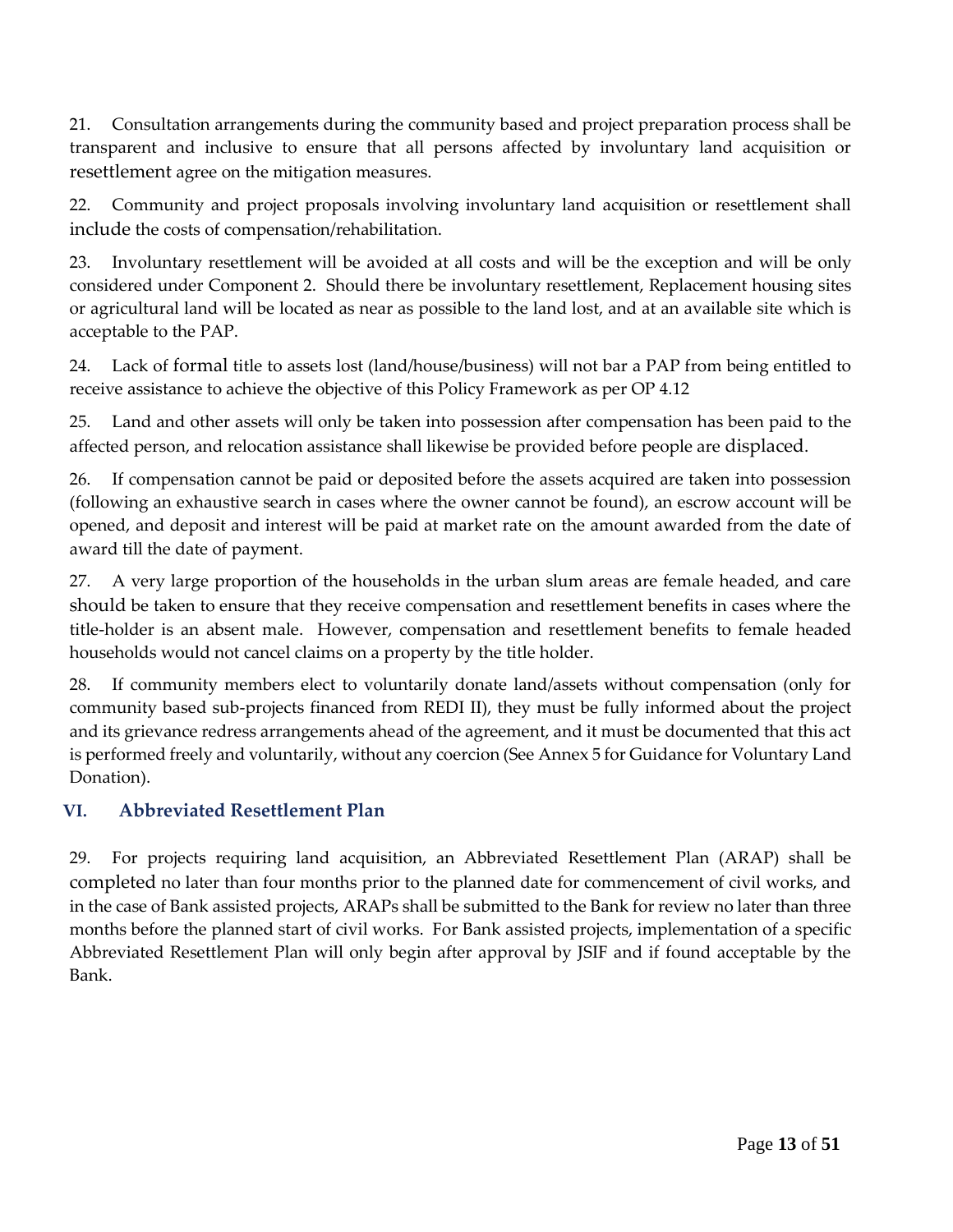#### **Box 2: Elements of an Abbreviated Resettlement Plan**

- 1. Description of the specific activities under a sub-project that require land, together with the different means used to obtain this land;
- 2. A census of persons affected/displaced by involuntary land acquisition including an inventory of lost assets and valuation of these, and socio-economic data
- 3. Description of the compensation and other resettlement assistance to be provided
- 4. Description of the consultations with affected/displaced persons about acceptable alternatives
- 5. Institutional responsibility for implementation and procedures for grievance redress
- 6. Arrangements for monitoring and implementation
- 7. A time-bound implementation plan and budget.

NOTE: If some of the displaced persons lose more than 10% of their productive assets or require physical relocation, the ARAP must also include a socioeconomic survey and income restoration measures.

30. **The funding required to implement an Abbreviated Resettlement Plan shall be indicated separately from the project proposal and shall NOT be considered as part of the overall costs of a particular sub project**. The costs of resettlement will be borne by the Government and not the sub project. The sources of funding for the different activities in the Abbreviated Resettlement Plan shall be clearly specified in the budget. In the case of World Bank assisted projects, compensation for assets acquired will be from counterpart funds, as are rehabilitation together with costs for developing resettlement sites The World Bank cannot finance cash payments nor can it finance costs of land purchase except in usual circumstances. The time-bound implementation plan will specify the delivery of land acquisition compensation and rehabilitation entitlements in relation to the timing of physical construction activities. See Annex 1 for definitions of terms related to Involuntary Resettlement and Annex 2 contains OP 4.12 Involuntary Resettlement Policy.

## **VII. Means of Obtaining Access to Land**

31. The infrastructure investments undertaken in JSIF financed community based projects are for the most part located within and identified by the beneficiary communities, and this provides for a situation where access to land may be obtained through other means than land acquisition through eminent domain alone. Thus, land for different investment components in a sub- project could be obtained through one or a combination of the different means listed below. While all these means of obtaining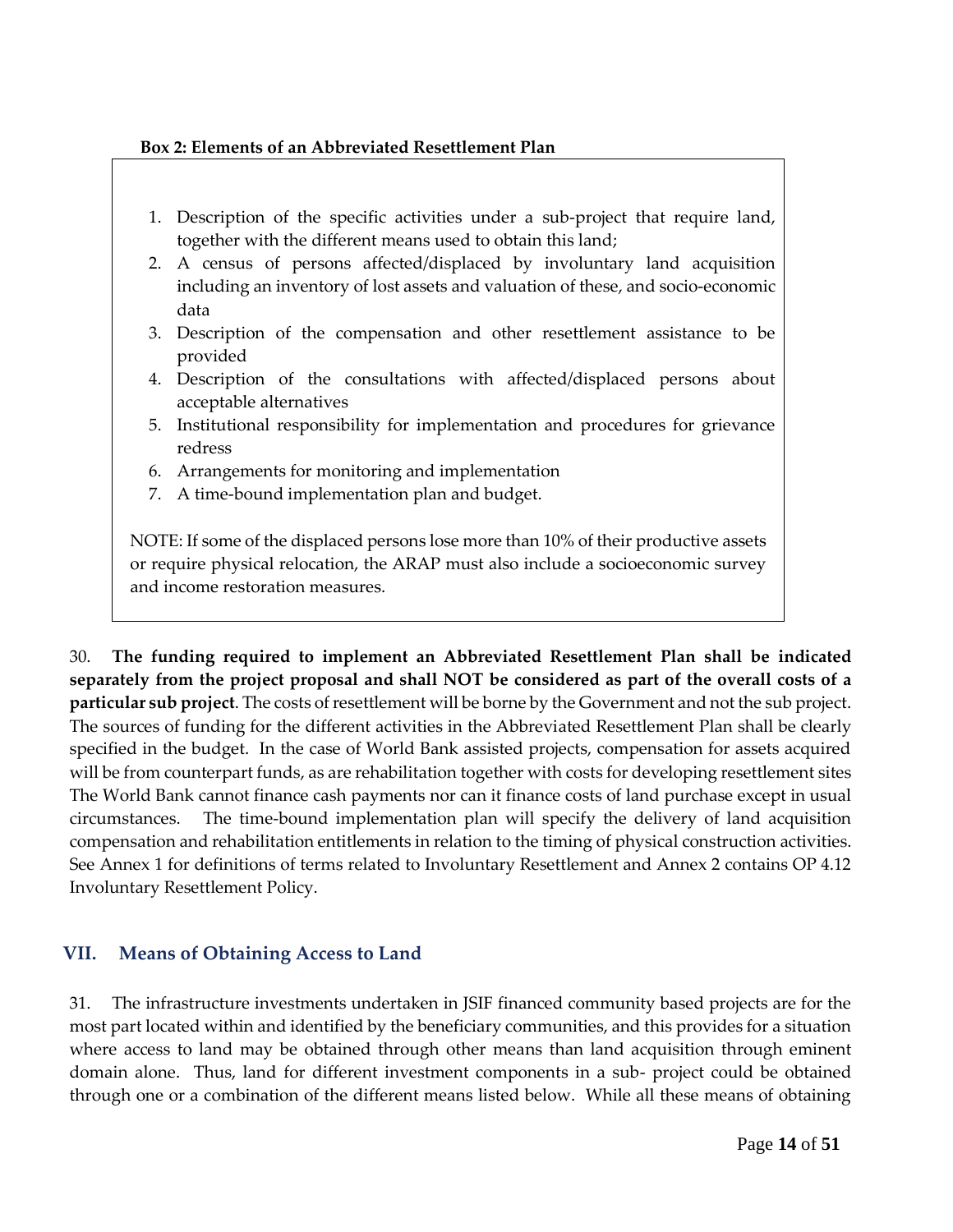land would require documentation, not all would necessitate payment of compensation and/or provision of relocation and rehabilitation assistance. However, in all cases, care should be taken to ensure that the persons involved are fully informed about the project, about the avenues for grievance redress (see Section IX), compensation they are entitled to under the policy and confirm that the donation or long term lease is voluntary. This information must be provided during the consultations that take place as part of the participatory community project preparation process (see Section VII).

32. For community projects such land required for sub-projects may either be furnished through voluntary private land donations, transactions between willing-seller-willing-buyer, donations of vacant government land, or involuntary land acquisition based on eminent domain.

|                | <b>Means</b>                                                                                                | of obtaining   Requirements                                                                                                                                                                                                                                                                                                                                                                                                                                                                                                          |
|----------------|-------------------------------------------------------------------------------------------------------------|--------------------------------------------------------------------------------------------------------------------------------------------------------------------------------------------------------------------------------------------------------------------------------------------------------------------------------------------------------------------------------------------------------------------------------------------------------------------------------------------------------------------------------------|
|                | land                                                                                                        |                                                                                                                                                                                                                                                                                                                                                                                                                                                                                                                                      |
| $\mathbf{1}$   | Willing-seller-willing-<br>buyer transaction This is<br>the preferred mode for<br>gaining access to land on | Attached to the community project proposal/plan<br>must be Proof of Ownership (Annex 3) and<br>Documentation of Sale of Assets (Annex 4).<br>Evidence of market value paid and agreement                                                                                                                                                                                                                                                                                                                                             |
|                | a permanent basis.                                                                                          | between buyer and seller.                                                                                                                                                                                                                                                                                                                                                                                                                                                                                                            |
| $\overline{2}$ | Voluntary donation or<br>long-term lease of private<br>land (                                               | Attached to the community project proposal/plan<br>must be Proof of Ownership (Annex 4) and<br>templates of Documentation of Donation of Assets                                                                                                                                                                                                                                                                                                                                                                                      |
|                |                                                                                                             | (Annex 4) or Documentation of Long Term Lease<br>(Annex 6).<br>The proposal must affirm that the donation<br>does not require physical relocation of a<br>household or a donation of more than 10% of<br>private holdings currently in use that the land<br>is free of squatters and encroachers, and other<br>third part users<br>The amount of land donated by each individual is<br>captured in the JSIF sub-project MIS (Fund<br>Manager)<br>Attachments of photographs of the land<br>donated to the community project proposal |
|                | Transfer of public land                                                                                     | Attached to the community project proposal/plan                                                                                                                                                                                                                                                                                                                                                                                                                                                                                      |
|                | squatters<br>without<br><b>or</b>                                                                           | must be permission from the Government Agency                                                                                                                                                                                                                                                                                                                                                                                                                                                                                        |
| 3              | other encumbrances                                                                                          | holding the land or from the Commissioner of<br>Lands as per national law and requirements                                                                                                                                                                                                                                                                                                                                                                                                                                           |

## **Table 4: Means of Obtaining Access to Land**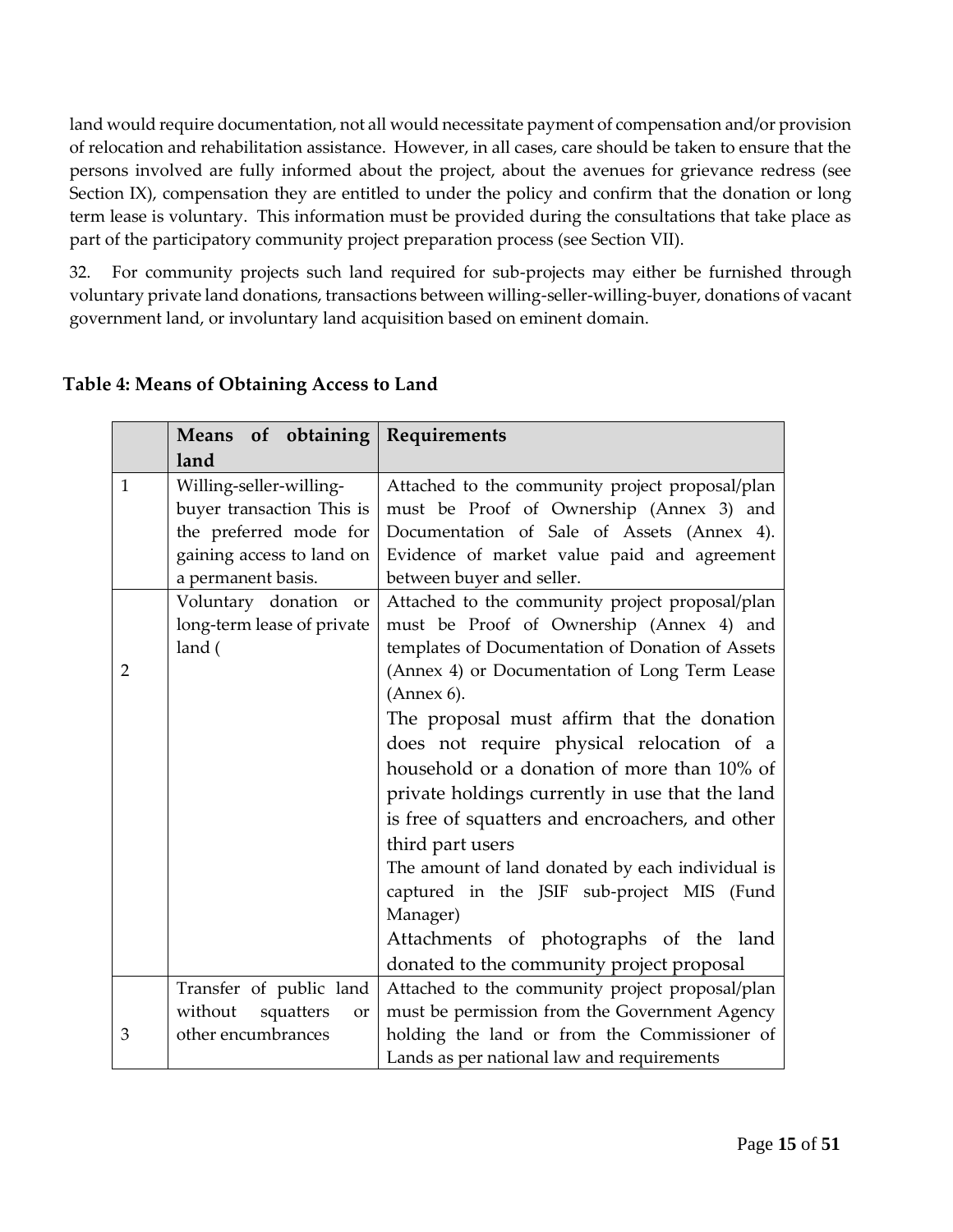|   | Transfer of public land               | Attached to the community project proposal/plan      |
|---|---------------------------------------|------------------------------------------------------|
|   | with squatters or other               | must be permission from the Government Agency        |
| 4 | encumbrances                          | holding the land or from the Commissioner of         |
|   |                                       | Lands together with a ARAP/mitigation plan based     |
|   |                                       | on this Policy Framework to provide rehabilitation   |
|   |                                       | and relocation assistance for squatters as per       |
|   |                                       | Government requirements and OP 4.12                  |
|   |                                       | ARAP approved by exception and on case by case       |
|   |                                       | basis.                                               |
|   | Involuntary<br>land                   | This option will be exercised on an exception basis. |
| 5 | acquisition<br>based<br><sub>on</sub> | Abbreviated Resettlement Plan attached as an         |
|   | eminent domain with or                | annex to the community project proposal/plan. No     |
|   | without<br>associated                 | objection to be secured on case by cases basis.      |
|   | displacement                          | Proof and agreement on source of counterpart         |
|   |                                       | funding for compensation for land and other assets   |
|   |                                       | and livelihood restoration.                          |

33. If a community chooses to obtain the land required for a particular infrastructure investment through purchase from a willing seller, the funds for this purchase must be provided by the community as part of its contribution towards the capital costs of the project. This must be included in the community project budget.

## VIII. **Voluntary Land Donations**

34. **Voluntary Land Donation (VLD) will be applied according to good global practice and in line with the World Bank guidelines on VLD. See Annex 5 for guidelines for applying VLD).** Some of activities may be undertaken on land that has been donated voluntarily from the state (through a lease and nominal peppercorn rent) or through private individual (s). The project will ensure that the bank guidelines on VLD and best practice are followed. i.e. VLD will only be applied to people that are direct project beneficiaries and when impacts are minor (normally less than 10% of land/assets). The JSIF has procedures in place for Voluntary Land Donation and these will be appraised to ensure they are in line with good practice and the procedures will be included in the ESMF. If any land required by a community project is obtained through land donations, purchase of land from a willing seller, or access to vacant government land, documentation shall be attached to the agreed community project proposal. See Annex 5 for guidelines on Voluntary Land Donation. These are also included in the ESMF.

## **IX. Community Project Preparation, Consultation, and Land Acquisition Planning**

35. Since the infrastructure investments undertaken in JSIF financed community based projects are for the most part located within the beneficiary communities, any land acquisition impacts caused by such investments would therefore primarily affect people who are at the same time project beneficiaries. During the community based participatory project preparation process, consideration of technical options must involve a concurrent assessment of potential associated land acquisition impacts as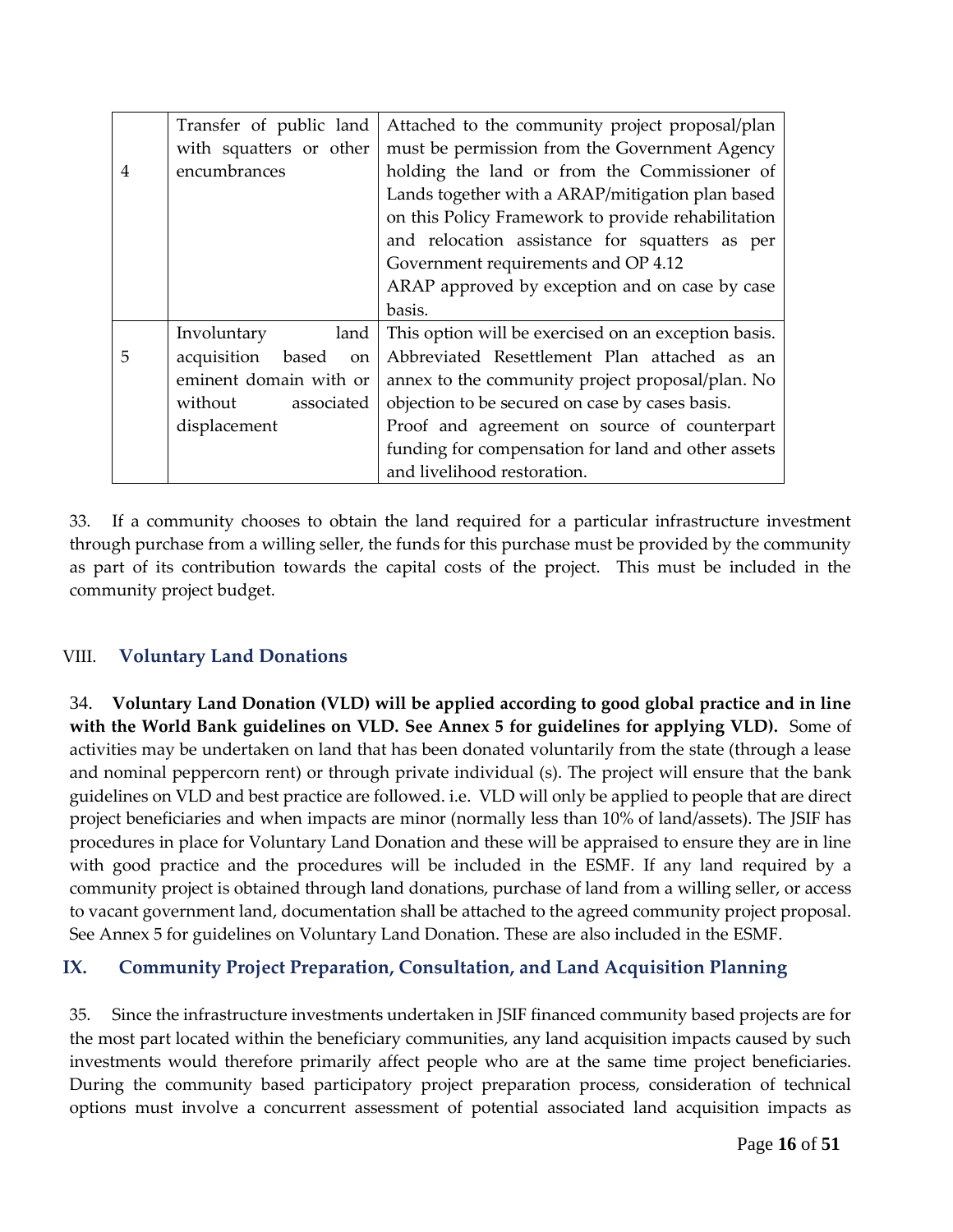described in the table below. This will facilitate an early and ongoing identification of feasible technical design alternatives to minimize such impacts and will also enable consultation with persons affected by land acquisition to obtain their consent regarding mitigation measures. This will apply across all projects.

36. To ensure that all persons potentially affected by involuntary land acquisition have a voice in the consultations, and that they agree on the mitigation measures if land acquisition is found to be unavoidable, it is important that the consultation arrangements during the community-based project preparation process are:

- transparent and inclusive, so that people are made aware of their options, and that those potentially affected by land acquisition are included in the consultations,
- held in a location accessible to all interested community members, and
- that community members and particularly those potentially affected by land acquisition are informed of the purpose, time and venue well in advance.

37. Consultations and planning regarding land acquisition shall be embedded in the JSIF community project preparation process as follows:<sup>5</sup>

| Community                       | <b>Project   Actions on Land Acquisition</b>              | Responsible             |
|---------------------------------|-----------------------------------------------------------|-------------------------|
| Preparation                     |                                                           |                         |
|                                 |                                                           |                         |
| 1. Promotion                    | Information dissemination on:                             | <b>JSIF Environment</b> |
| (information dissemination on   | eligibility<br>project<br>(no <sub>l</sub> )<br>$\bullet$ | & Resettlement          |
| JSIF funding of community       | involuntary resettlement under                            | Officer<br>and          |
| projects and rules of the game) | component one, and<br>on                                  | Community               |
|                                 | exception basis<br>under                                  | Liaison Officers        |
|                                 | component 2) <sup>6</sup> .                               |                         |
|                                 | need to avoid or minimize land<br>٠                       |                         |
|                                 | acquisition in project planning,                          |                         |
|                                 | acceptable means of obtaining                             |                         |
|                                 | land, and                                                 |                         |
|                                 | compensation options for PAPs.<br>٠                       |                         |
|                                 | Identify voluntary<br>land                                |                         |
|                                 | donation                                                  |                         |
| 2. Project Application          | Indicate:                                                 | Community/CBO           |
|                                 | expected need for land for                                |                         |
|                                 | specific<br>investment                                    |                         |
|                                 | components,                                               |                         |

## **Table 5: Community Consultations**

 $\frac{1}{5}$ 

<sup>&</sup>lt;sup>6</sup> The costs of involuntary resettlement and relocating of household, its members and providing livelihood restoration need to be weighed against the cost of sub project investment and benefit stream to the public.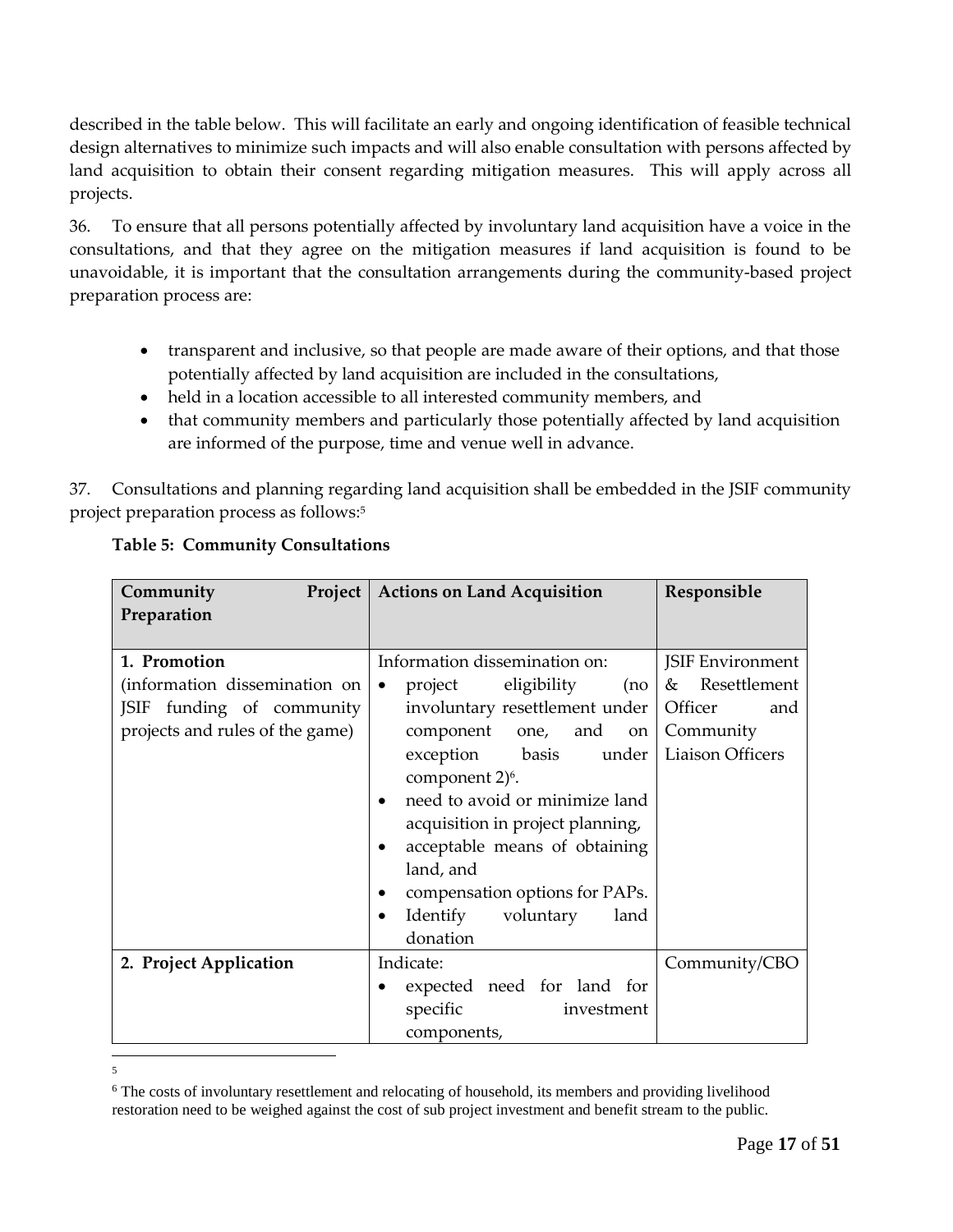| 3. Review of Application                       | means of obtaining such land,<br>٠<br>need for land acquisition and<br>$\bullet$<br>assessment of impacts.<br>Reject application and return for<br>$\bullet$<br>revision if any families are<br>planned to be resettled as a<br>result<br>of<br>envisaged<br>land<br>acquisition,<br>Include<br>preparation<br>Οf<br>Abbreviated Resettlement Plan                                                                                                                                                                                                                                                                                                                                                                     | <b>JSIF Environment</b><br>&<br>Resettlement<br>Officer                                       |
|------------------------------------------------|------------------------------------------------------------------------------------------------------------------------------------------------------------------------------------------------------------------------------------------------------------------------------------------------------------------------------------------------------------------------------------------------------------------------------------------------------------------------------------------------------------------------------------------------------------------------------------------------------------------------------------------------------------------------------------------------------------------------|-----------------------------------------------------------------------------------------------|
|                                                | in TOR for design consultant if<br>required.<br>ARAP to be reviewed by an<br>independent party/ JSIF land<br>acquisition and resettlement<br>staff.                                                                                                                                                                                                                                                                                                                                                                                                                                                                                                                                                                    |                                                                                               |
| Project<br>Concept<br>4.<br>Development        | Preliminary Site Screening<br>and<br>Community Consultations to:<br>verify need for land for specific<br>investment components,<br>confirm<br>information<br>on<br>voluntary land donations and<br>availability<br>of<br>unused<br>government land,<br>Record amount of land to be<br>$\bullet$<br>donated in MIS<br>assess options for avoiding or<br>٠<br>minimizing land acquisition,<br>ensure that potentially affected<br>persons and land donors are<br>involved in the consultation and<br>informed of options,<br>if squatters have to relocate<br>attempt<br>to<br>find<br>secure<br>alternative accommodation for<br>these in the community and<br>apply provisions for OP 4.12.<br>Conduct census of PAPs. | JSIF Environment<br>Resettlement<br>&<br>Officer<br>and<br>Technical<br>Appraisal<br>Officers |
| JSIF Technical & Social<br>5.<br><b>Review</b> | Assist community in obtaining<br>$\bullet$<br>permission to use available<br>government land from<br>the<br>Agency holding the land or                                                                                                                                                                                                                                                                                                                                                                                                                                                                                                                                                                                 | JSIF Environment<br>Resettlement<br>&<br>Officer<br>and<br>Technical                          |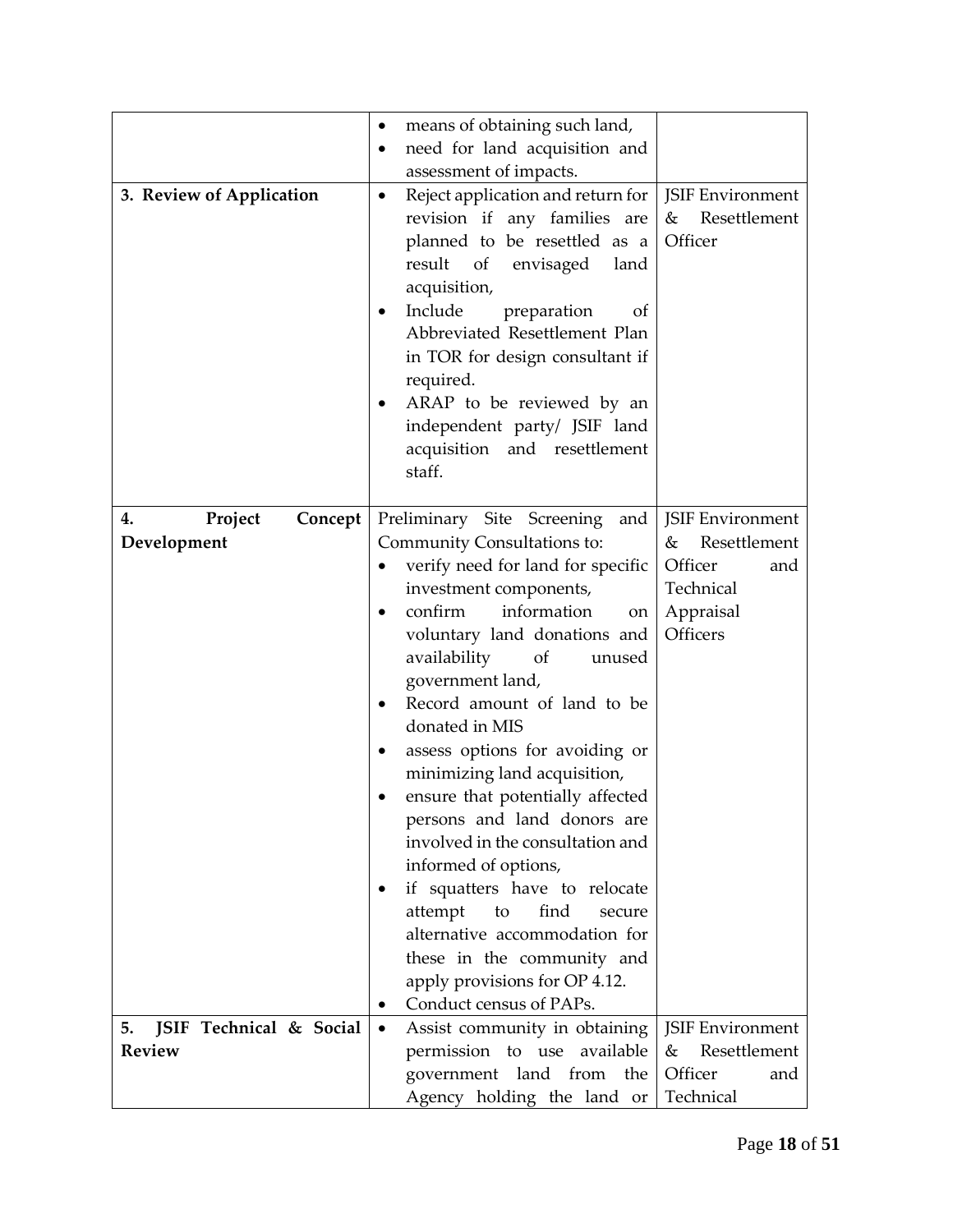|                     | the<br>Commissioner<br>of<br>from          | Appraisal                |
|---------------------|--------------------------------------------|--------------------------|
|                     | Lands,                                     | Officers                 |
|                     | Obtain documentation on land               |                          |
|                     | donations from community and               |                          |
|                     | private donors,                            |                          |
|                     | Review technical options to                |                          |
|                     | minimize<br>avoid<br>land<br>or            |                          |
|                     | acquisition,                               |                          |
|                     | Compile inventory of assets lost<br>٠      | Design                   |
|                     | by PAPs,                                   | Consultant               |
|                     | Draft Abbreviated Resettlement             |                          |
|                     | Plan,                                      | <b>JSIF Resettlement</b> |
|                     | Review/approve<br>Abbreviated              | Officer                  |
|                     | Resettlement Plan.                         |                          |
| 6. Project Design   |                                            | <b>JSIF Environment</b>  |
|                     | Present Abbreviated Resettlement           | Resettlement<br>&        |
|                     | Plan in a community consultation to        | Officer<br>and           |
|                     | obtain endorsement from PAPs and           | Community                |
|                     | community.                                 | <b>Liaison Officers</b>  |
| 7. Project Approval | For World Bank assisted projects:          | <b>JSIF</b>              |
|                     | Abbreviated<br>Submit                      |                          |
|                     | Resettlement Plan for review               |                          |
|                     | and approval.                              |                          |
|                     | Disclosure of the Abbreviated<br>$\bullet$ |                          |
|                     | Resettlement Plan at a place               |                          |
|                     | accessible to PAPs and NGOs.               |                          |

38. Particularly in urban communities, there could be two different contexts for possible land acquisition impacts:

- Community infrastructure improvement activities, and
- Off-site infrastructure improvements to link community infrastructure to existing trunk infrastructure.

39. People affected by land acquisition caused by off-site infrastructure improvements financed as part of a particular community project would not as a matter of course be involved in the community consultations on the project activities and design. A special effort therefore needs to be made by both the beneficiary community and JSIF to assess options for avoiding or minimizing land acquisition caused by infrastructure improvements throughout the project preparation process. Where it is not possible to avoid such land acquisition, consultations should be held with those affected at the same stages of project preparation where members of the beneficiary community are consulted. Non-community members affected by land acquisition for off-site infrastructure improvements are entitled to the same compensation and rehabilitation measures as affected members of the community benefiting from the infrastructure improvements.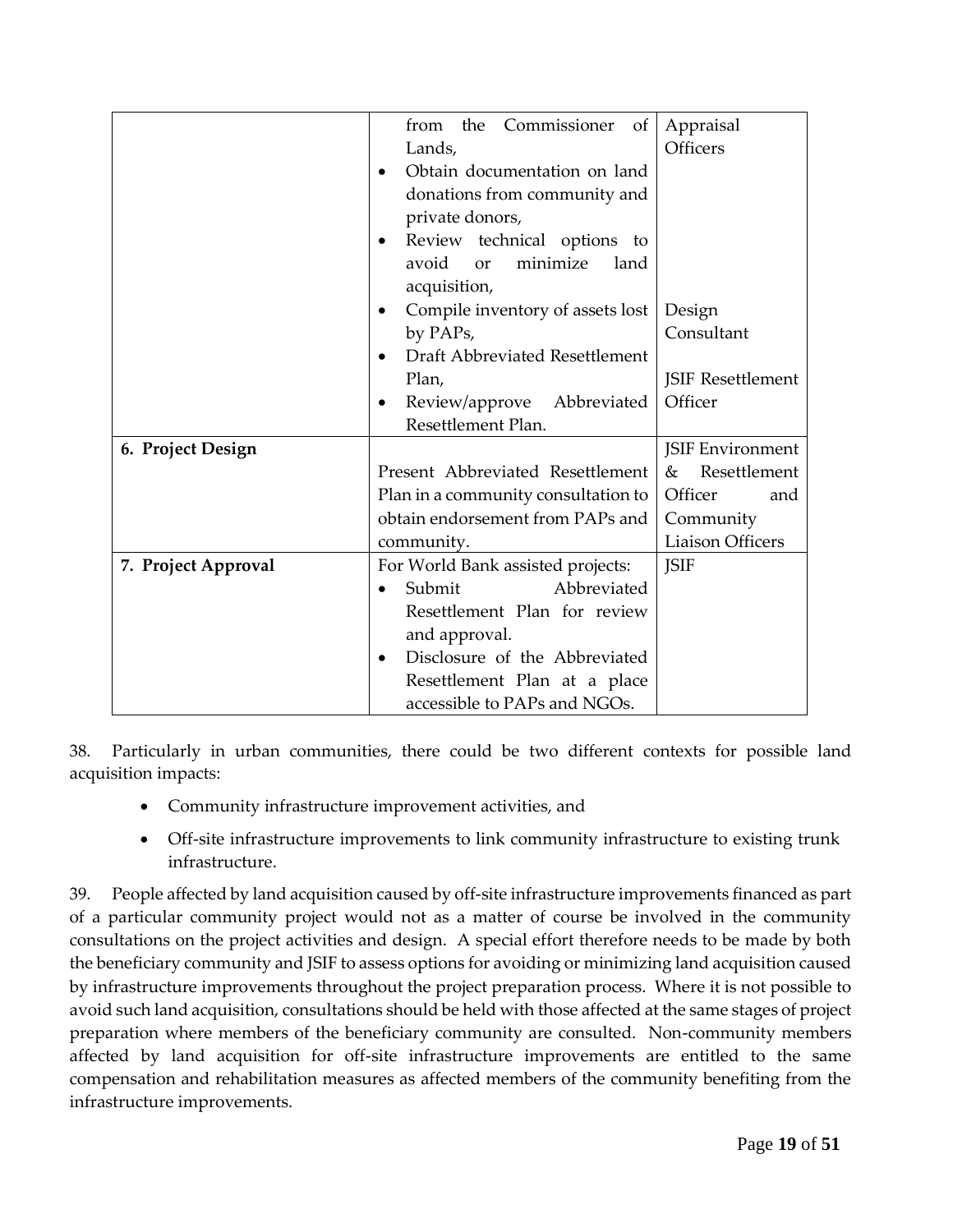## **X. Criteria for Eligibility and Entitlements**

 $\overline{a}$ 

40. The matrix below defines the eligibility for compensation and/or rehabilitation assistance for impacts/losses for different types of assets for different categories of project affected persons. Under OP 4.12: Displaced persons may be classified in one of the following three groups:

- a. those who have formal legal rights to land (including customary and traditional rights recognized under the laws of the country);
- b. those who do not have formal legal rights to land at the time the census begins but have a claim to such land or assets--provided that such claims are recognized under the laws of the country or become recognized through a process identified in the resettlement plan; and<sup>20</sup>
- c. those who have no recognizable legal right or claim to the land they are occupying.

41. Persons covered under para. 47 a) and (b) above are provided compensation for the land they lose, and other assistance in accordance with para. 6. Persons covered under para. 15(c) are provided resettlement assistance<sup>21</sup> in lieu of compensation for the land they occupy, and other assistance, as necessary, to achieve the objectives set out in this policy, if they occupy the project area prior to a cut-off date established by the borrower and acceptable to the Bank.<sup>22</sup> Persons who encroach on the area after the cut-off date are not entitled to compensation or any other form of resettlement assistance. All persons included in para. 15(a), (b), or (c) are provided compensation for loss of assets other than land.

| <b>ASSET</b><br><b>ACQUIRED</b> | <b>TYPE OF IMPACT</b>                                                                                                                                               | <b>ENTITLED</b><br><b>PERSON</b>                 | <b>COMPENSATION ENTITLEMENT</b>                                                                                                                                                                                                                                                                                                                                                                                                                                                                                                                                                                                                                                                                                                       |
|---------------------------------|---------------------------------------------------------------------------------------------------------------------------------------------------------------------|--------------------------------------------------|---------------------------------------------------------------------------------------------------------------------------------------------------------------------------------------------------------------------------------------------------------------------------------------------------------------------------------------------------------------------------------------------------------------------------------------------------------------------------------------------------------------------------------------------------------------------------------------------------------------------------------------------------------------------------------------------------------------------------------------|
|                                 | No displacement:<br>Less than 50% of land<br>holding affected,<br>The remaining land<br>٠<br>remains economically<br>viable                                         | Farmer/title<br>holder<br>Tenant/lease<br>holder | Cash compensation for affected land equivalent to market value<br>Cash compensation for the harvest of the affected land equivalent<br>to average market value of last 3 years, or market value of the<br>crop for the remaining period of tenancy/lease agreement,<br>whichever is greater.                                                                                                                                                                                                                                                                                                                                                                                                                                          |
| <b>AGRICULTURAL</b>             | Displacement:<br>More than 50% of land<br>holding lost<br><b>OR</b><br>Less than 50% of land<br>holding<br>lost<br>but<br>remaining land not<br>economically viable | Farmer/title<br>holder                           | Land for land replacement where feasible, or compensation<br>$\bullet$<br>in cash for the entire landholding according to PAP's choice.<br>Land for land replacement will be in terms of a new parcel<br>of land of equivalent size and productivity with a secure<br>tenure status at an available location which is acceptable to<br>the PAP. Transfer of the land to the PAP shall be free of<br>taxes, registration & other costs.<br>Compensation for loss of income stream of mature economic<br>٠<br>trees up to time they will mature.<br>Relocation assistance (costs of shifting + assistance in re-<br>$\bullet$<br>establishing economic trees + allowance up to a maximum<br>of 12 months while short-term crops mature) |

## **Table 6: Entitlement Matrix**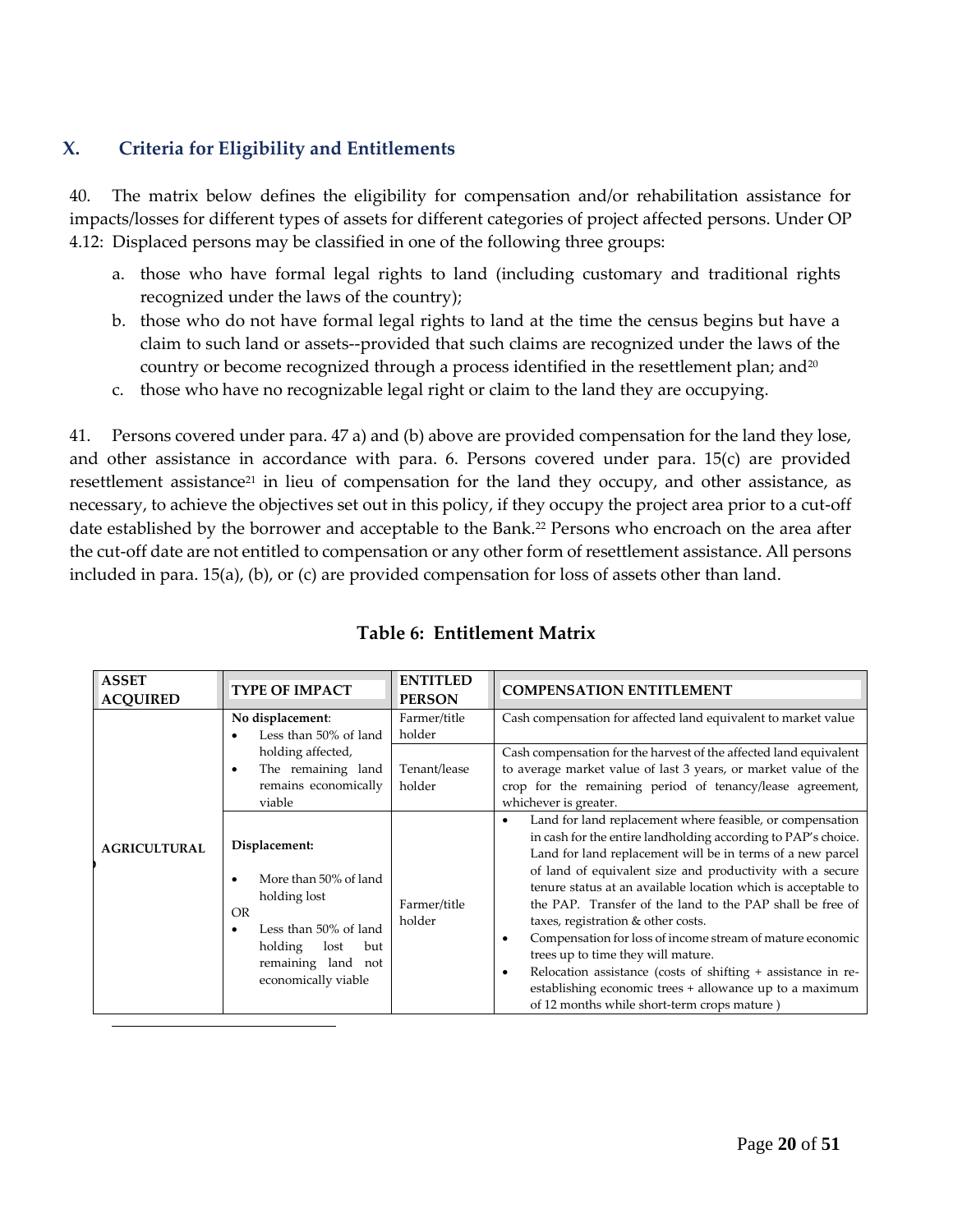| <b>ASSET</b><br><b>ACQUIRED</b>   | <b>TYPE OF IMPACT</b>                                                                                                                           | <b>ENTITLED</b><br><b>PERSON</b>             | <b>COMPENSATION ENTITLEMENT</b>                                                                                                                                                                                                                                                                                                                                                                                                                                                                                                                                                                                                                                          |
|-----------------------------------|-------------------------------------------------------------------------------------------------------------------------------------------------|----------------------------------------------|--------------------------------------------------------------------------------------------------------------------------------------------------------------------------------------------------------------------------------------------------------------------------------------------------------------------------------------------------------------------------------------------------------------------------------------------------------------------------------------------------------------------------------------------------------------------------------------------------------------------------------------------------------------------------|
|                                   |                                                                                                                                                 | Tenant/lease<br>holder                       | Cash compensation equivalent to average of last 3 years'<br>$\bullet$<br>market value for the mature and harvested crop, or market<br>value of the crop for the remaining period of tenancy/lease<br>agreement, whichever is greater.<br>Relocation assistance (costs of shifting + allowance).<br>$\bullet$<br>Assistance in getting alternative land lease, if required.<br>$\bullet$                                                                                                                                                                                                                                                                                  |
|                                   |                                                                                                                                                 | Agricultural<br>worker                       | Cash compensation equivalent to local average of 6 months<br>$\bullet$<br>salary<br>Relocation assistance (costs of shifting + allowance)<br>$\bullet$<br>Assistance in getting alternative employment.<br>$\bullet$                                                                                                                                                                                                                                                                                                                                                                                                                                                     |
|                                   | No displacement:<br>Land used for business<br>partially affected, limited<br>loss                                                               | Title<br>holder/<br>business owner           | Cash compensation for affected land<br>$\bullet$<br>Opportunity cost compensation equivalent to 5% of net<br>$\bullet$<br>annual income based on tax records for previous year (or tax<br>records from comparable business, or estimates where such<br>records do not exist) <sup>7</sup> .                                                                                                                                                                                                                                                                                                                                                                              |
|                                   |                                                                                                                                                 | <b>Business owner</b><br>is lease holder     | Compensation equivalent to 10% of net annual income<br>$\bullet$<br>based on tax records for previous year (or tax records from<br>comparable business, or estimates where such records do<br>not exist)                                                                                                                                                                                                                                                                                                                                                                                                                                                                 |
| <b>COMMERCIAL</b><br><b>LAND</b>  | Displacement:<br>Premise used for business<br>severely<br>affected,<br>remaining area insufficient                                              | Title<br>holder/<br>business owner           | Land for land replacement or compensation in cash<br>$\bullet$<br>according to PAP's choice. Land for land replacement will<br>be provided in terms of a new parcel of land of equivalent<br>size and market potential with a secured tenure status at an<br>available location which is acceptable to the PAP. Transfer<br>of the land to the PAP shall be free of taxes, registration $\&$<br>other costs.<br>Relocation assistance (costs of shifting + allowance)<br>$\bullet$<br>Opportunity cost compensation equivalent to 2 months net<br>$\bullet$<br>income based on tax records for previous year (or tax<br>records from comparable business, or estimates). |
|                                   | for continued use                                                                                                                               | <b>Business</b><br>person is lease<br>holder | Compensation equivalent to 2 months net income based on<br>$\bullet$<br>tax records for previous year (or tax records from<br>comparable business, or estimates), or the relocation<br>allowance, whichever is higher.<br>Relocation assistance (costs of shifting)<br>$\bullet$<br>Assistance in rental/lease of alternative land/property (for a<br>$\bullet$<br>maximum of 6 months) to re-establish the business.                                                                                                                                                                                                                                                    |
| <b>RESIDENTIAL</b><br><b>LAND</b> | No displacement:<br>Land used for residence<br>partially affected, limited<br>loss, and the remaining<br>land remains viable for<br>present use | Title holder<br>Rental/lease<br>holder       | Cash compensation for affected land<br>$\bullet$<br>Cash compensation equivalent to 10% of lease/rental fee for<br>$\bullet$<br>the remaining period of rental/lease agreement (written or<br>verbal)                                                                                                                                                                                                                                                                                                                                                                                                                                                                    |

<sup>&</sup>lt;sup>7</sup> Street vendors and/or operators of makeshift stalls/shops would normally not have tax records, and the opportunity cost compensation will be based on an assessment informed by data from comparable businesses of turn-over and net profits.

 $\overline{a}$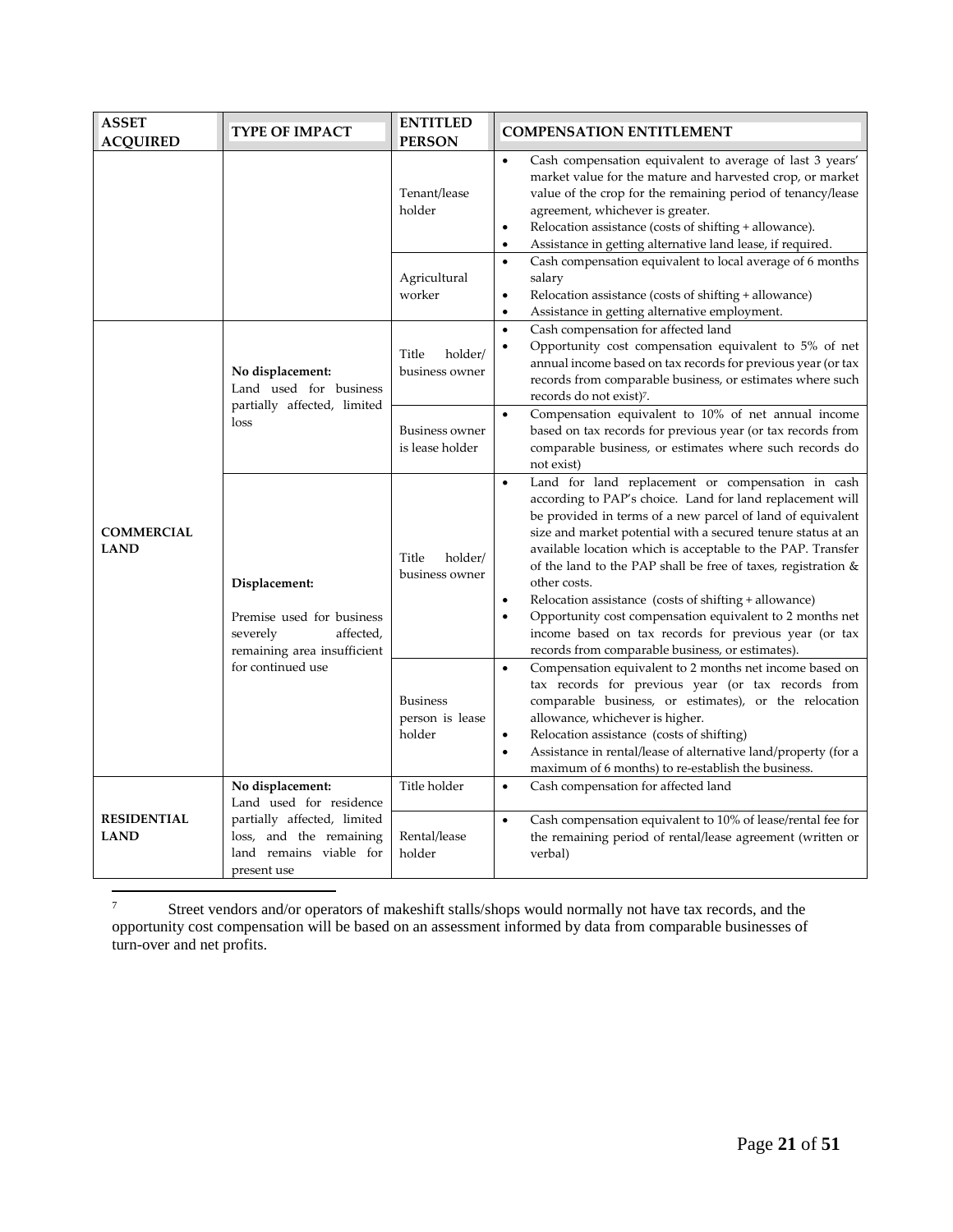| <b>ASSET</b><br><b>ACQUIRED</b>  | TYPE OF IMPACT                                                                                                                                                                                           | <b>ENTITLED</b><br><b>PERSON</b>  | <b>COMPENSATION ENTITLEMENT</b>                                                                                                                                                                                                                                                                                                                                                                                                                                                                                                                                                                                                                                                                   |
|----------------------------------|----------------------------------------------------------------------------------------------------------------------------------------------------------------------------------------------------------|-----------------------------------|---------------------------------------------------------------------------------------------------------------------------------------------------------------------------------------------------------------------------------------------------------------------------------------------------------------------------------------------------------------------------------------------------------------------------------------------------------------------------------------------------------------------------------------------------------------------------------------------------------------------------------------------------------------------------------------------------|
|                                  | Displacement:<br>Premise used for residence<br>severely<br>affected,<br>remaining area insufficient<br>for continued use<br>or<br>smaller<br>than<br>becomes<br>minimally accepted under<br>zoning law/s | Title holder                      | Land for land replacement or compensation in cash<br>$\bullet$<br>according to PAP's choice. Land for land replacement shall<br>be of minimum plot of acceptable size under the zoning<br>law/s or a plot of equivalent size, whichever is larger, in<br>either the community or a nearby resettlement area with<br>adequate physical and social infrastructure systems as well<br>as secured tenure status. When the affected holding is larger<br>than the relocation plot, cash compensation to cover the<br>difference in value. Transfer of the land to the PAP shall be<br>free of taxes, registration & other costs.<br>Relocation assistance (costs of shifting + allowance)<br>$\bullet$ |
|                                  |                                                                                                                                                                                                          | Rental/lease<br>holder            | Cash compensation equivalent to 3 months of lease/rental<br>$\bullet$<br>fee<br>Assistance in rental/lease of alternative land/property<br>٠<br>Relocation assistance (costs of shifting + allowance)<br>$\bullet$                                                                                                                                                                                                                                                                                                                                                                                                                                                                                |
|                                  | No displacement:<br>Structure partially affected                                                                                                                                                         | Owner                             | Cash compensation for affected building and other fixed<br>$\bullet$<br>assets<br>Cash assistance to cover costs of restoration of the remaining<br>٠<br>structure                                                                                                                                                                                                                                                                                                                                                                                                                                                                                                                                |
|                                  | but the remaining structure<br>remains<br>viable<br>for<br>continued use                                                                                                                                 | Rental/lease<br>holder            | Cash compensation for affected assets<br>(verifiable)<br>$\bullet$<br>improvements to the property by the tenant $-e.g.$ a fence)<br>Disturbance compensation equivalent to two months rental<br>$\bullet$<br>costs                                                                                                                                                                                                                                                                                                                                                                                                                                                                               |
|                                  | Displacement:<br>Entire<br>structure<br>affected<br>OR<br>partially<br>structure<br>$\bullet$<br>affected<br>but<br>the<br>remaining structure is<br>suitable<br>for<br>not<br>continued use             | Owner                             | Cash compensation for entire structure and other fixed<br>$\bullet$<br>assets without depreciation, or alternative structure of equal<br>or better size and quality in an available location which is<br>acceptable to the PAP.<br>Right to salvage materials without deduction from<br>$\bullet$<br>compensation<br>Relocation assistance (costs of shifting + allowance)<br>Rehabilitation assistance if required (assistance with job<br>٠<br>placement, skills training)                                                                                                                                                                                                                      |
| <b>BUILDINGS</b><br>& STRUCTURES |                                                                                                                                                                                                          | Rental/lease<br>holder            | Cash compensation for affected assets (verifiable<br>$\bullet$<br>improvements to the property by the tenant - e.g. a fence)<br>(costs of shifting + allowance<br>Relocation assistance<br>equivalent to four months rental costs)<br>Assistance to help find alternative rental arrangements<br>$\bullet$<br>Rehabilitation assistance if required (assistance with job<br>$\bullet$<br>placement, skills training)                                                                                                                                                                                                                                                                              |
|                                  |                                                                                                                                                                                                          | Squatter/<br>Informal<br>dwellers | Cash compensation for affected structure without<br>depreciation<br>Right to salvage materials without deduction from<br>٠<br>compensation<br>Relocation assistance (costs of shifting + assistance to find<br>٠<br>alternative secure accommodation preferably in the<br>community of residence through involvement of the project<br>CBO. Alternatively, assistance to find accommodation in<br>rental housing or in a squatter settlement scheme, if<br>available)<br>Rehabilitation assistance if required (assistance with job<br>placement, skills training)                                                                                                                                |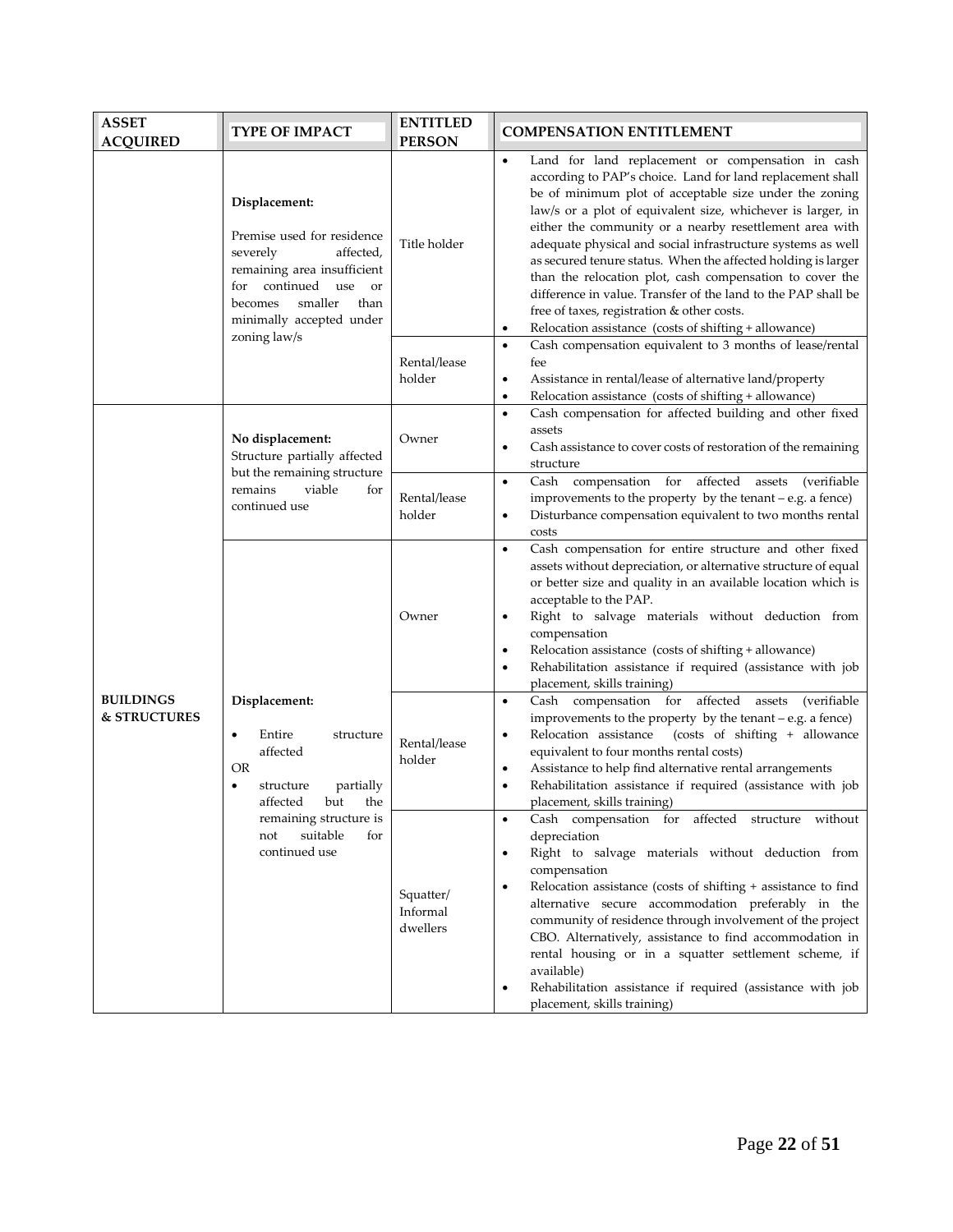| <b>ASSET</b><br><b>ACOUIRED</b>        | <b>TYPE OF IMPACT</b>                                                         | <b>ENTITLED</b><br><b>PERSON</b>                                                  | <b>COMPENSATION ENTITLEMENT</b>                                                                                                                                                                                                                                                                                                                                                         |
|----------------------------------------|-------------------------------------------------------------------------------|-----------------------------------------------------------------------------------|-----------------------------------------------------------------------------------------------------------------------------------------------------------------------------------------------------------------------------------------------------------------------------------------------------------------------------------------------------------------------------------------|
|                                        |                                                                               | Street vendor<br>(informal)<br>without title or<br>lease to the stall<br>or shop) | Opportunity cost compensation equivalent to 2 months net<br>$\bullet$<br>income based on tax records for previous year (or tax<br>records from comparable business, or estimates), or the<br>relocation allowance, whichever is higher.<br>Relocation assistance (costs of shifting)<br>$\bullet$<br>Assistance to obtain alternative site to re-establish the<br>$\bullet$<br>business |
| <b>STANDING</b><br><b>CROPS</b>        | Crops affected by land<br>acquisition or temporary<br>acquisition or easement | PAP (whether<br>owner, tenant,<br>or squatter)                                    | Cash compensation equivalent to average of last 3 years market<br>value for the mature and harvested crop                                                                                                                                                                                                                                                                               |
| <b>TREES</b>                           | Trees lost                                                                    | Title holder                                                                      | Cash compensation based on type, age and productive value of<br>affected trees PLUS 10% premium                                                                                                                                                                                                                                                                                         |
| <b>TEMPORARY</b><br><b>ACOUISITION</b> | Temporary acquisition                                                         | PAP (whether<br>owner, tenant,<br>or squatter)                                    | Cash compensation for any assets affected (e.g. boundary wall<br>demolished, trees removed)                                                                                                                                                                                                                                                                                             |

## **XI. Asset Valuation**

42. The valuation of the assets to be acquired will be conducted independently from JSIF and community project proponents by the Land Valuation Division in the National Land Agency. Based on a list of land acquired and its ownership status from the Commissioner of Land, the Land Valuation Division will value the assets to be acquired.

43. Acquired assets will be compensated at replacement costs, and in calculating replacement cost, depreciation of structures and assets is not taken into account, nor is the value of materials salvaged by the PAP from an asset (e.g. building materials, the pump from a well etc.) acquired under a community project. For houses and other structures, the replacement value, if provided as cash compensation, is the market costs of materials to build a similar or better structure than the one affected, plus costs of labor/contractors, and the cost of any registration and transfer taxes. For urban and agricultural land, the replacement cost is the pre-project or pre-displacement (whichever is higher) market value of land of equal size or use plus the cost of any registration and transfer taxes.

44. Displaced persons/families will receive relocation assistance to cover (i) the costs of moving from their previous to their new location, and (ii) an allowance equal to the local average costs of living during a two-month transition period to resettle in their new location of residence or business.

## **XII. Institutional and Implementation Arrangements**

45. The overall responsibility for the implementation and enforcement of the Land Acquisition and Resettlement Policy Framework rests with JSIF. JSIF is a limited liability company incorporated under The Company's Act of Jamaica and established in 1996 as a component of the Government of Jamaica's (GoJ's) national poverty alleviation strategy. The fund has been operational for over 21 years and has implemented multiple projects with World Bank financing. All the relevant officers in the implementing agencies and agencies responsible for screeening froe nvironmentala dns coai aspcts will be traiend on the screnning toosl and the national requiremenets for enironmentala dn scoai safeguards and for the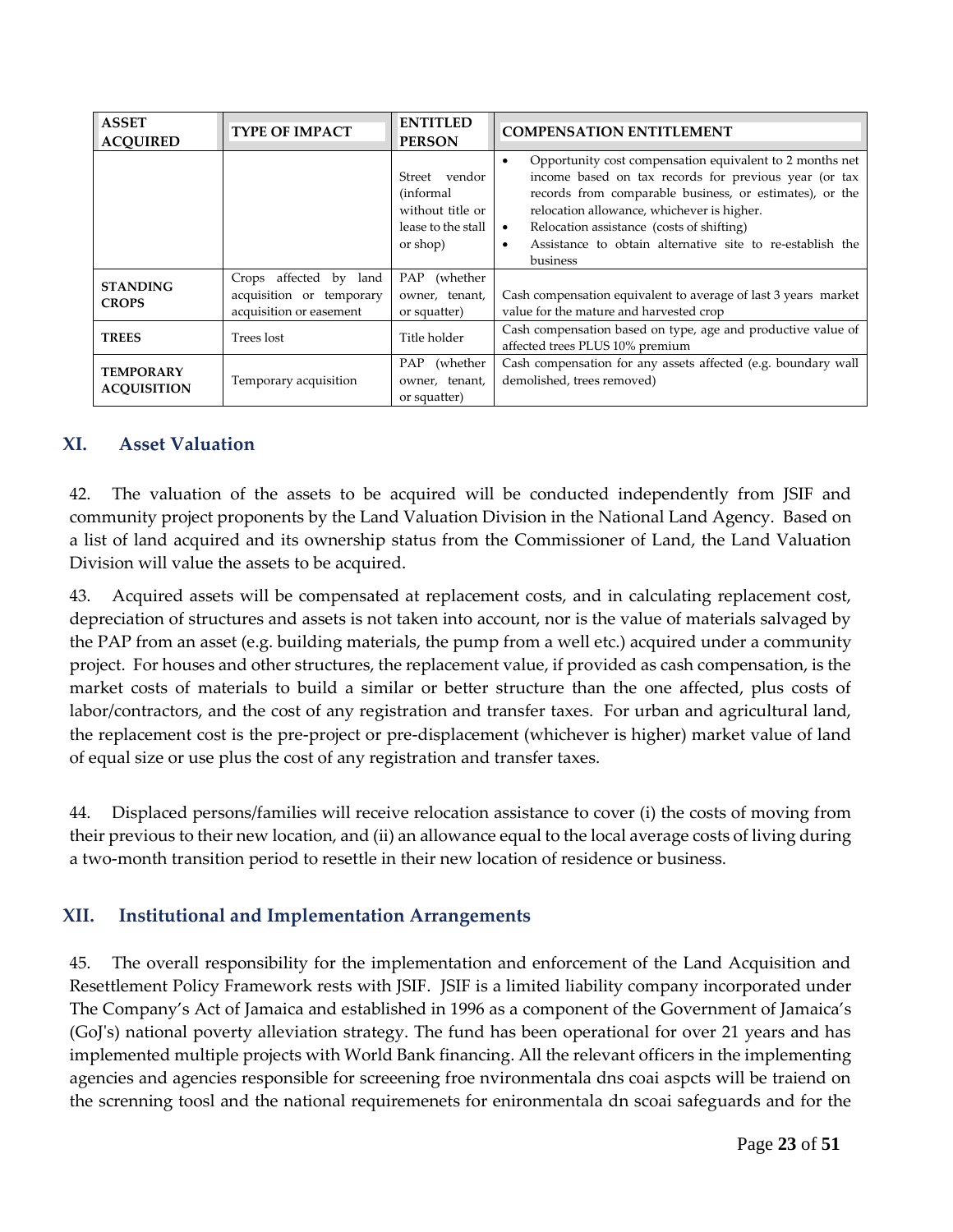Woprld Bank safeguard policies nclduing OP 4.01 Environmental Assessemnt and Op 4.12 Insvoulnatry Reseetlemnt

46. Within JSIF, a team consisting of a Social Officer, Environment Officer and a Legal Officer over see a team of 2 environment and 5 social officers to handle social and involuntary resettlement issues. This team works closely with the relevant technical officers in REDI The team's principal tasks under this Policy Framework are to:

- **Provide training on the Policy Framework to JSIF project staff and field staff from the** Social Development Commission (SDC) involved in JSIF funded community projects, as well as project counterparts for all projects (largely Ministries, Departments and Agencies  $-MDA's$
- Ensure that the identification and planning of land acquisition and resettlement are integrated into the project preparation process as described in Section VI,
- **Draft TORs for preparation and implementation of Abbreviated Resettlement Plans, and** review draft plans for compliance with this Policy Framework.
- Supervise implementation of Abbreviated Resettlement Plans, and compliance with documentation requirements for land obtained through donations, purchase, or transfer of available government land,
- Facilitate and monitor resolution of grievances related to land acquisition,
- Liaise with other government agencies such as the Land Valuation Division in the National Land Agency, and the Commissioner of Land.

47. Acquisition of the land required for a particular project will be undertaken by the Commissioner of Land based on information and documentation provided by JSIF, and valuation of the assets to be acquired will be conducted by the Land Valuation Division in the National Land Agency.

48. The preparation of an Abbreviated Resettlement Plan for a particular community project will be incorporated in the TOR for the design consultant involved in the project in question, and implementation of the Resettlement Plan will be part of the assignment of the contractor.

49. Each proposal is reviewed by the environmental and the social review committees. Projects will have Consultants for on the ground supervision of subprojects. A subproject could be one individual activities or a cluster of activities. JSIF has technical officers that are trained in the environmental and social standards, including how to apply the environmental and social management checklists they use to manage the consultant on the ground. The technical officer must complete a report before they can go out to monitor another site. The consultants have a clerk of works on site for day to day environment compliance. Within JSIF there are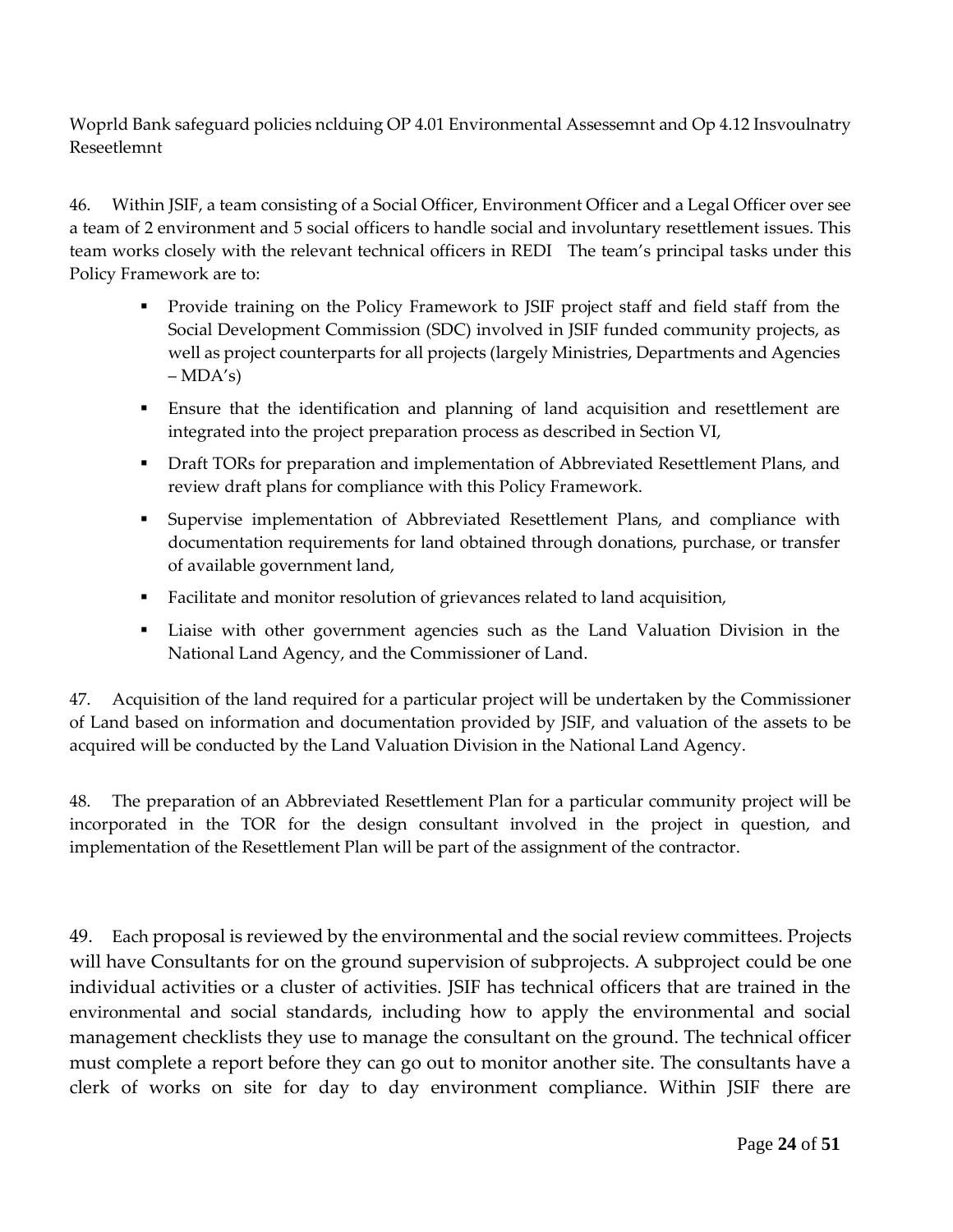environmental and social specialists who oversee compliance for the safeguards across sub projects. JSIF also has an internal audit function that randomly audits the sub projects for FM, procurement and safeguards compliance.

50. The implementation arrangements for environment and social safeguards within JSIF is in Figure 1 below.



#### **Figure 1: Implementation Arrangements for Environmental and Social Safeguards**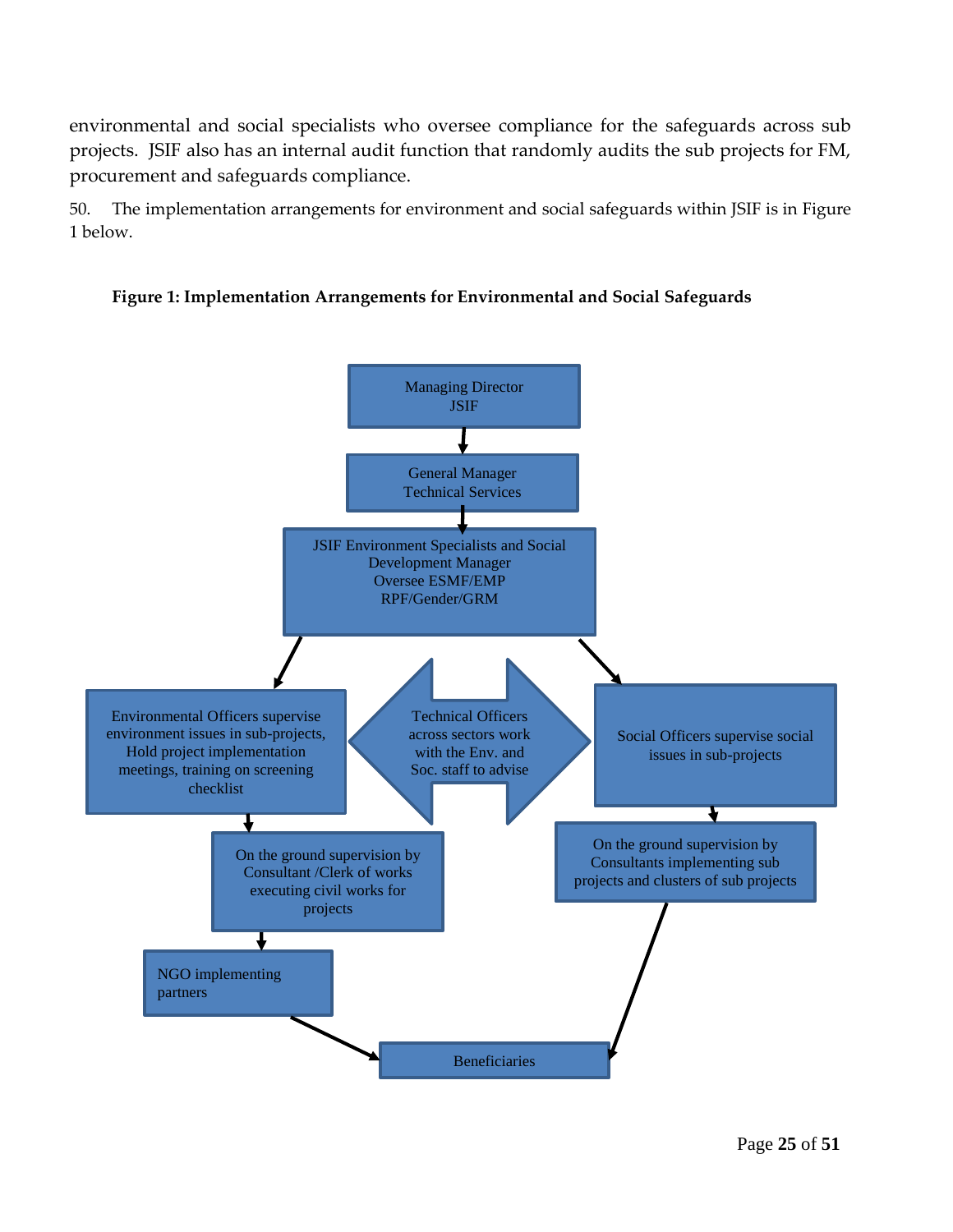## **XIII. Grievance Redress Arrangements**

51. JSIF's assigned Social and Site Supervisor will play a critical role in the application of the relevant resettlement policy framework guidelines to ensure that grievances associated with the resettlement process is resolved completely. The sharing of information in a timely manner and the quick attention to issues that arise are seen as key factors to good social management.

- $\triangleright$  JSIF has dedicated sub-regional officers assigned to projects. As a mode of operation, the JSIF will ensure that an Officer frequently monitors projects and as such, issues of concern to the PAPs will be heard and addressed as soon as they arise.
- $\triangleright$  Solutions to grievances related to compensation amounts, delays in compensation payments or provision of different types of resettlement assistance will be pursued directly by the designated land acquisition and resettlement staff in JSIF through liaison with the relevant external actors. The team typically comprise of a Social Officer (SO), Legal Officer (LO), Project Officer (PO) and the Environmental Officer (EO).
- $\triangleright$  The Social Officer is trained to lead and manage potential resettlement issues. The LO and EO will be kept informed on all matters arising and their guidance and intervention facilitated if necessary. Where issues are outside of the Officers scope, it will be reported to the relevant persons within JSIF and any necessary external actors for resolution.

52. JSIF resettlement policy speaks to arbitration for the settling of grievances. . Arbitration will be done by appropriate local institutions such as the Justice of the Peace, Community Works Coordinator, and the Dispute Resolution Foundation (which is a Government supported NGO with links to the courts). The courts do refer cases to the Foundation for arbitration as a measure to seek a faster resolution to disputes. This would not prevent the parties to the dispute from taking the matter to the court if a compromise cannot be reached.

53. JSIF's land acquisition and resettlement staff through multiple consultations will ensure that community members and in particular PAPs are informed about the avenues for grievance redress. Communities will also be notified of the GRM project information meetings and through other State entities including the Social Development Commission (SDC). The land acquisition and resettlement staff will ensure that records of grievances received, and the result of attempts to resolve these are maintained. This information will be entered into the JSIF Management Information System (MIS) and be included in the regular progress reporting.

54. Any grievances arising should be recorded and reported on in the JSIF MIS. This should include details on the date of the dispute, the nature of the dispute and how it was resolved. *Feedback and complaints can be submitted through multiple channels,* including: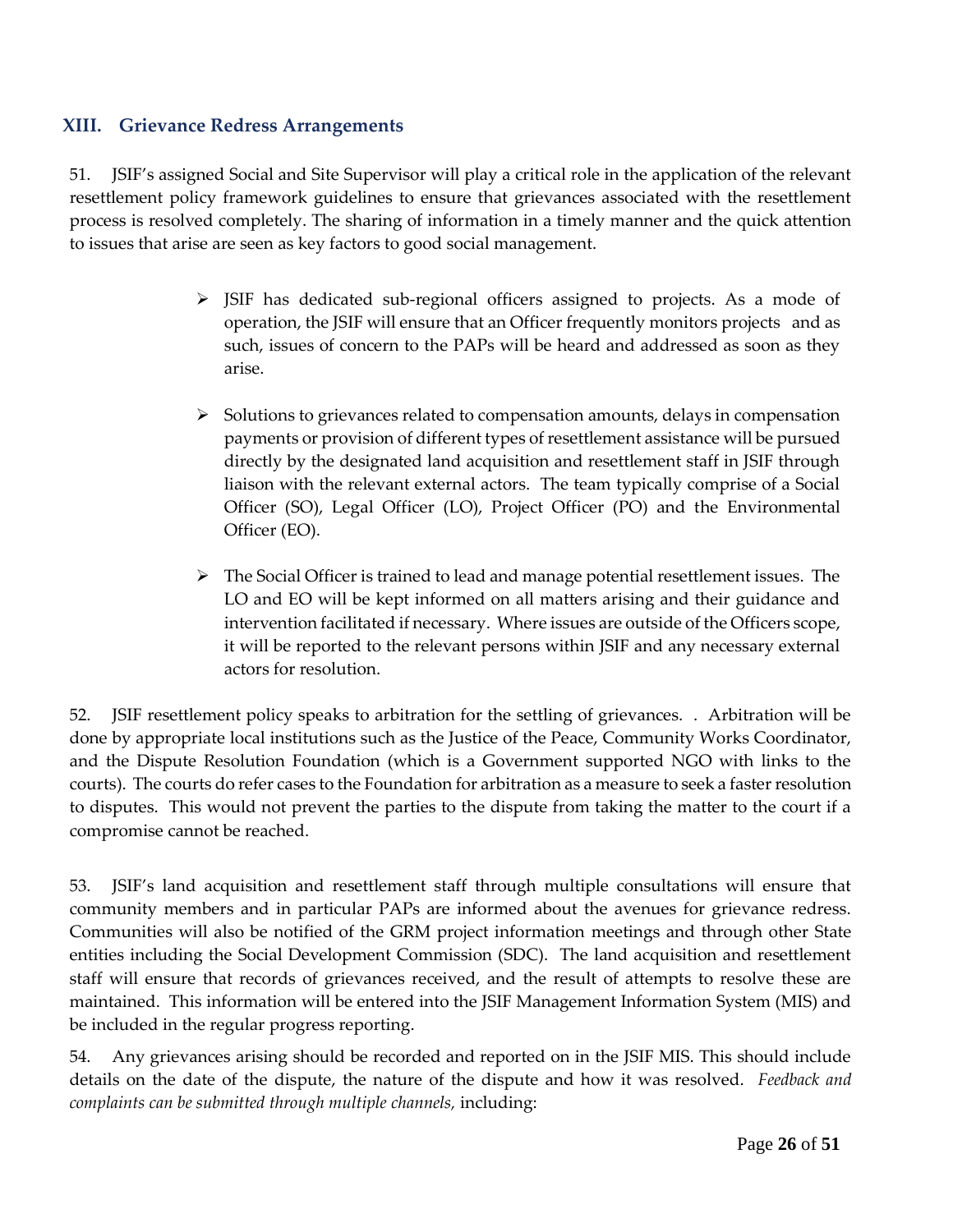- a) Direct complaints to a JSIF officer assigned to the project;
- b) The site supervisor or consultant;
- c) JSIF telephone lines (876-968-4545);
- d) Project environmental consultants;
- e) JSIF's social media platforms (**jsifja** to access Instagram, Facebook and twitter);
- f) E-mails [\(feedback@jsif.org\)](mailto:feedback@jsif.org)
- g) Fax (876-929-3784) and
- h) URL for Beneficiary Feedback Portal to be inserted when available.

55. Additionally, representatives of line ministries of other partnering government agencies can communicate grievances on behalf of PAPs to JSIF. PAPs also have the option to email or write grievances. Complaints will be noted in a grievance log with a response time between 1 and 4 weeks depending on the complexity of the issue.

## **XIV. Monitoring Arrangements**

56. For each community project, information on land requirements and the means of obtaining any land required by a particular project component will be recorded in the MIS for different stages of the project cycle:

| <b>Community Project Cycle</b>            | Data for MIS                                           |
|-------------------------------------------|--------------------------------------------------------|
| <b>Project Application</b>                | Estimated need for land for specific<br>$\bullet$      |
|                                           | investment components,                                 |
|                                           | means of obtaining such land (donation,<br>$\bullet$   |
|                                           | govt. land, purchase, land acquisition),               |
|                                           | scale of resettlement, if any.                         |
|                                           | Amount and description of land donated<br>$\bullet$    |
| <b>Review of Application</b>              | Approval,<br>$\bullet$                                 |
|                                           | Rejection (> 10 families to be resettled)<br>$\bullet$ |
| <b>Project Concept Development and</b>    | Community consultations (date, # of<br>$\bullet$       |
| <b>JSIF Technical &amp; Social Review</b> | participants including potential PAPs,                 |
|                                           | issues),                                               |
|                                           | Documentation provided on voluntary                    |
|                                           | land donations and transfer of unused                  |
|                                           | government land.                                       |
| <b>Abbreviated Resettlement Plan</b>      | Data from census with inventory of assets<br>$\bullet$ |
|                                           | lost by PAPs, entitlements, and socio-                 |
|                                           | economic data,                                         |
|                                           | Dates of receipt, review, and approval by              |
|                                           | JSIF of ARP,                                           |

#### **Table 7: Monitoring Arrangements**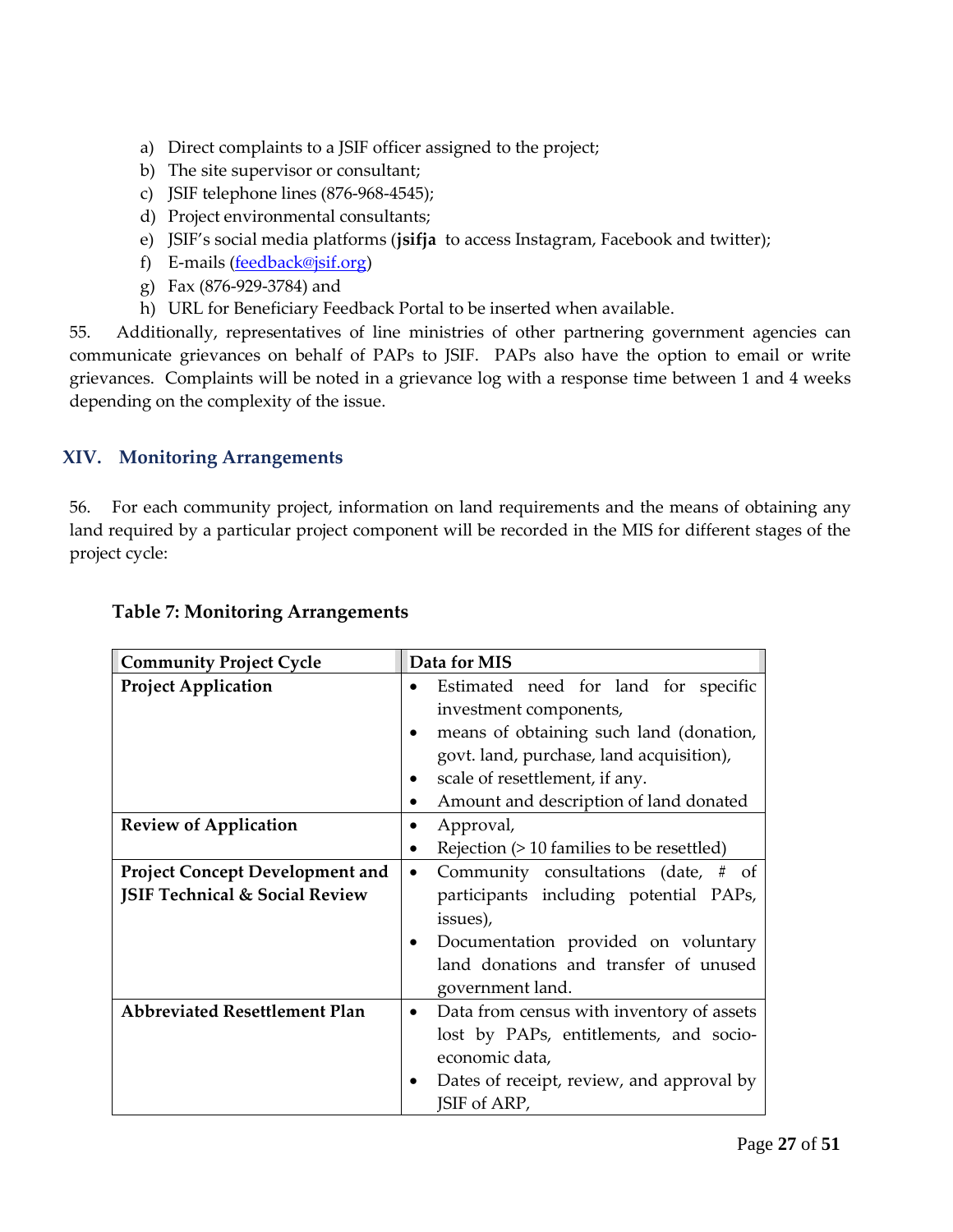|                     | $\bullet$ | Dates of submission and approval by Bank   |  |
|---------------------|-----------|--------------------------------------------|--|
|                     |           | of ARP (for Bank assisted projects),       |  |
|                     | $\bullet$ | Date of disclosure of ARP.                 |  |
| Implementation      | ٠         | and<br>Delivery of compensation            |  |
|                     |           | rehabilitation entitlements as per ARP,    |  |
|                     | $\bullet$ | Data on grievance redress                  |  |
| Post-implementation | $\bullet$ | Evaluation including<br>assessment<br>- of |  |
|                     |           | rehabilitation/income<br>economic          |  |
|                     |           | restoration.                               |  |
|                     |           | Record results of resettlement in MIS      |  |

57. Each Abbreviated Resettlement Plan will establish a baseline through the census of PAPs which will comprise socio-economic data (Annex 8), the inventory of assets lost, and the compensation and resettlement benefits awarded to the PAPs (Annex 9). Progress monitoring by JSIF will record the timely provision of compensation to PAPs (whether provided before or after possession was taken of the asset), and the timely provision of resettlement assistance (Annex 9). The data will be entered into JSIF's MIS together with information on land provided through voluntary donations, nominal long term leases, and vacant government land (Annex 7). An evaluation will be undertaken to establish whether the objective of the measures to mitigate the land acquisition and resettlement impacts have been achieved, namely, whether PAPs affected by land acquisition and resettlement have been able to improve, or at least restore, their livelihoods and standards of living to pre-displacement levels. Data on grievance redress will also be entered in the MIS and summarized in status reports (Annex 7).

58. **Disclosure Requirements.** As a condition of appraisal of projects involving resettlement, the borrower provides the Bank with the relevant draft resettlement instrument which conforms to this policy, and makes it available at a place accessible to displaced persons and local NGOs, in a form, manner, and language that are understandable to them. Once the Bank accepts this instrument as providing an adequate basis for project appraisal, the Bank makes it available to the public through its InfoShop. After the Bank has approved the final resettlement instrument, the Bank and the borrower disclose it again in the same manner.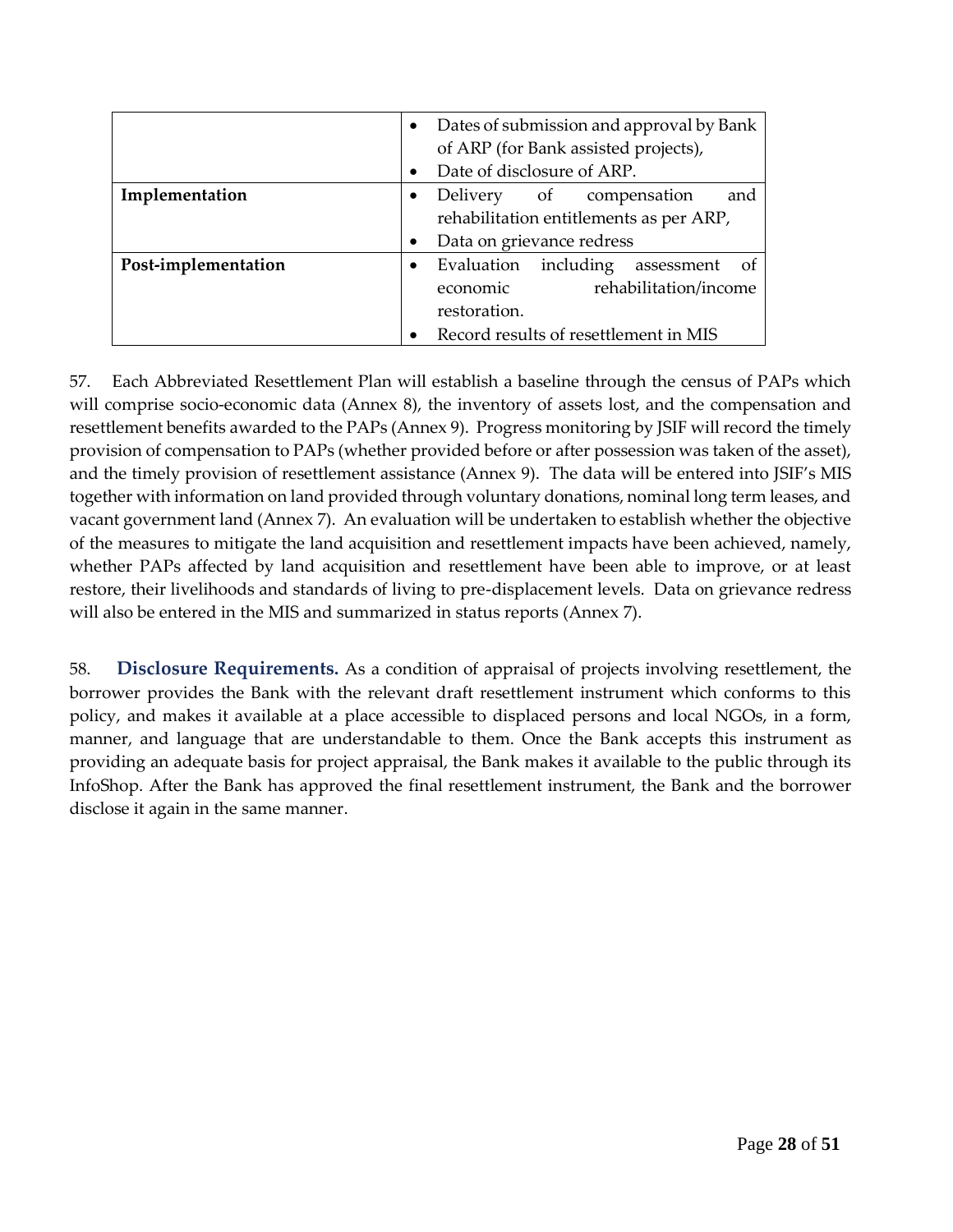## **Definitions**

The definitions used in this Resettlement Policy Framework are:

- 1. "**Census**" means the head count of the persons affected by land acquisition in terms of asset loss and/or displacement, together with an inventory of the assets lost by these persons. The census also includes basic socio-economic data, and is undertaken when the project concept for basic infrastructure investments under a project is agreed between the community and JSIF. The date of the census establishes the cut-off date to record the persons in a community project area, who can receive compensation for lost assets, and/or resettlement and rehabilitation assistance.
- 2. "**Compensation**" means the reparation at replacement cost as determined in Section X of this Policy Framework in exchange for assets acquired by a community project (land, buildings, or other assets).
- 3. "**Cut-Off Date**" means the date after which no person moving into the community project area will be eligible to receive compensation related to land acquisition and resettlement. The cut-off date is the date of the census of the persons affected by land acquisition.
- 4. "**Displaced Persons**" means PAPs who are forced to relocate from their previous location because (i) all of their land or buildings are acquired for a community project, or (ii) because the amount of land or buildings acquired renders the remaining portion economically unviable or uninhabitable.
- 5. "**Eminent Domain**" means the right of the state to acquire land for a public purpose using its sovereign power.
- 6. "**Inventory of Assets**" means a complete listing and description of all assets that will be acquired under a specific community project.
- 7. "**Land Acquisition**" means the process of acquiring land for a community project under the legally mandated procedures of eminent domain.
- 8. "**Project Affected Person**" (PAP) means the people directly affected by land acquisition for a community project through loss of part or all of their assets whether temporarily or permanently including land, houses, other structures, businesses, crops/trees, or other types of assets.
- 9. "**Rehabilitation Assistance**" means assistance comprising job placement, job training, or other forms of support to enable displaced persons, who have lost their source of livelihood as a result of the displacement, to improve or at least restore their income levels and standard of living to pre-project levels.
- 10. "**Relocation Assistance**" means the assistance provided to displaced persons/families to cover (i) the costs of moving from their previous to a new location, and (ii) an allowance equal to the local average costs of living for a two-month transition period to resettle in a new location of residence or business.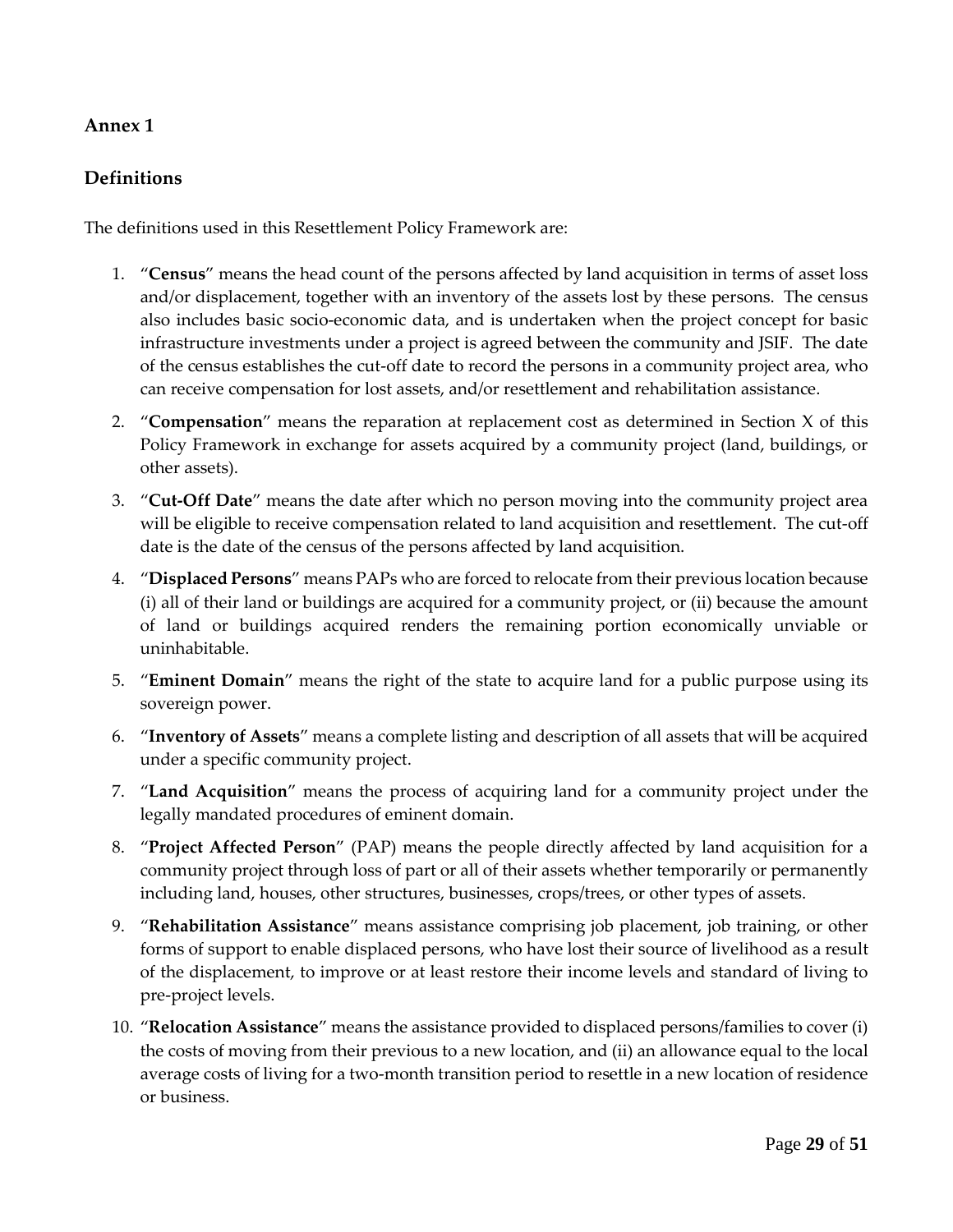- 11. "**Replacement Cost**" means the method of valuation of assets to determine the amounts sufficient to replace the lost assets and cover transaction costs.
- 12. "**Resettlement**" means the relocation of displaced persons into new residential locations.
- 13. "**Community project**" means a specific community infrastructure investment activity, which may comprise several sub-components, carried out with funding from JSIF.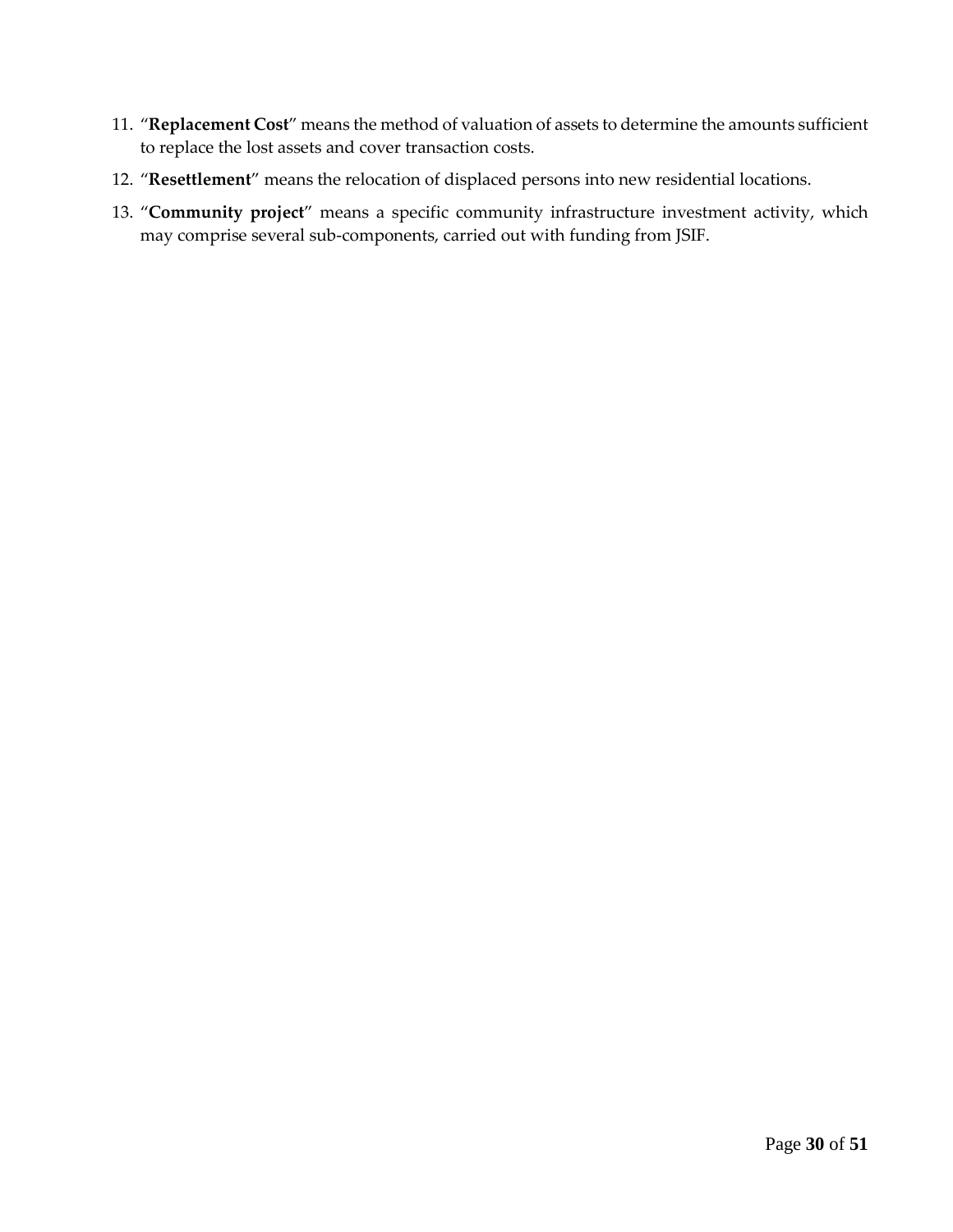#### **OP/BP 4.12 Involuntary Resettlement**

#### **Policy Objectives**

1. Involuntary resettlement may cause severe long-term hardship, impoverishment, and environmental damage unless appropriate measures are carefully planned and carried out. For these reasons, the overall objectives of the Bank's policy on involuntary resettlement are the following:

(a) Involuntary resettlement should be avoided where feasible, or minimized, exploring all viable alternative project designs.<sup>2</sup>

(b) Where it is not feasible to avoid resettlement, resettlement activities should be conceived and executed as sustainable development programs, providing sufficient investment resources to enable the persons displaced by the project to share in project benefits. Displaced persons<sup>3</sup> should be meaningfully consulted and should have opportunities to participate in planning and implementing resettlement programs.

(c) Displaced persons should be assisted in their efforts to improve their livelihoods and standards of living or at least to restore them, in real terms, to pre-displacement levels or to levels prevailing prior to the beginning of project implementation, whichever is higher.<sup>4</sup>

#### **Impacts Covered**

2. This policy covers direct economic and social impacts<sup>5</sup> that both result from sub-project investment projects and are caused by:

(a) the involuntary<sup>7</sup> taking of land<sup>8</sup> resulting in

(i) relocation or loss of shelter;

(ii) loss of assets or access to assets; or

(iii) loss of income sources or means of livelihood, whether or not the affected persons must move to another location; or

(b) the involuntary restriction of access<sup>9</sup> to legally designated parks and protected areas resulting in adverse impacts on the livelihoods of the displaced persons.

3. This policy applies to all components of the project that result in involuntary resettlement, regardless of the source of financing. It also applies to other activities resulting in involuntary resettlement, that in the judgment of the Bank, are:

(a) directly and significantly related to the Bank-assisted project,

(b) necessary to achieve its objectives as set forth in the project documents; and

(c) carried out, or planned to be carried out, contemporaneously with the project.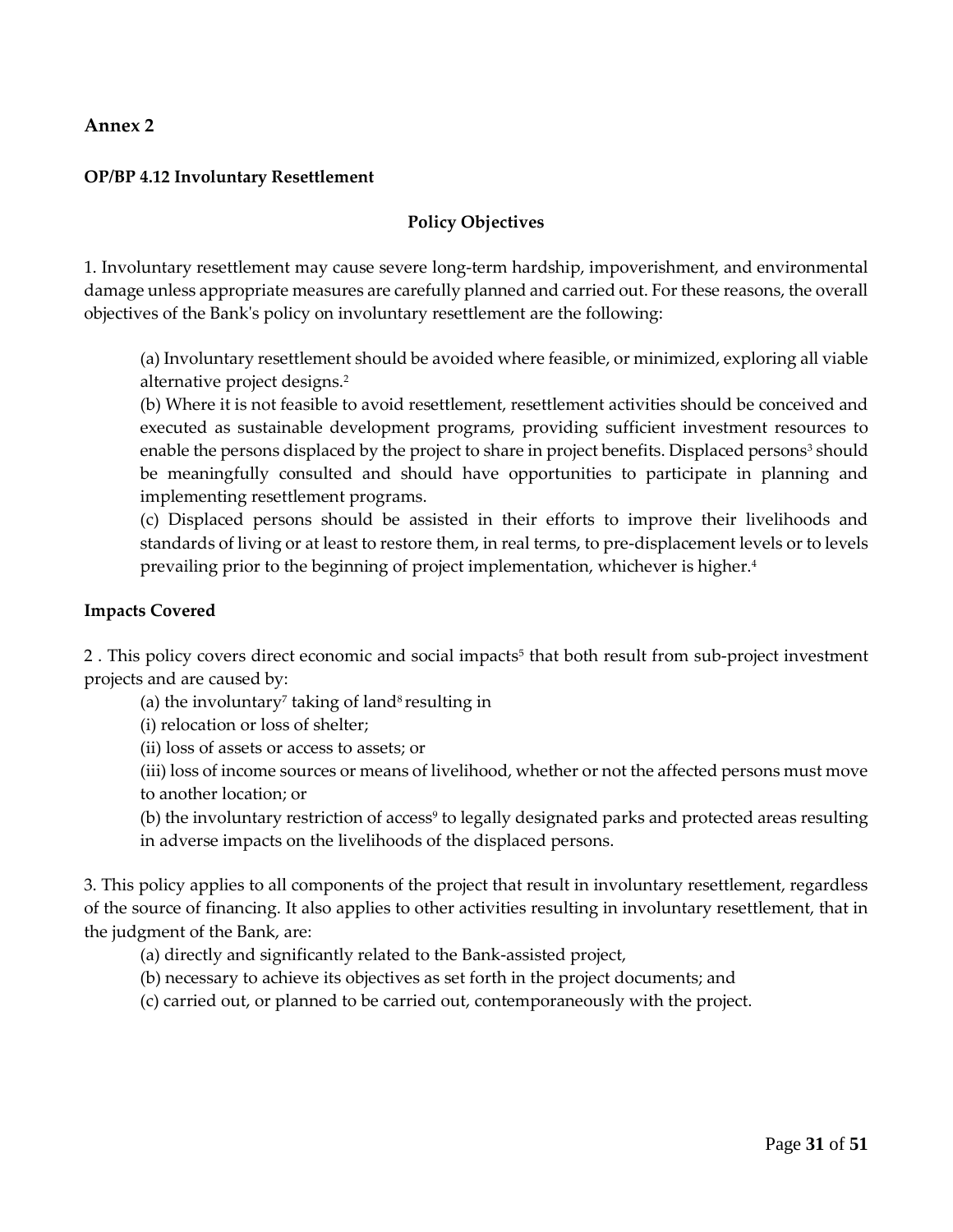## **Required Measures under OP 4.12**

4. To address the impacts covered under para. 3 (a) of this policy, the borrower prepares a resettlement plan or a resettlement policy framework (see paras. 25-30) that covers the following:

(a) The resettlement plan or resettlement policy framework includes measures to ensure that the displaced persons are:

(i) informed about their options and rights pertaining to resettlement;

(ii) consulted on, offered choices among, and provided with technically and economically feasible resettlement alternatives; and

(iii) provided prompt and effective compensation at full replacement cost11 for losses of assets12 attributable directly to the project.

(b) If the impacts include physical relocation, the resettlement plan or resettlement policy framework includes measures to ensure that the displaced persons are

(i) provided assistance (such as moving allowances) during relocation; and

(ii) provided with residential housing, or housing sites, or, as required, agricultural sites for which a combination of productive potential, locational advantages, and other factors is at least equivalent to the advantages of the old site.13

(c) Where necessary to achieve the objectives of the policy, the resettlement plan or resettlement policy framework also include measures to ensure that displaced persons are

(i) offered support after displacement, for a transition period, based on a reasonable estimate of the time likely to be needed to restore their livelihood and standards of living;14 and

(ii) provided with development assistance in addition to compensation measures described in paragraph 6(a);

(iii) such as land preparation, credit facilities, training, or job opportunities.

The full policy and Annexes is at:

[https://spappscsec.worldbank.org/sites/ppf3/PPFDocuments/Forms/DispPage.aspx?docid](https://spappscsec.worldbank.org/sites/ppf3/PPFDocuments/Forms/DispPage.aspx?docid=1572&ver=current) [=1572&ver=current.](https://spappscsec.worldbank.org/sites/ppf3/PPFDocuments/Forms/DispPage.aspx?docid=1572&ver=current)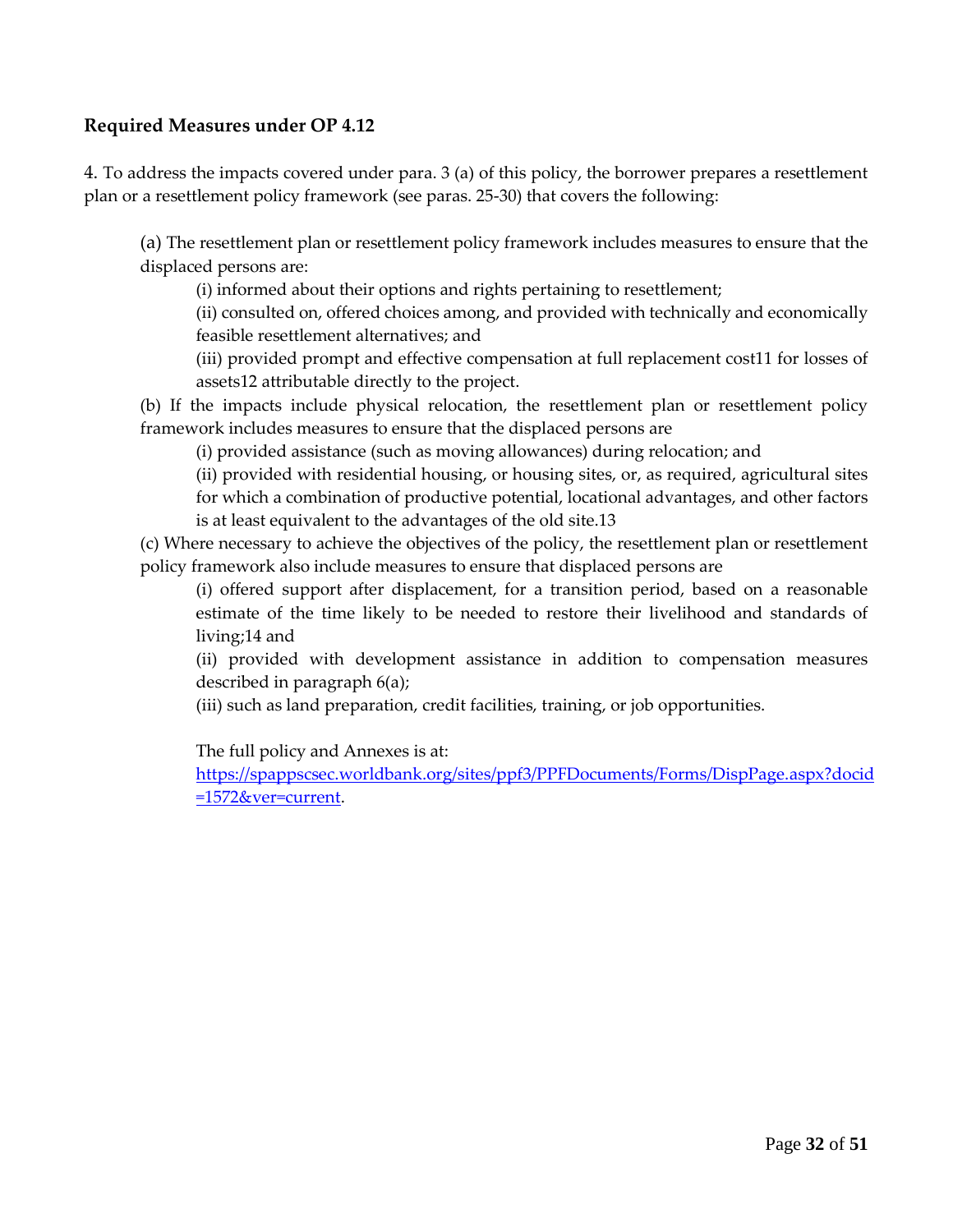## **Requirements for Proof of Land Ownership**

#### **Requirements for Proof of land ownership**

**The landowner must in all cases produce satisfactory documentary proof of ownership or permission to use the land before an application will be processed.**

#### **Satisfactory proof of ownership includes the following:**

Duplicate Certificate of Title or Common Law Conveyance in favour of the owner.

If the owner is unable to send either of these documents, JSIF will accept Voluntary Declaration forms (available upon request) completed by the owner and **two (2)** independent persons who have knowledge of the history of the land for at least **thirty (30)** years. Additionally, a survey of the land prepared by a commissioned land surveyor should be obtained, if none exists. A Common Law Conveyance can then be done (with the survey attached) transferring the land to the Commissioner of Lands, or an incorporated community based entity. An application can also be made to the Registrar of Titles to have a registered title issued to the Commissioner of Lands or an incorporated community based entity.

If the owner inherited the land JSIF requires the following:

- Copy of Will (where applicable)
- Copy Probate/Letters of Administration
- Registration on Transmission **and**
- Assent to Devise

Note that JSIF will accept copies of documents but originals must be available upon demand.

If the required documentation is in place, the landowner must then:

- Agree to immediately transfer the land to the Commissioner of Lands (the Commissioner) or an incorporated community based organisation (CBO) **or**
- Enter into a written agreement to transfer the land by way of gift **or**,
- Be prepared to provide either the Commissioner, other relevant government agency, or CBO with a lease of at least forty-nine (49) years duration at a nominal rent.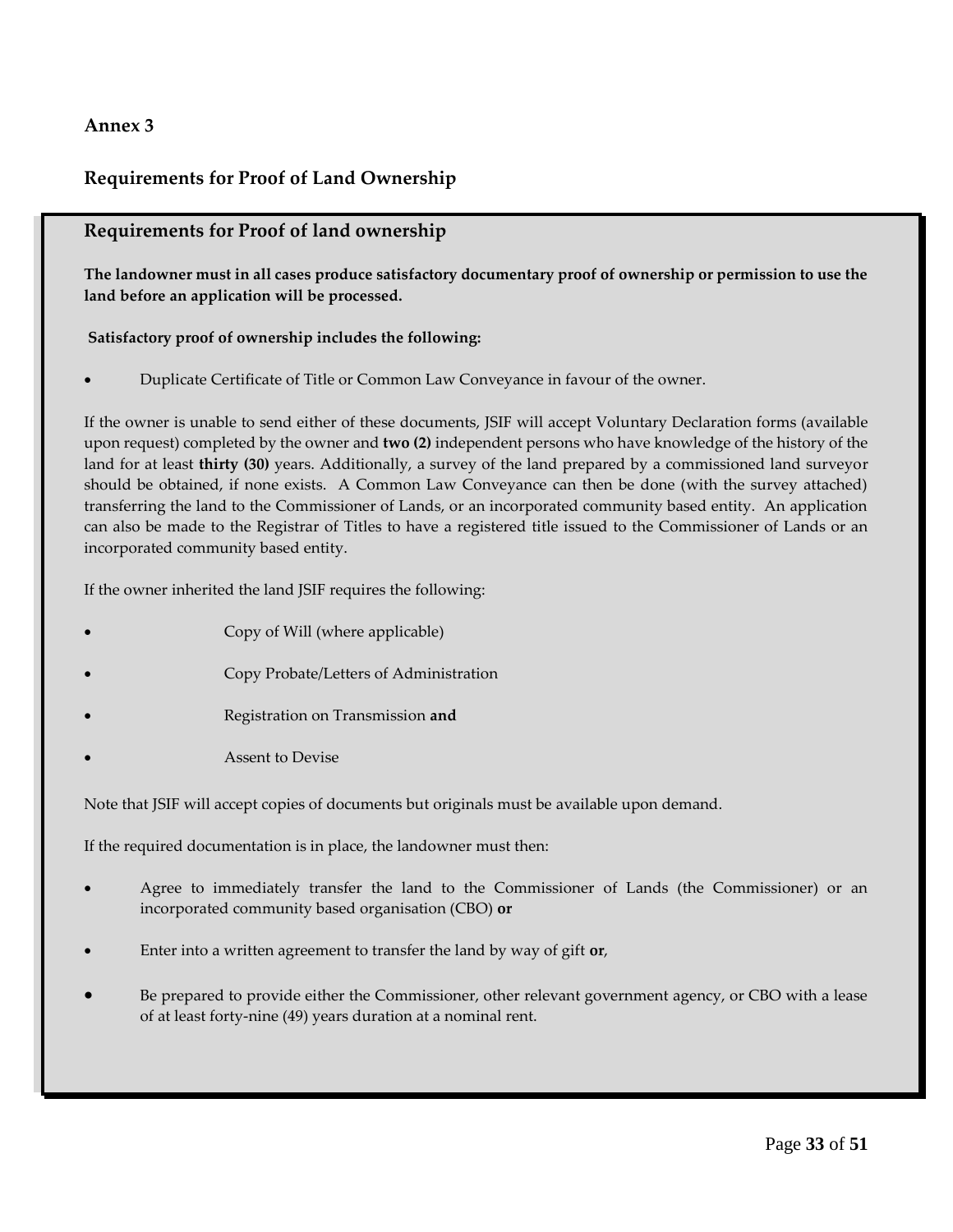## **Annex 4 Documentation of Donation of Assets**

The following agreement has been made on \_\_\_\_\_\_\_\_\_\_\_\_\_\_\_\_\_\_\_between the parties below:

- 1. That the Owner holds the transferable right of the land/structure/asset described in the table below, as documented in the attached proof of ownership.
- 2. That the owner is not dependent on the land as an important source of livelihood or residence.
- 3. That the Owner testifies that the land/structure described in the table below is free of squatters or encroachers and not subject to other claims.
- 4. That the Owner agrees to transfer through donation to the recipient Community of \_\_\_\_\_\_\_\_\_\_\_\_\_\_\_\_\_\_\_\_\_\_\_\_\_\_ for the benefit of the community and the public at large this asset for the construction of \_\_\_\_\_\_\_\_\_\_\_\_\_\_\_\_\_\_\_\_\_\_\_\_\_\_\_\_\_ funded by a JSIF grant.

| Type of Asset transferred to the Description of Asset |                          |  |
|-------------------------------------------------------|--------------------------|--|
| Community                                             |                          |  |
| Residential or                                        | Area in $m^2$ :          |  |
| Agricultural land                                     |                          |  |
| House/structure to be demolished                      | Type and Area in $m^2$ : |  |
|                                                       |                          |  |
| Trees or crops affected                               |                          |  |
|                                                       |                          |  |
| Other assets                                          |                          |  |
|                                                       |                          |  |

- 5. That the Owner donates the asset described in the table above voluntarily and will not claim any compensation against the grant of the asset.
- 6. That the owner is has declined to accept compensation at full replacement costs for the donated asset.
- 7. That the Recipient shall construct and develop the \_\_\_\_\_\_\_\_\_\_\_\_\_\_\_\_\_\_\_\_\_\_\_\_\_\_ and take all possible precautions to avoid damage to adjacent land/structure/other assets.
- 8. That both the parties agree that the \_\_\_\_\_\_\_\_\_\_\_\_\_\_\_\_\_\_\_\_\_\_\_\_\_\_\_\_\_\_\_\_\_ so constructed/developed shall be public premises.
- 9. That the provisions of this agreement will come into force from the date of signing of this deed.

Name of Owner: Name of CBO Chairperson:

Signature of Owner:  $\parallel$  | Signature of CBO Chairperson: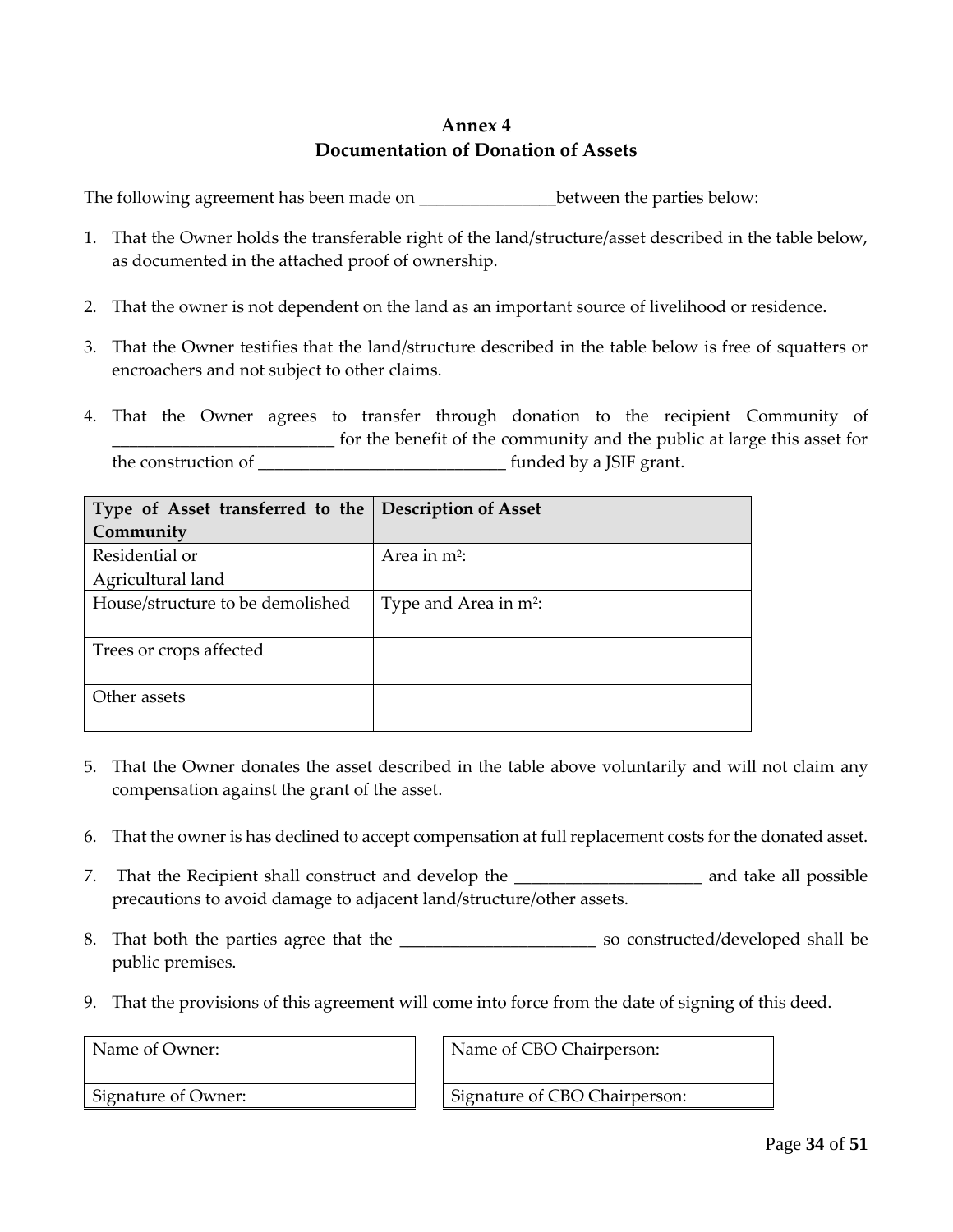Name of Witness: Name of CBO Treasurer:

Signature of Witness: Signature of CBO Treasurer: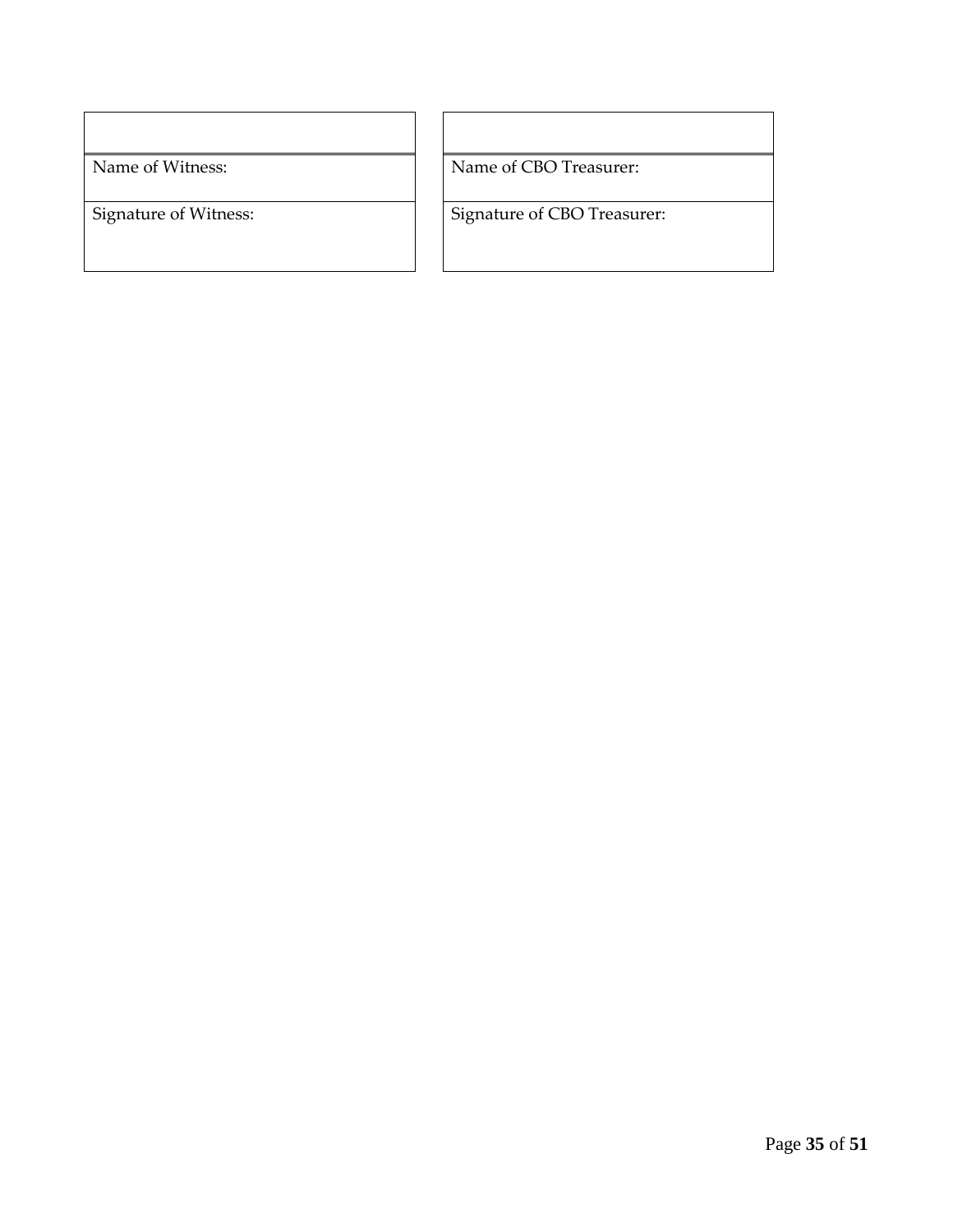## **Guidelines for Voluntary Land Donation**

- **1.** The following principles apply to Voluntary Land Donation.
- $\checkmark$  Land to be donated must be identified by the community through a participatory approach
- $\checkmark$  Impacts of proposed activities on donated land must be fully explained to the donor
- $\checkmark$  The potential donor is aware that refusal is an option, and that right of refusal is specified in the donation document the donor will sign
- $\checkmark$  The act of donation is undertaken without coercion, manipulation, or any form of pressure on the part of public or traditional authorities
- $\checkmark$  The donor may request monetary or non-monetary benefits or incentives as a condition for donation
- $\checkmark$  The proportion of land that may be donated cannot exceed the area required to maintain the donor's livelihood or that of his/her household
- $\checkmark$  Donation of land cannot occur if it requires any household relocation
- $\checkmark$  For community or collective land, donation can only occur with the consent of individuals using or occupying the land
- $\checkmark$  Verification must be obtained from each person donating land (either through proper documentation or through confirmation by at least two witnesses)
- $\checkmark$  The implementing agency establishes that the land to be donated is free of encumbrances or encroachment and registers the donated land in an official land registry
- **Any donated land that is not used for its agreed purpose is returned to the donor.**
- 2. *Each instance of voluntary land donation in the sub-project must be documented*. This requires written notification indicating the location and amount of land that is sought and its intended use for the subproject, and requires a formal statement of donation, establishing informed consent and signed by each owner or user involved. Taxes to be paid by the land donator for registration of the land transfer, if applicable, should be covered in full by the implementation agency. The implementation agency maintains a record with documentation for each instance of land donation. The documentation is made available for review in any grievance that may arise and is provided to the World Bank upon request (see next page).
- 3. *The project must specify means by which land donors* (*and, potentially, persons whose use or occupancy was not recognized in the transfer of land) may raise grievances*, and measures to ensure consideration of, and timely response to, grievances raised.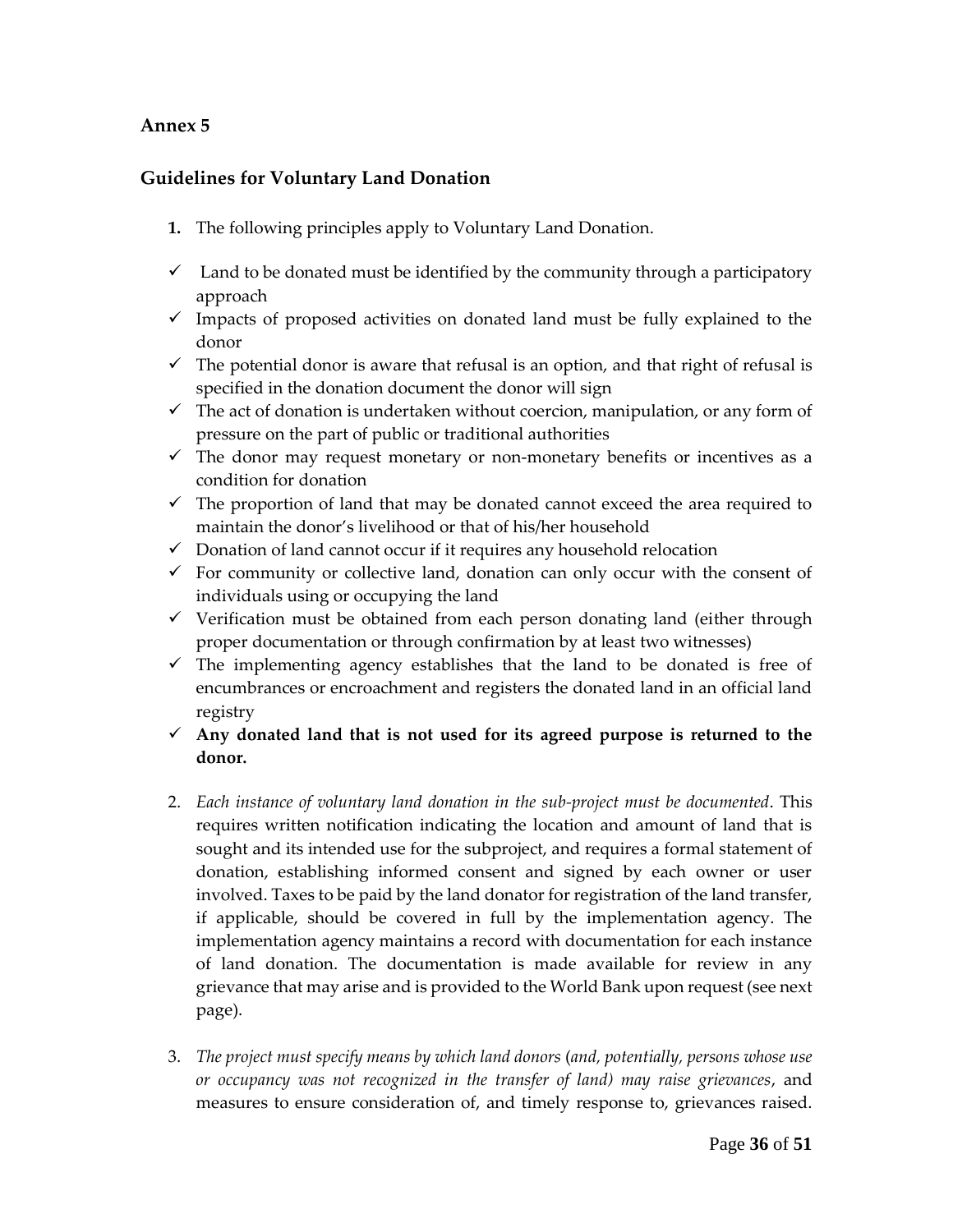The grievance process includes participation of reviewers not directly affiliated with the project implementing agency. Grievances may be referred to customary conflict mediation arrangements where they are not directly affiliated with traditional leaders who are a party to the donation process. Alternatively, grievances may be referred to grievance mechanisms established for project purposes. The grievance process imposes no cost upon those raising grievances, and participation in the grievance process does not preclude pursuit of legal remedies under national laws.

- 4. It is possible to distinguish between "pure" donations without any compensation or support given to the person affected, vis-à-vis "partial" donations which involve some monetary or non-monetary benefits or incentives provided to the affected person. Both can be broadly classified as "voluntary donations" in the sense that the transfer of assets is done without involving the payment of compensation at replacement value. Voluntary land donations may be allowed even if no viable alternative exists, as long as the donation is to the benefit of the donor (such as a road rehabilitation project that will also benefit the owner of a small piece of land to be donated for the road works).
- 5. *All family members (including spouses) must be aware of the donation,* in order to minimize the risks of women users of the land to be donated being passed over in decision-making on land donation and the risks of cross-generational conflicts.26 Individuals using or occupying community or collective lands must also be aware of the donation to minimize risks of settlers or migrants being passed over in decision-making on land donation.
- 6. The Box below is an example *of required contents of a form to be used at the community level for documenting voluntary land donations* during the initial stages of sub-project or activity implementation.

#### **Box showing Content of Land Donation Letter/Statement/Deed**

| Format of land donation letter/statement/deed                                         |
|---------------------------------------------------------------------------------------|
| 1. Landowner (name, address, occupation)                                              |
| 2. Purpose and context of voluntary land donation                                     |
| 3. Duration of voluntary land donation                                                |
| 4. Title, status, address and dimensions (length, width and total area) of land to be |
| voluntarily donated                                                                   |
| 5. Current use of land to be donated                                                  |
| 6. Proportion of total land owned by landowner                                        |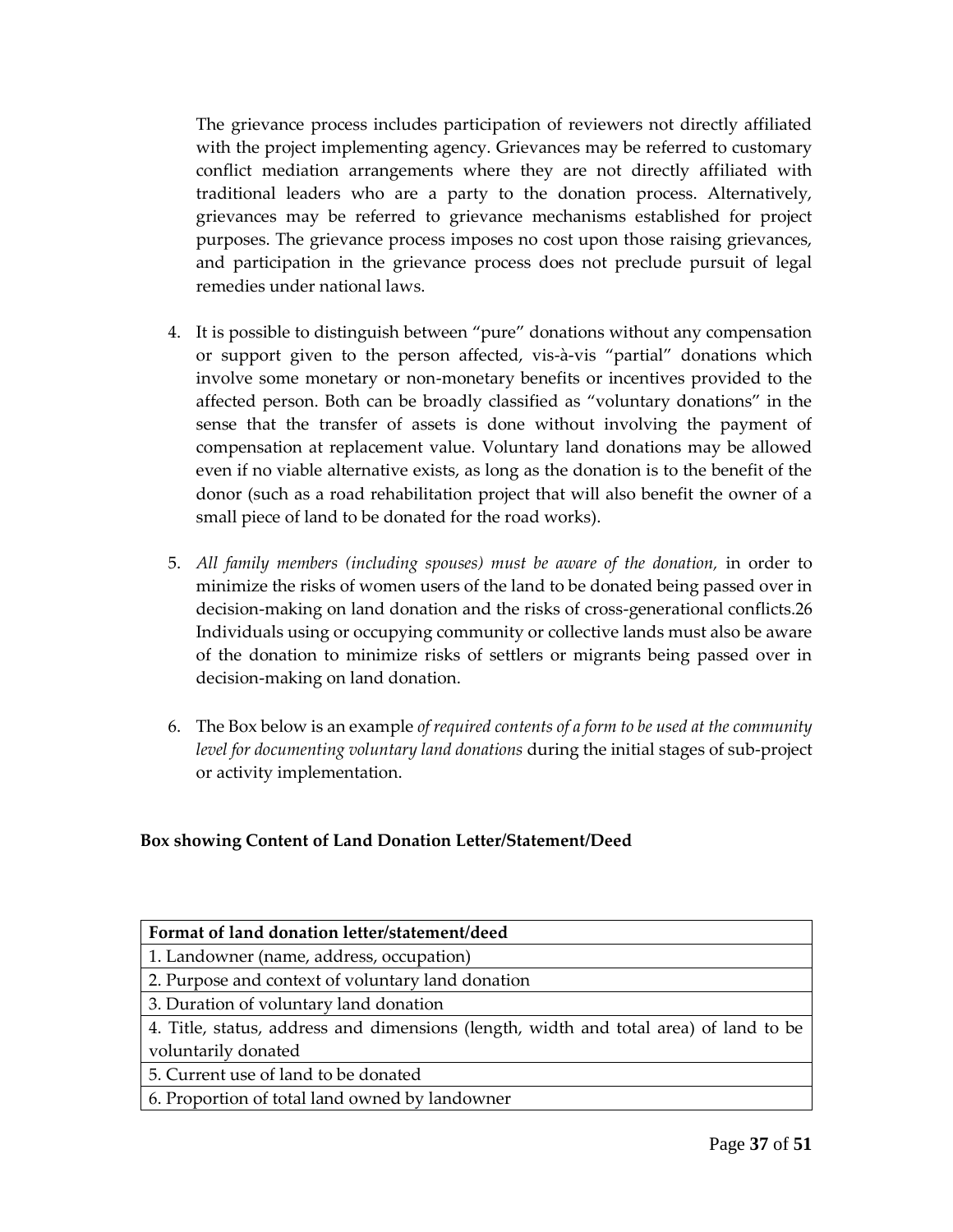7. Site map and photos of land to be donated

8. Names and dated signatures of landowner, of head of village, and of witnesses

9. Names and dated signatures of Board of Trustee members

10. Designation of record keeping procedures (ex: Local administration offices, Project Website, etc.)

11. Designation of disclosure procedures (ex: Notification on community information board, in community media, on Project Website, etc.)

12. Designation of applicable grievance mechanism(s).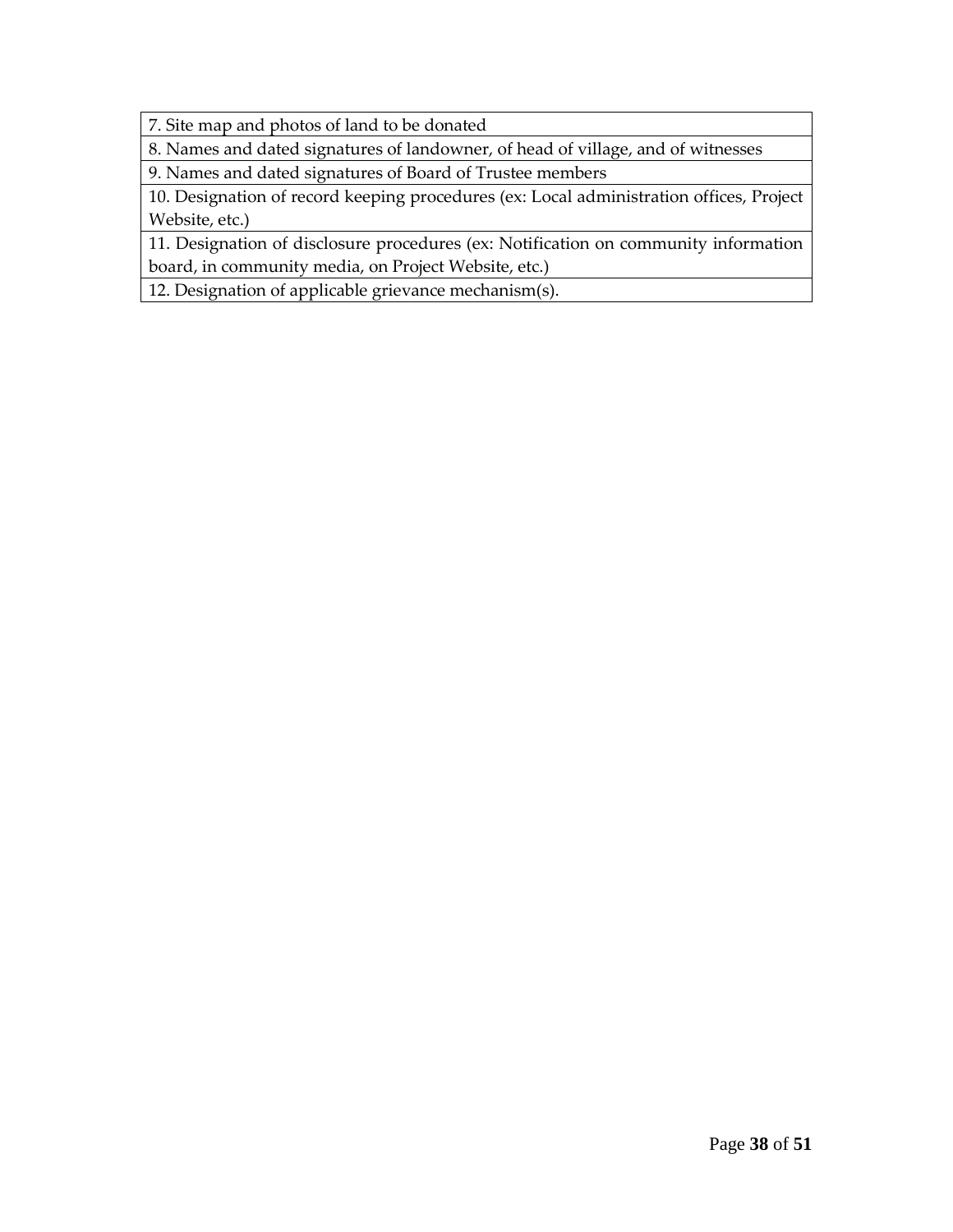## **Safeguards and Contingency Emergency Recovery Component (CERC) 8**

- 1. *This component, specifically related to World Bank funded projects, is for the preparation of a Contingent Emergency Recovery Component. The CERC is a project component that is designed to provide swift response in the event of an eligible crisis or emergency*, defined as "an event that has caused, or is likely to imminently cause, a major adverse economic and/or social impact associated with natural or man-made crises or disasters." Such events may include an extreme weather event such as hurricane, earthquake or a disease outbreak. The provisions of the IPF Policy, paragraphs 12-14, regarding "Projects in Situations of Urgent Need of Assistance or Capacity Constraints" apply to CERCs when they are triggered. The CERC permits both the rapid restructuring of a project to meet the crises and emergency needs, the use of simplified procedures<sup>9</sup>.
- 2. *As part of a comprehensive disaster risk management (DRM) strategy, the CERC typically provides support for immediate rehabilitation and reconstruction needs*. Once the requirements for activating the CERC are met, uncommitted funds from the project are reallocated to the CERC and made available for crisis or emergency response. To facilitate a rapid response, formal restructuring is deferred to within three months after the CERC is activated.
- 3. *All activities financed through the CERC are subject to World Bank safeguards policies,* keeping in mind that paragraph 12 of the IPF Policy applies once the CERC is triggered. The CERC should rely on the Original Project's social and environmental assessments and safeguard instruments, ensuring that as much as possible is known regarding risks and management measures in anticipation of an emergency response. If the Original Project has an Environmental and Social Management Framework (ESMF), a section on the CERC is included based on an indicative list of activities related to the likely emergencies that led to the CERC's inclusion in the project.
- 4. *The CERC-ESMF describes the potential emergencies and the types of activities likely to be f*inanced and evaluates the potential risks and mitigation measures associated with them. It also identifies likely vulnerable locations and/or groups and includes, where needed, some social assessment to guide

 $\overline{a}$ <sup>8</sup> https://spappscsec.worldbank.org/sites/ppf3/PPFDocuments/3117cd9a95234f79bd3302200981ca60.pdf

<sup>9</sup> Bank Guidance on Contingency Emergency Recovery Component (CERC)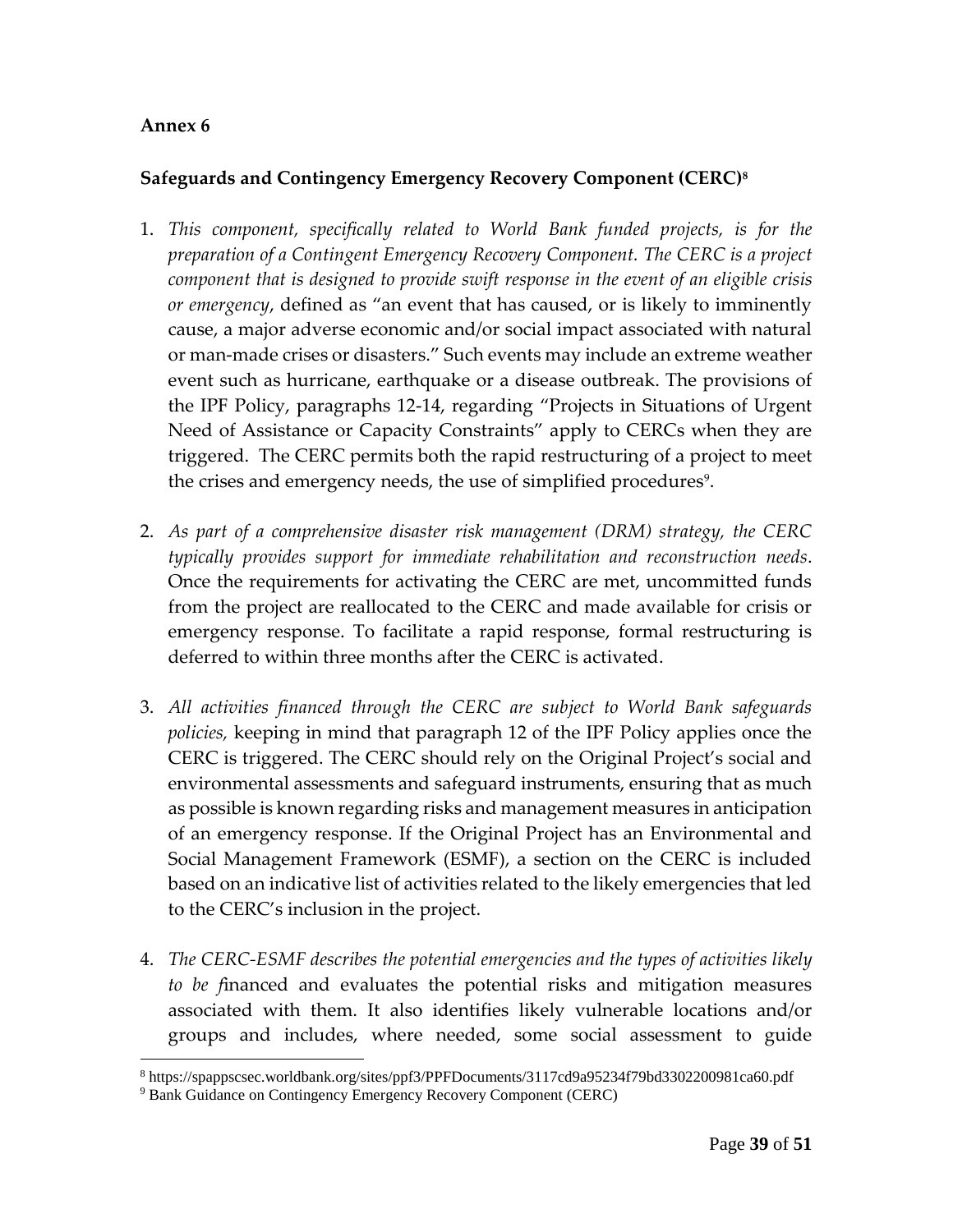emergency responses (e.g. what existing social conflicts could be exacerbated by an emergency. The CERC-ESMF indicates which kinds of emergency response actions can proceed with no additional environmental or social assessment, and which ones would require assessment (and at what level) prior to being initiated. It may also identify trade-offs, where required shortterm responses could create longer-term risks that need to be managed.

- 5. Based on the specific activities to be financed under the CERC, a Safeguards Action plan is prepared indicating the safeguards instruments to be updated and/or prepared and their timing. The incremental costs of any such needed instruments for the CERC are included in the budget for the Emergency Action Plan. As with any IPFs, the key environmental and social issues relate to works and, sometimes, provision of health services.
- 6. The Safeguards Action Plan is guided by the dual objective of ensuring that there is a roadmap for safeguards compliance during project implementation and providing clear guidance to the client on the types of actions and instruments required to facilitate speedy implementation of emergency services.
- 7. Key activities that could be typically funded under the CERC included: (a) Agriculture packages to restart agriculture food production and export crops; (ii) rehabilitation of critical public infrastructure such as fire stations and police and clinic and hospitals' and (c) roof and shelter repairs. These activities require the ability to prioritize and provide emergency assistance based on some criteria. JSIF will retain in the cloud and digital form databases that can be accessed of beneficiaries to allow for quick identification of target groups in case of an emergency.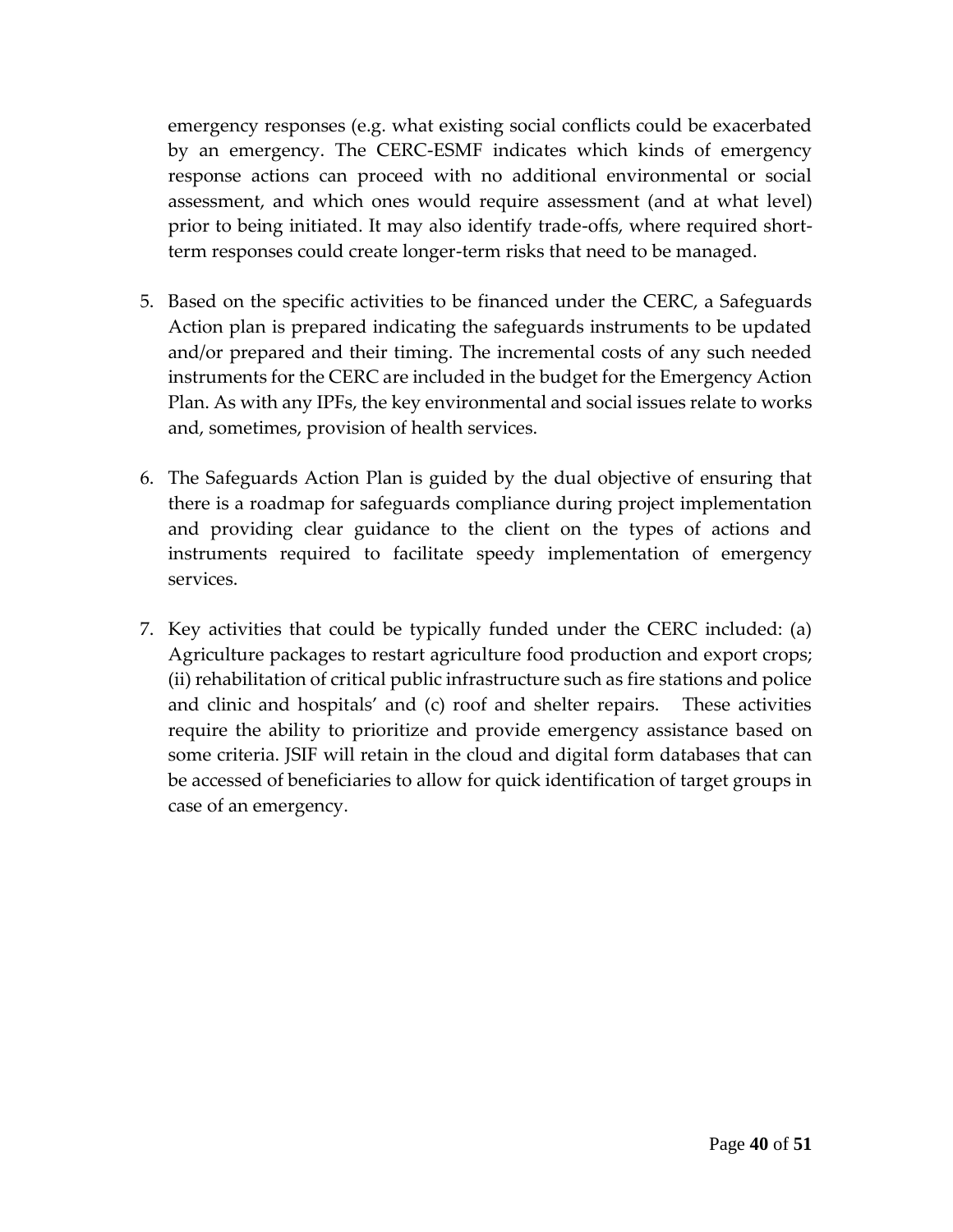### **Documentation of Long Term Lease**

The following agreement has been made on  $\qquad \qquad$  between the parties below:

- 1. That the Owner holds the transferable right of the land/structure/asset described in the table below, as documented in the attached proof of ownership.
- 2. That the Owner testifies that the land/structure described in the table below is free of squatters or encroachers and not subject to other claims.
- 3. That the owner is not dependent on the land as an important source of livelihood or residence.
- 4. That the Owner agrees to transfer through long term lease for forty-nine (49) years this asset to the recipient Community of \_\_\_\_\_\_\_\_\_\_\_\_\_\_\_\_\_\_\_\_\_\_\_\_\_\_ for the benefit of the community and the public at large for the construction of \_\_\_\_\_\_\_\_\_\_\_\_\_\_\_\_\_\_\_\_\_\_\_\_\_\_\_\_\_ funded by a JSIF grant.

| Type of Asset transferred to the Description of Asset |                          |
|-------------------------------------------------------|--------------------------|
| Community                                             |                          |
| Residential or                                        | Area in $m^2$ :          |
| Agricultural land                                     |                          |
| House/structure to be demolished                      | Type and Area in $m^2$ : |
|                                                       |                          |
| Trees or crops affected                               |                          |
|                                                       |                          |
| Other assets                                          |                          |
|                                                       |                          |

- 5. That the Owner voluntarily provides asset described in the table above on long-term lease, and will only claim Jamaican Dollars \_\_\_\_\_\_\_\_ as compensation against the long term lease for forty-nine (49) years of the.
- 6. That the Recipient shall construct and develop the \_\_\_\_\_\_\_\_\_\_\_\_\_\_\_\_\_\_\_\_\_\_ and take all possible precautions to avoid damage to adjacent land/structure/other assets.
- 7. That both the parties agree that the \_\_\_\_\_\_\_\_\_\_\_\_\_\_\_\_\_\_\_\_\_\_\_\_\_ so constructed/developed shall be public premises.
- 8. That the provisions of this agreement will come into force from the date of signing of this deed.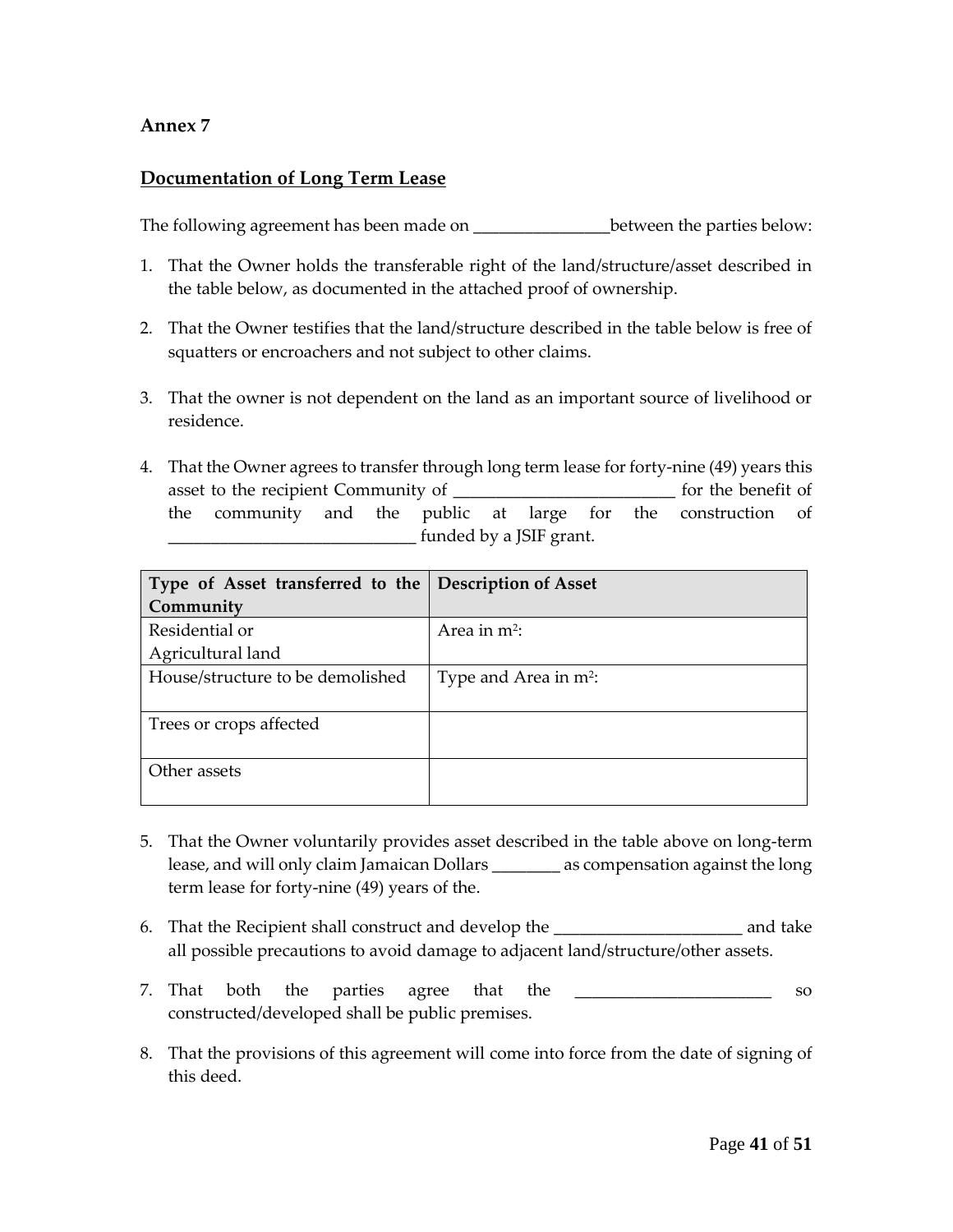9. That should the donated land/asset not be used for the purposes for which it was intended within a reasonable time (up to 3 years of signing of agreement) the land should revert to regional owner.

| Name of Owner:        |
|-----------------------|
| Signature of Owner:   |
| Name of Witness:      |
| Signature of Witness: |

Name of CBO Chairperson:

Signature of CBO Chairperson:

Name of CBO Treasurer:

Signature of CBO Treasurer: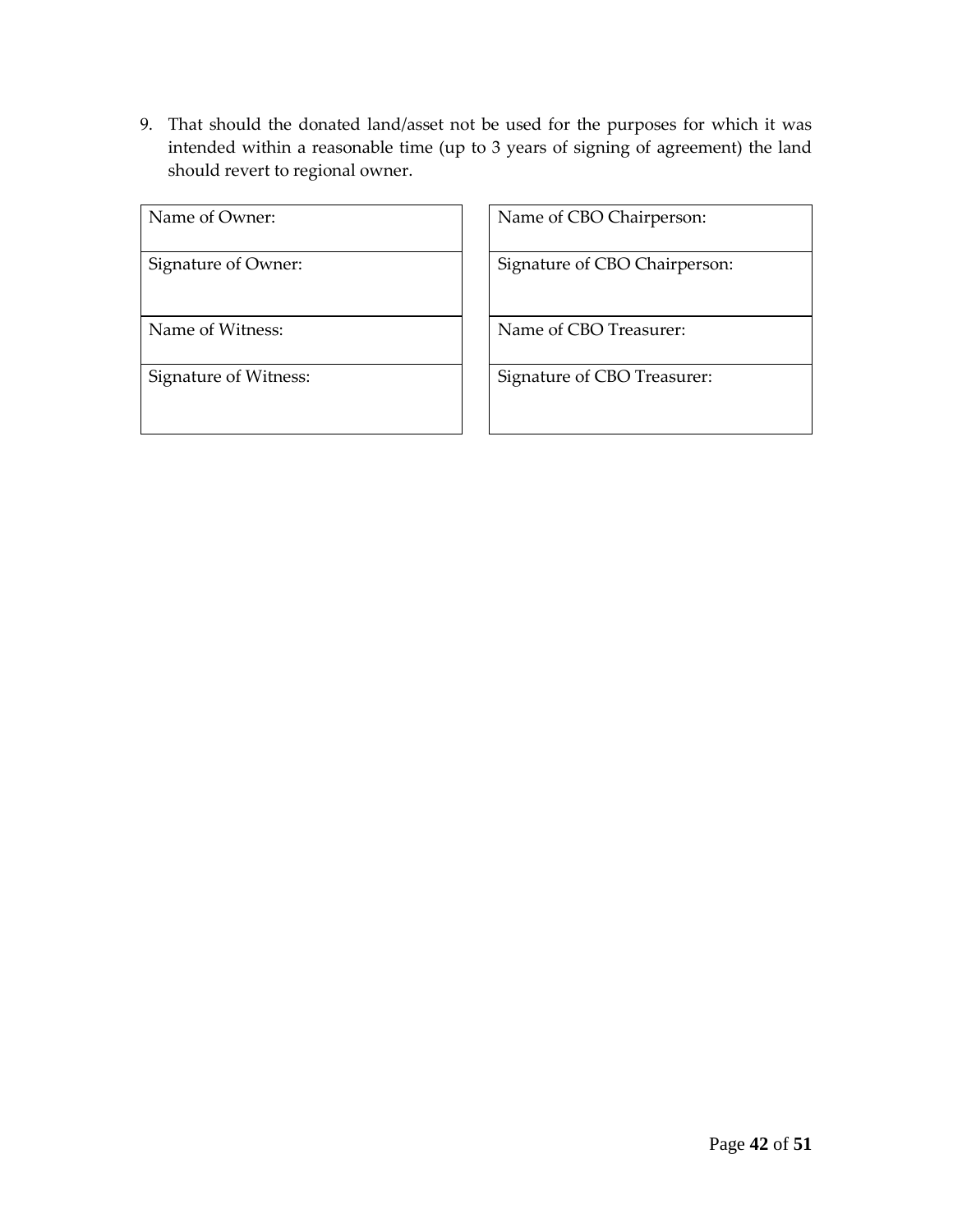#### **Documentation of Sale of Assets**

The following agreement has been made on \_\_\_\_\_\_\_\_\_\_\_\_\_\_\_\_\_\_\_between the parties below:

1. That the Owner holds the transferable right of the land/structure/asset described in the table below, as documented in the attached proof of ownership.

2. That the Owner testifies that the land/structure described in the table below is free of squatters or encroachers and not subject to other claims.

3. That the Owner agrees to transfer through sale to the Recipient Community of \_\_\_\_\_\_\_\_\_\_\_\_\_\_\_\_\_\_\_\_\_\_\_\_\_\_\_ for the benefit of the community and the public at large this asset for the construction of \_\_\_\_\_\_\_\_\_\_\_\_\_\_\_\_\_\_\_\_\_\_\_\_\_\_\_\_\_ funded by a JSIF grant.

| Type of Asset transferred     | <b>Description of Asset</b>       | Agreed sale price in    |  |  |  |  |
|-------------------------------|-----------------------------------|-------------------------|--|--|--|--|
| to the Community              |                                   | <b>Jamaican Dollars</b> |  |  |  |  |
| Residential or                | Area in $m^2$ :                   |                         |  |  |  |  |
| Agricultural land             |                                   |                         |  |  |  |  |
| House/structure<br>to<br>be l | Type and Area in m <sup>2</sup> : |                         |  |  |  |  |
| demolished                    |                                   |                         |  |  |  |  |
| Trees or crops affected       |                                   |                         |  |  |  |  |
|                               |                                   |                         |  |  |  |  |
| Other asset                   |                                   |                         |  |  |  |  |
|                               |                                   |                         |  |  |  |  |

4. That the Owner has received compensation against the transfer of this asset as per the table above.

5. That the Recipient shall construct and develop the \_\_\_\_\_\_\_\_\_\_\_\_\_\_\_\_\_\_\_\_\_\_ and take all possible precautions to avoid damage to adjacent land/structure/other assets.

6. That both the parties agree that the \_\_\_\_\_\_\_\_\_\_\_\_\_\_\_\_\_\_\_\_\_\_\_ so constructed/developed shall be public premises.

7. That the provisions of this agreement will come into force from the date of signing of this deed.

Name of Owner: Name of CBO Chairperson:

Signature of Owner: <br> Signature of CBO Chairperson: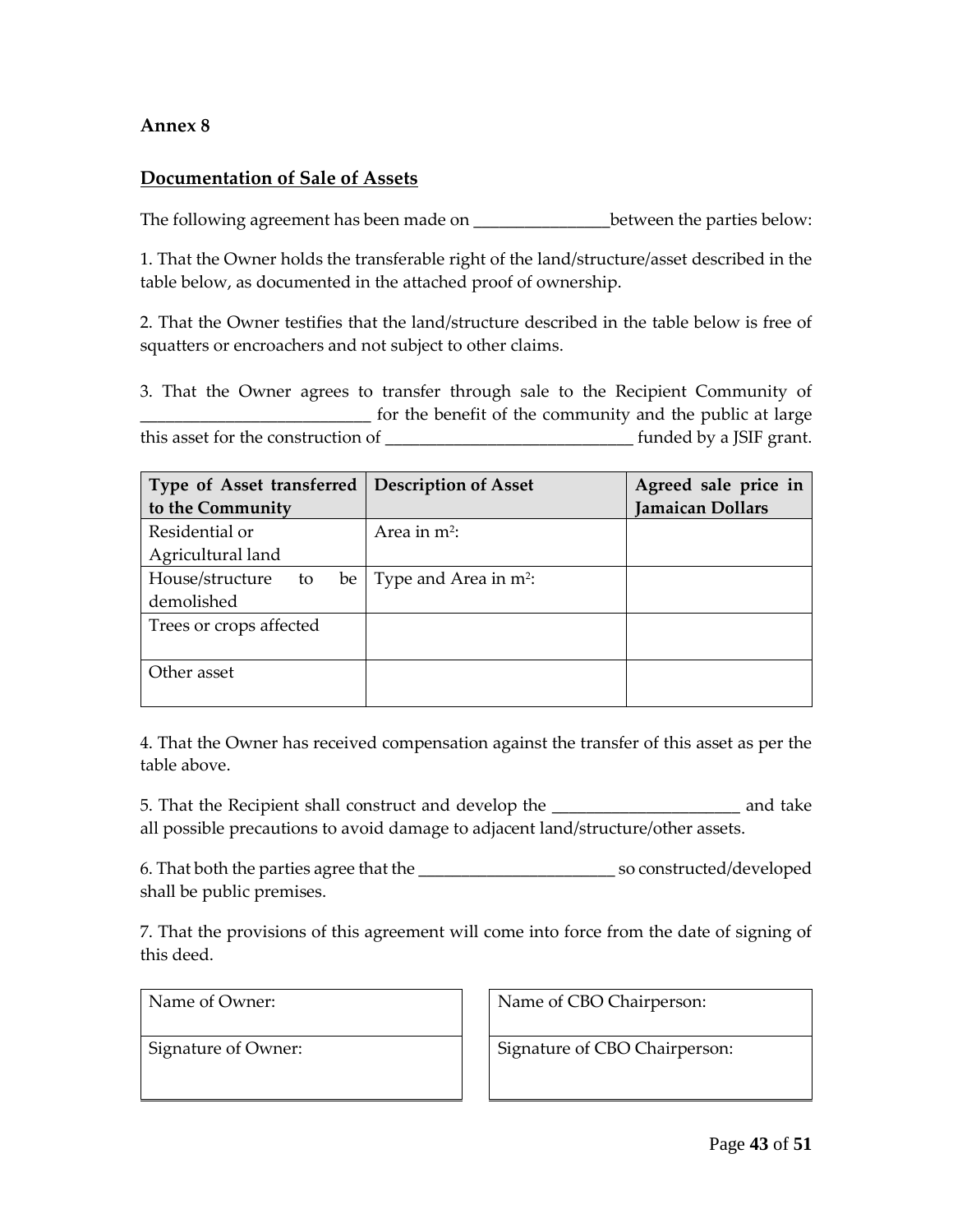Name of Witness: Name of CBO Treasurer:

Signature of Witness: Signature of CBO Treasurer: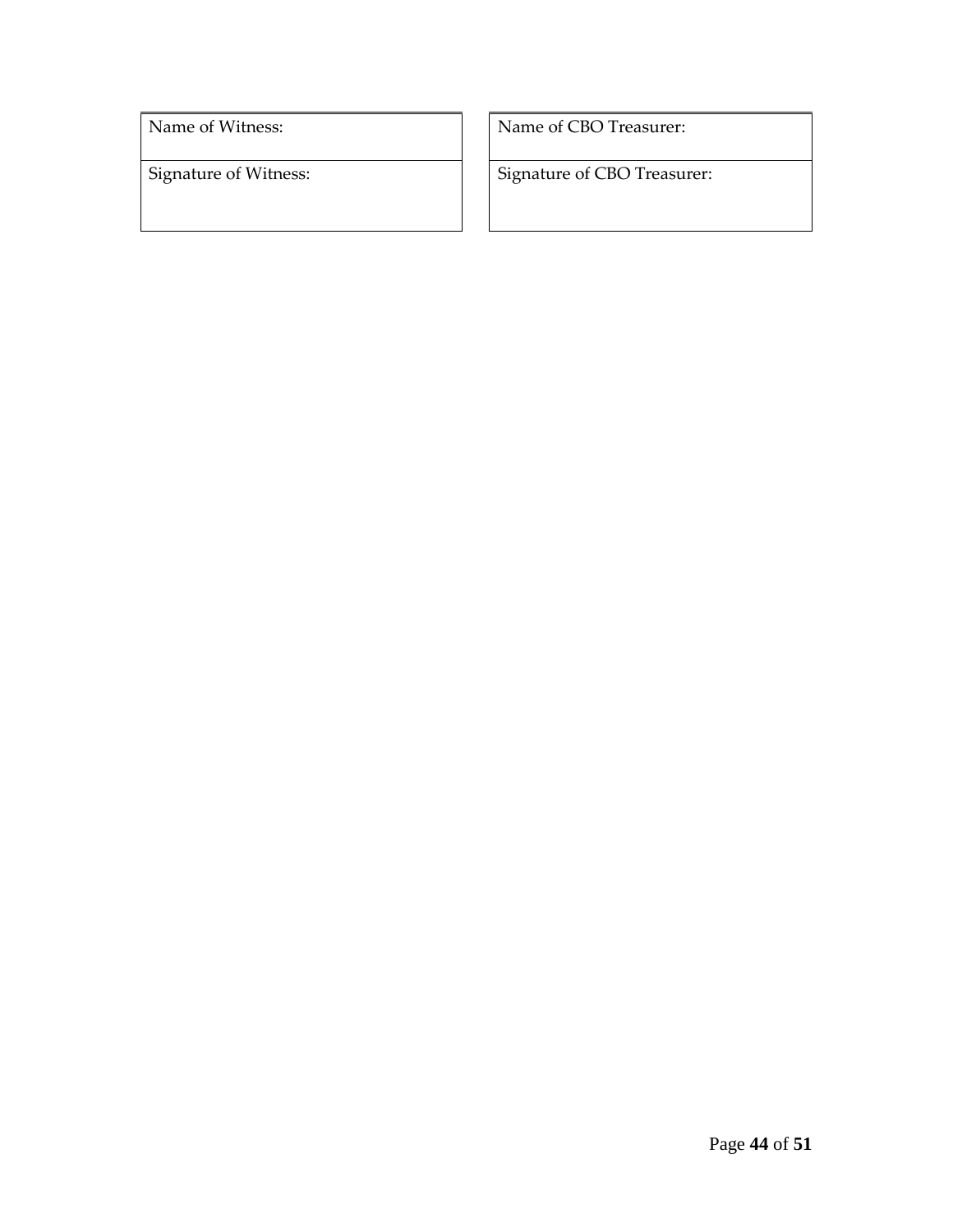## **Reporting Format for Grievance Redress**

| <b>Community Project</b>    | <b>Type of Grievance</b>                                         |                                             |                                                               | <b>Grievance resolution</b>                             |       |                         |               |             |                                  |
|-----------------------------|------------------------------------------------------------------|---------------------------------------------|---------------------------------------------------------------|---------------------------------------------------------|-------|-------------------------|---------------|-------------|----------------------------------|
| &<br>Name of<br>Complainant | Affected, but<br>informed<br>not<br>about impacts<br>and options | Compensation<br>is<br>awarded<br>inadequate | Compensation<br>paid<br>not<br>before<br>asset<br>acquisition | Resettlement<br>benefits<br>awarded are not<br>provided | Other | Date<br>of<br>complaint | Date resolved | Pendin<br>g | Case<br>referred to<br>the Court |
| <b>Community Project 1</b>  |                                                                  |                                             |                                                               |                                                         |       |                         |               |             |                                  |
| Complainant A               |                                                                  |                                             |                                                               |                                                         |       |                         |               |             |                                  |
| Complainant B               |                                                                  |                                             |                                                               |                                                         |       |                         |               |             |                                  |
| Complainant C               |                                                                  |                                             |                                                               |                                                         |       |                         |               |             |                                  |
| <b>Community Project 2</b>  |                                                                  |                                             |                                                               |                                                         |       |                         |               |             |                                  |
| Complainant D               |                                                                  |                                             |                                                               |                                                         |       |                         |               |             |                                  |
| Complainant E               |                                                                  |                                             |                                                               |                                                         |       |                         |               |             |                                  |
| <b>TOTAL</b>                |                                                                  |                                             |                                                               |                                                         |       |                         |               |             |                                  |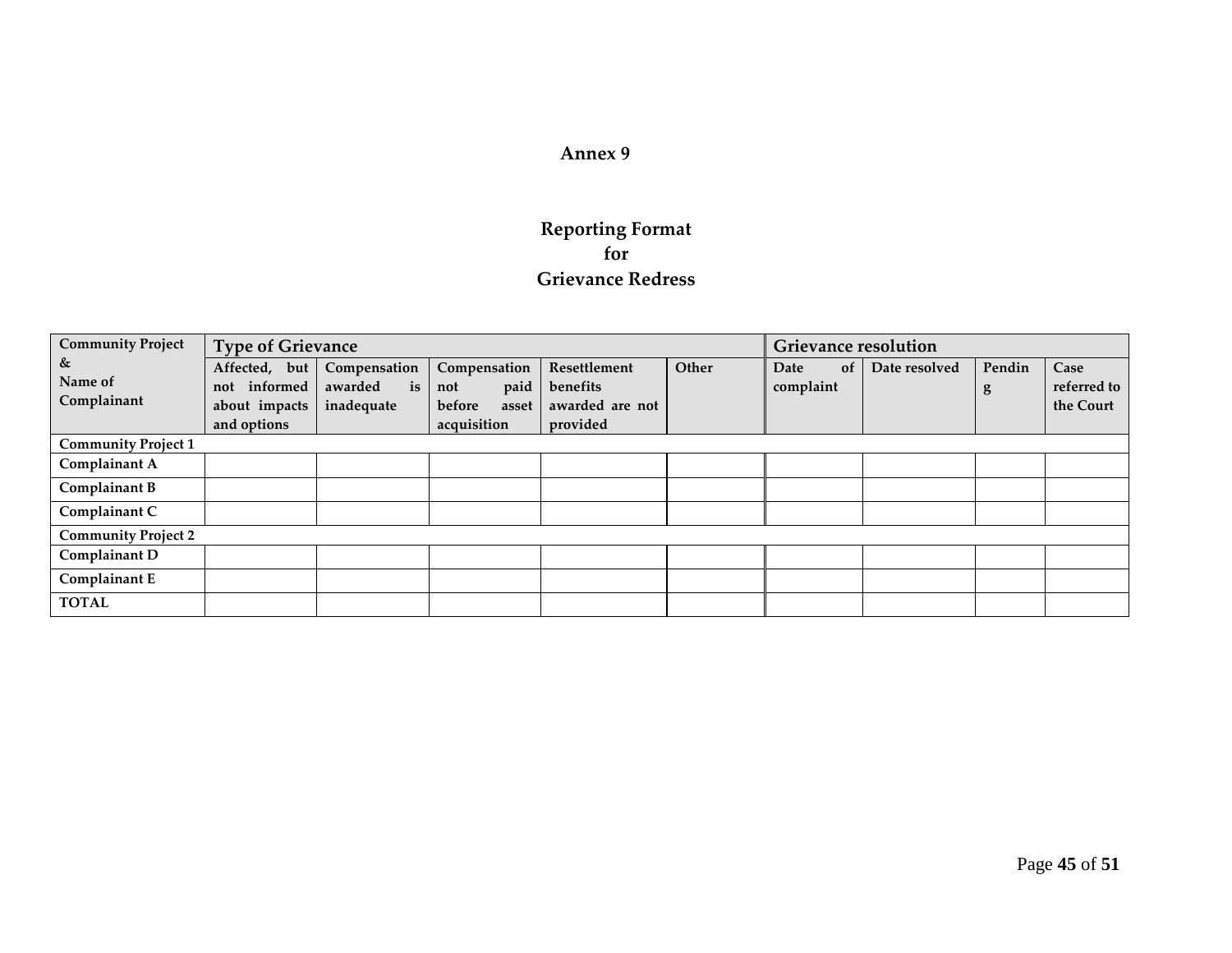## **Reporting Format for Land Acquisition & Resettlement (Means of Obtaining Land)**

**Project name and location**: \_\_\_\_\_\_\_\_\_\_\_\_\_\_\_\_\_\_\_\_\_\_\_\_\_\_\_\_\_\_\_\_\_\_\_\_\_\_\_\_\_\_\_\_\_\_\_ Date: \_\_\_\_\_\_\_\_\_\_\_\_\_\_\_\_\_\_\_\_\_\_\_\_\_

| <b>Name of Person</b> | In case of<br>Land<br>Acquisition: | for<br>Purpose<br>which<br>the<br>is<br>land | Means of obtaining land for an activity under a community project |             |             |             |                  |               |  |  |  |  |
|-----------------------|------------------------------------|----------------------------------------------|-------------------------------------------------------------------|-------------|-------------|-------------|------------------|---------------|--|--|--|--|
|                       | <b>Status of PAP</b><br>10         | obtained                                     | Donation                                                          | Long-Tem    | Purchase    | Vacant      | Land Acquisition |               |  |  |  |  |
|                       |                                    |                                              | $(\text{area in }')$                                              | Lease       | in<br>(area | Govt. land  |                  |               |  |  |  |  |
|                       |                                    |                                              |                                                                   | in<br>(area | sq.m)       | in<br>(area | in<br>Area       | Displacement? |  |  |  |  |
|                       |                                    |                                              |                                                                   | sq.m)       |             | sq.m)       | sq.m             |               |  |  |  |  |
|                       |                                    |                                              |                                                                   |             |             |             |                  |               |  |  |  |  |
|                       |                                    |                                              |                                                                   |             |             |             |                  |               |  |  |  |  |
|                       |                                    |                                              |                                                                   |             |             |             |                  |               |  |  |  |  |
|                       |                                    |                                              |                                                                   |             |             |             |                  |               |  |  |  |  |
|                       |                                    |                                              |                                                                   |             |             |             |                  |               |  |  |  |  |
|                       |                                    |                                              |                                                                   |             |             |             |                  |               |  |  |  |  |
|                       |                                    |                                              |                                                                   |             |             |             |                  |               |  |  |  |  |
|                       |                                    |                                              |                                                                   |             |             |             |                  |               |  |  |  |  |
|                       |                                    |                                              |                                                                   |             |             |             |                  |               |  |  |  |  |
|                       |                                    |                                              |                                                                   |             |             |             |                  |               |  |  |  |  |

 $10\,$ <sup>10</sup> Status should be listed as either Owner (**O**), Tenant/Lease Holder (**T**); or Squatter (**S**)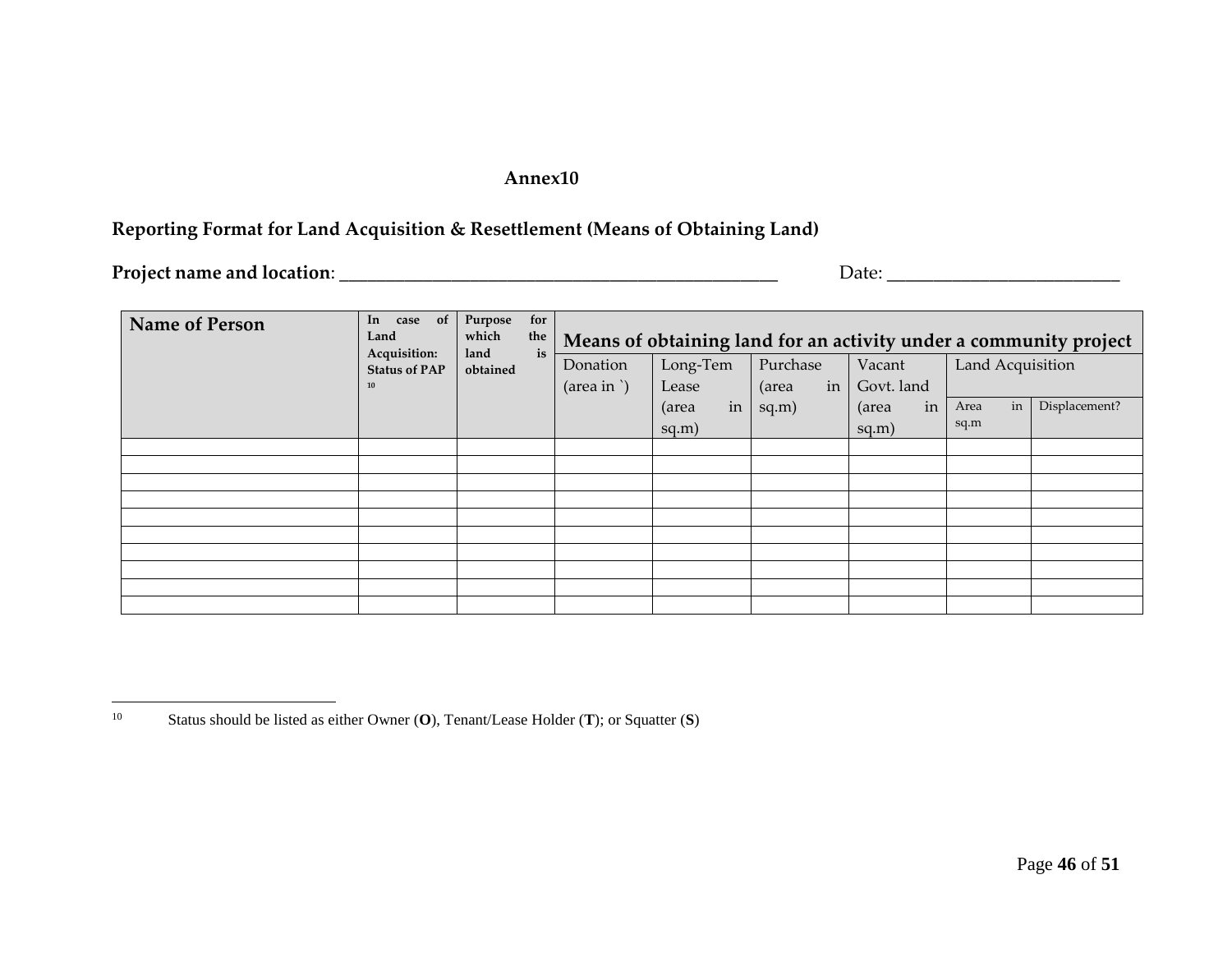## **Reporting Format for Land Acquisition & Resettlement (Socio-Economic Data)**

**Project name and location**: \_\_\_\_\_\_\_\_\_\_\_\_\_\_\_\_\_\_\_\_\_\_\_\_\_\_\_\_\_\_\_\_\_\_\_\_\_\_\_\_\_\_\_\_\_\_\_ Date: \_\_\_\_\_\_\_\_\_\_\_\_\_\_\_\_\_\_\_\_\_\_\_\_\_

| ID # | Name of PAP <sup>11</sup> | Gender | Age | Education | Source<br>of <sub>1</sub><br>income<br><i>(occupation</i><br>employment) | Estimated total<br>annual income income<br>(average of last<br>3 years) | Estimated<br>6<br>months after<br>relocation |
|------|---------------------------|--------|-----|-----------|--------------------------------------------------------------------------|-------------------------------------------------------------------------|----------------------------------------------|
|      |                           |        |     |           |                                                                          |                                                                         |                                              |
|      |                           |        |     |           |                                                                          |                                                                         |                                              |
|      |                           |        |     |           |                                                                          |                                                                         |                                              |
|      |                           |        |     |           |                                                                          |                                                                         |                                              |
|      |                           |        |     |           |                                                                          |                                                                         |                                              |
|      |                           |        |     |           |                                                                          |                                                                         |                                              |
|      |                           |        |     |           |                                                                          |                                                                         |                                              |
|      |                           |        |     |           |                                                                          |                                                                         |                                              |
|      |                           |        |     |           |                                                                          |                                                                         |                                              |
|      |                           |        |     |           |                                                                          |                                                                         |                                              |
|      |                           |        |     |           |                                                                          |                                                                         |                                              |

 $\overline{a}$ <sup>11</sup> List all family/household members starting with the head of household.